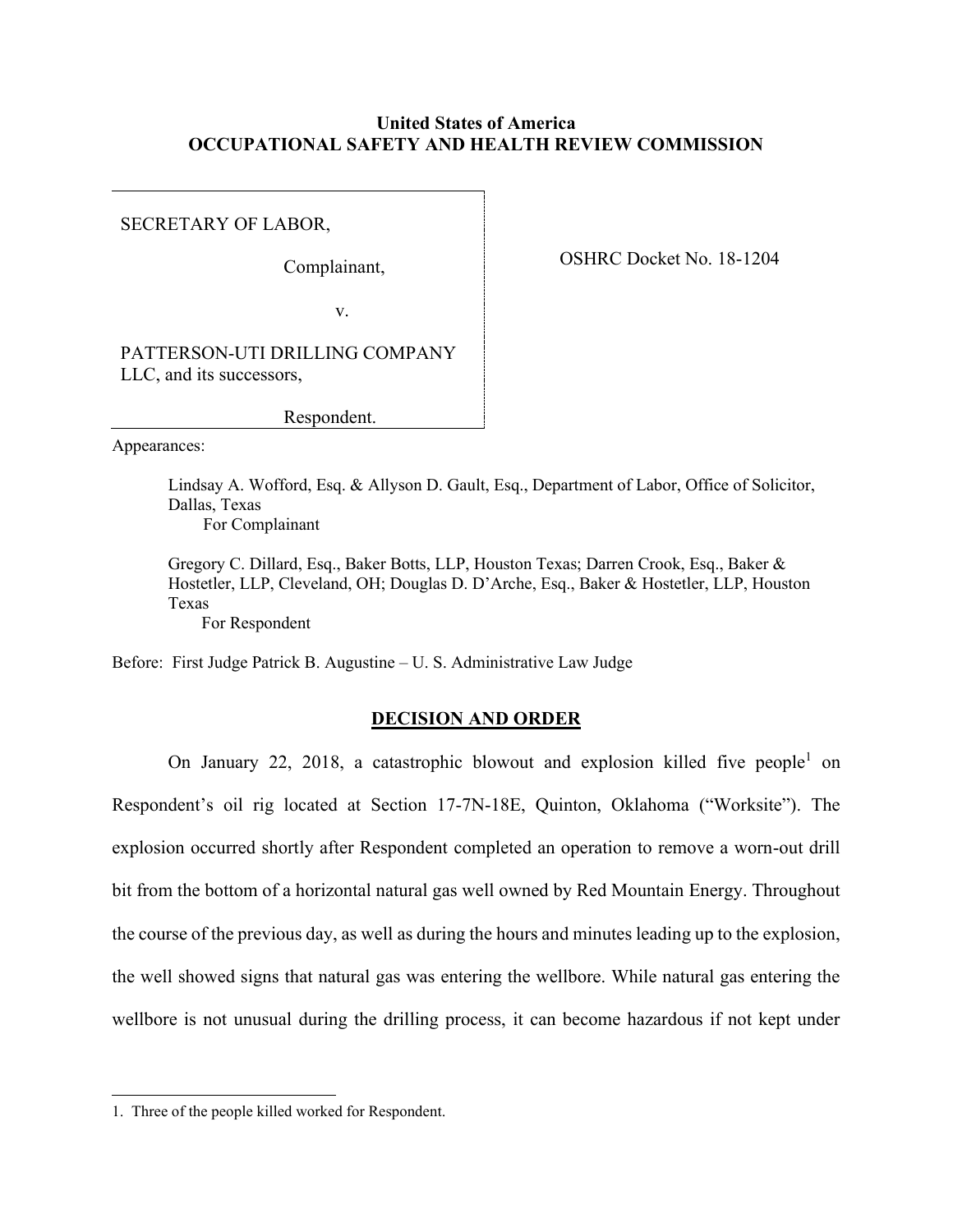control. This case concerns whether Respondent fulfilled its obligation under the general duty clause to provide employment and a place of employment that was free from the recognized hazards of fire and explosion resulting from a loss of well control. Although Complainant established the existence of a recognized hazard that ultimately caused the death of five people, the Court finds Complainant failed to prove Respondent's existing methods of abatement were inadequate or more effective means were available to free the workplace of the hazard.

## **I. PROCEDURAL HISTORY**

As a result of the fatal explosion and fire, Complainant sent Compliance Safety and Health Officer Sandra Swearingen and Area Director Steven Kirby to conduct an inspection of the Worksite. Based on their observations, interviews, and review of relevant materials, Complainant issued a Citation and Notification of Penalty, which alleged nine serious violations of the Occupational Safety and Health Act, 29 U.S.C. §§ 651-678 ("Act") and proposed a total penalty of \$73,909. Respondent timely contested the Citation.

This matter proceeded to trial on October 15, 2019, and lasted until October 25, 2019, in Oklahoma City, Oklahoma. Before the trial began, the parties notified the Court they had reached a partial settlement with respect to all but one of the Items contained in the Citation. Those items were resolved as follows:

- **Citation 1, Item 2**: In lieu of alleging a violation of section 5(a)(1) of the Act, the parties agreed to amend Citation 1, Item 2 to allege a violation of 29 C.F.R. § 1910.128(b)(1)(i). The characterization and penalty will remain the same.
- **Citation 1, Item 3(a)**: The standard cited is amended to allege a violation of 29 C.F.R. § 1910.38. The alleged violation description ("AVD") is amended to state, "The employer's post-incident muster process do [sic] not include documenting that non-Patterson workers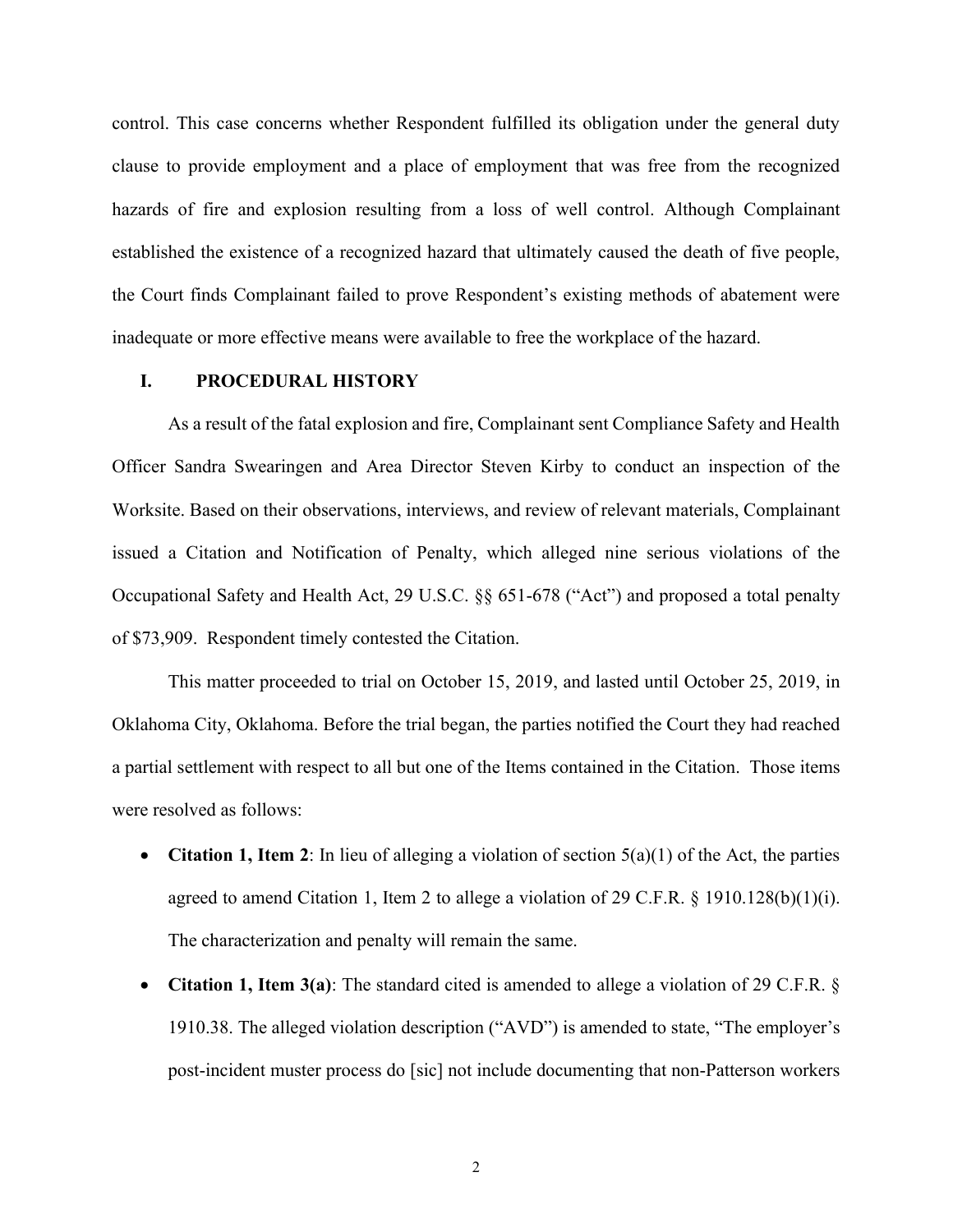were present and accounted for." The original characterization and penalty remain as issued.

- **Citation 1, Item 3(b)**: Withdrawn
- **Citation 1, Item 4(a)**: Withdrawn
- **Citation 1, Item 4(b)**: The parties agree to amend the characterization of this Citation Item to "other-than-serious" and amend the AVD to state, "The employer failed to have documentation of completed training." The penalty, which was provided as a grouped penalty under Citation Item 4(a), remains as issued.
- **Citation 1, Item 5**: The AVD shall be amended to state the violation occurred on or about January 18, 2018. The characterization and penalty remains as issued.
- **Citation 1, Item 6(a)**: Withdrawn
- **Citation 1, Item 6(b)**: The parties agree to amend the cited standard to 29 C.F.R. §  $1910.1030(f)(1)$  and the characterization to "other-than-serious". The penalty, which was provided as a grouped penalty under Item 6(a), remains as issued.

(Tr. 14-17). Thus, the only remaining citation item for adjudication is Citation 1, Item 1, which alleges a serious violation of the general duty clause and proposes a penalty of \$12,934. As noted above, based on the Court's analysis, Complainant failed to prove a violation of the general duty clause.

A little less than two months prior to trial, Complainant sought to amend Citation 1, Item 1 to assert additional, more specific means of abatement. For multiple reasons, including dilatory behavior by Complainant in responding to discovery, the proximity of trial, lack of fair notice to Respondent, and the propriety of the amendment itself, the Court denied Complainant's motion.<sup>2</sup>

<sup>2.</sup> Irrespective of the Court's ruling on the Motion to Amend, and as discussed in more detail below, the Court finds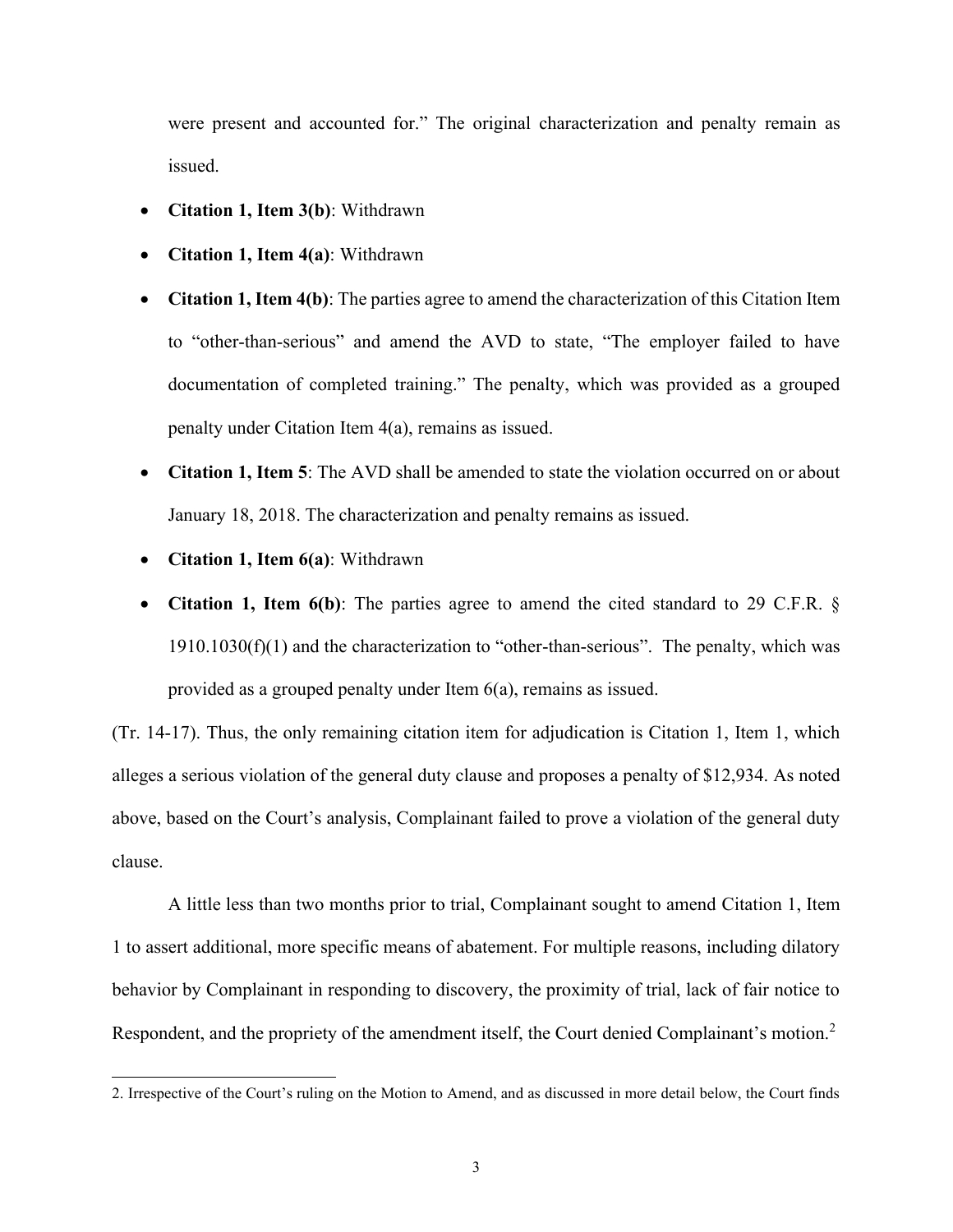# **II. STIPULATIONS & JURISDICTION**

The parties stipulated to the following jurisdictional facts:

- 1. The Commission has jurisdiction over this proceeding under  $\S 10(c)$  of the Occupational Safety and Health Act, 29 U.S.C. § 659(c) ("Act").
- 2. Respondent is an employer engaged in a business affecting commerce within the meaning of  $\S 3(5)$  of the Act, 29 U.S.C.  $\S 652(5)$ .
- 3. Complainant issued the Citation and Notification of Penalty for Inspection No. 1290639 on July 18, 2018.
- 4. Respondent timely contested the Citation and Notification of Penalty.
- 5. Complainant timely filed his Complaint.
- 6. Respondent timely filed its Answer.
- 7. The Secretary withdraws Citation 1, Item 3(b).

*See Joint Stipulation Statement*. Based on the Joint Stipulations, the Court finds the Commission has jurisdiction over this action pursuant to Section 10(c) of the Act, 29 U.S.C. § 659(c). Further, the Court obtained jurisdiction over this matter under section 10(c) of the Act upon Respondent's timely filing of a notice of contest. *Id.* The Court also finds Respondent was an employer engaged in a business and industry affecting interstate commerce within the meaning of sections 3(3) and 3(5) of the Act, 29 U.S.C. §§ 652(3), (5).

Pursuant to Commission Rule 90, after hearing and carefully considering all the evidence and the arguments of counsel, the Court issues this Decision and Order as its findings of fact and conclusions of law.

## **III. FACTUAL BACKGROUND**

the proposed abatement measures were either already included in Respondent's Well Control Procedures or were otherwise not within its control.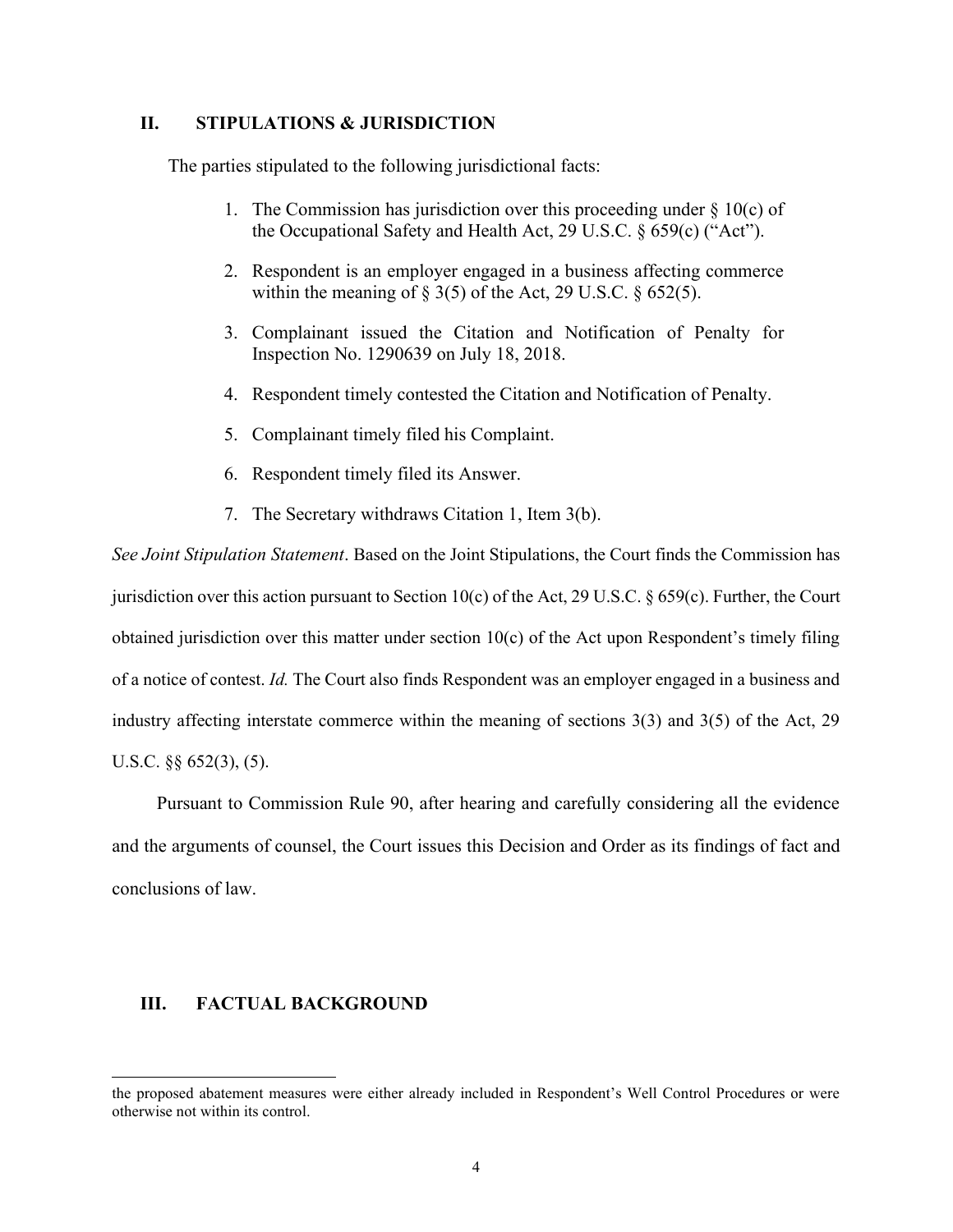## **A. Introduction**

Respondent is the second-largest onshore oil and gas drilling contractor in the United States, with approximately 4,800 employees and 246 marketable drilling rigs. (Tr. 1277). Respondent was hired by Red Mountain Energy to drill a horizontal gas well in an area known as the Pryor Trust Lease, which is located outside of Quinton, Oklahoma. Under the contract, Respondent agreed to provide the drilling rig, employees to operate the rig, and equipment to maintain well control, such as a blow-out preventer  $(BOP)$ .<sup>3</sup> (Ex. R-2). The Worksite was owned and operated by Red Mountain Energy ("Red Mountain"), who hired company men through a contractor named Crescent Consulting. (Tr. 1683). The company man was ultimately responsible for all work performed at the wellsite and had final say on the way the well was drilled. (Tr. 1321, 1807, 1995). That said, Red Mountain and Respondent agreed Respondent's safety rules would govern how the various contractors and employees would conduct themselves during the drilling process. (Ex. R-2).

Respondent's principal responsibility was to drill down 7183 feet, then, with the aid of the directional driller, turn horizontally and drill an additional 10,000 feet until it reached a total measured depth of 17,800 feet. (Ex. C-24). On January 21, 2018, Respondent came within 88 feet of the final mark when the company man determined the drill bit was no longer cutting and decided it needed to be replaced to complete the remaining horizontal portion of the well. (Tr. 281). The drill bit is attached to a group of tools known as the bottom hole assembly (BHA), which, in turn, is attached to a series of pipe sections<sup>4</sup> known as the drill string. (Tr. 156). In order to retrieve the

<sup>3.</sup> As discussed in more detail below, Respondent was not the only contractor responsible for providing well control equipment. That said, one of the principal pieces of equipment required for maintaining well control is the BOP, as well as other related pieces of equipment, which are typically provided by a driller like Respondent.

<sup>4.</sup> Individual pipe pieces, which measure roughly 30 feet long, are known as joints. (Tr. 148). A string of three pipe pieces connected together is known as a pipe stand. (Tr. 148). When a drill string is removed or inserted into the wellbore, it is typically done one pipe stand at a time, rather than by an individual pipe section.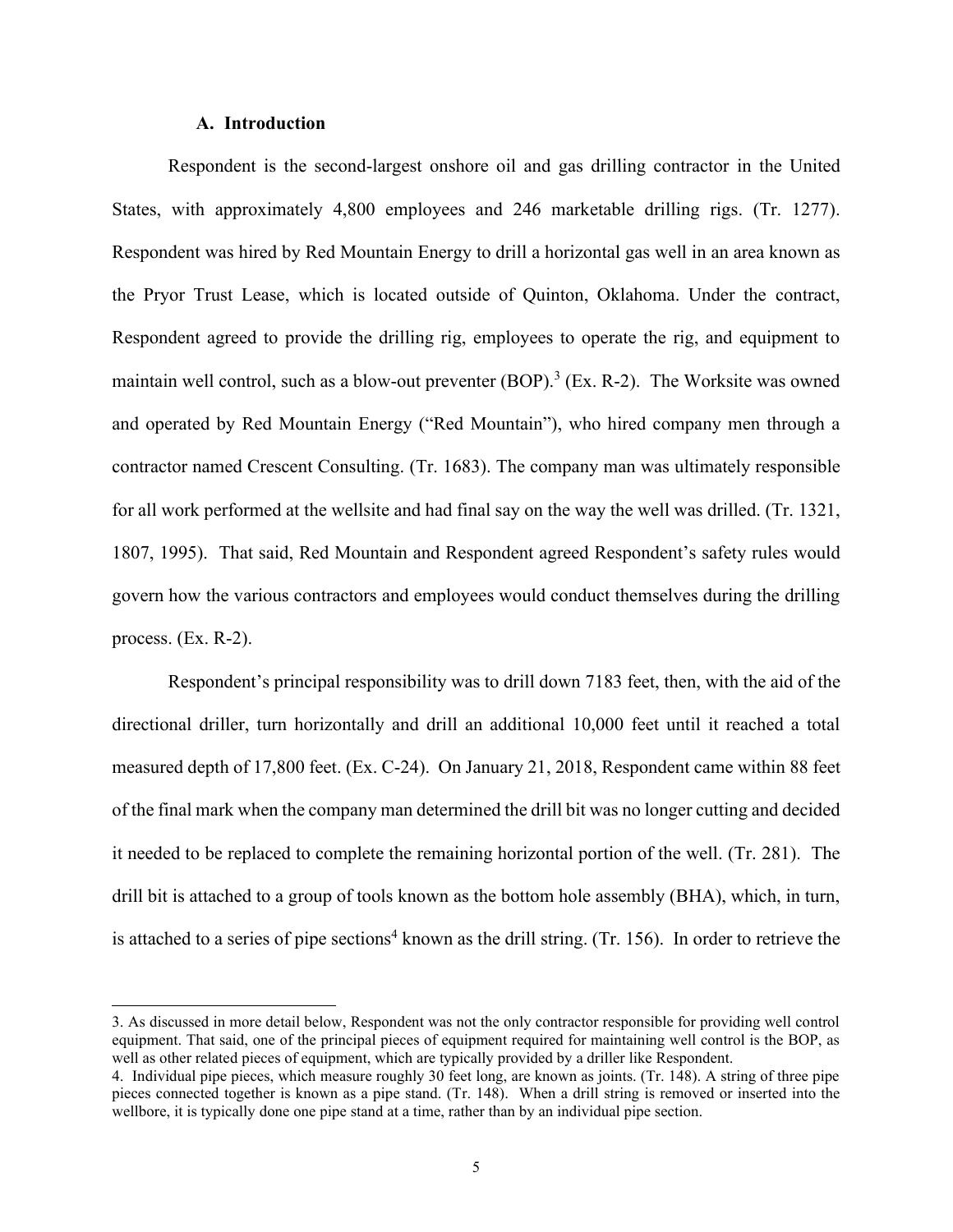drill bit, Respondent had to remove the entire drill string through a process called "tripping out". (Tr. 98). As described in further detail below, the tripping out process took nearly 12 hours to complete, which encompassed the entire nightshift.<sup>5</sup> Once the drill string and BHA were removed from the wellbore, the blind rams were closed, thereby shutting off the well. (Tr. 873-74). A little more than two hours later, shortly after Respondent removed the new BHA they had just tested, there was a blowout that ignited.

What follows is a description of the events leading to the blowout, as well as an explanation of some of the more technical aspects of the drilling process.

#### **B. Day Shift – January 21, 2018**

The day before the blowout, Respondent was nearing the end of the planned depth of the wellbore. During the course of the day, Josh Ray, the day driller, was experiencing kicks, which are an influx of gas into the wellbore. (Tr. 415, 449, 1932-33). Ray was able to identify kicks because Pason, the data tracking system, indicated his mud pits were gaining drilling mud, and his gas flare had been running constantly at a height of 20-30 feet and, according to some, as high as 50 feet. (Tr. 90, 413-15, 643). Mud pits are large tanks of an oil-based liquid mixture referred to as "mud", which is designed to hold the gas down inside the wellbore during the drilling process.<sup>6</sup> (Tr. 62, 74, 82). The mud is pumped from the tanks down through the drill string and recycled back up the wellbore through the area known as the annulus, which is the space located between the drill string and the outer edge of the wellbore. (Tr. 68, 288, 440-41; Ex. R-1, R-66, C-9A).

<sup>5.</sup> The work performed at a drilling rig is broken up into two shifts: Day (6 am to 6 pm) and Night (6 pm to 6am). The crews work for a two-week period, known as a hitch, and then are replaced by a different Day/Night crew. Both crews are supervised by a single rig manager, who works for the drilling company. The owner of the well also employs two company men per hitch; their shifts also cover the aforementioned day/night split.

<sup>6.</sup> The weight of the mud, which in this case was oil-based, is dictated by the mud engineer based on his assessment of the well conditions. (Tr. 81, 1881). Based on those conditions, the engineer directs Respondent's employees, specifically the derrick hand, to add chemicals, typically barite, to ensure it is sufficiently heavy to prevent the gas from migrating toward the surface. (Tr. 81-82).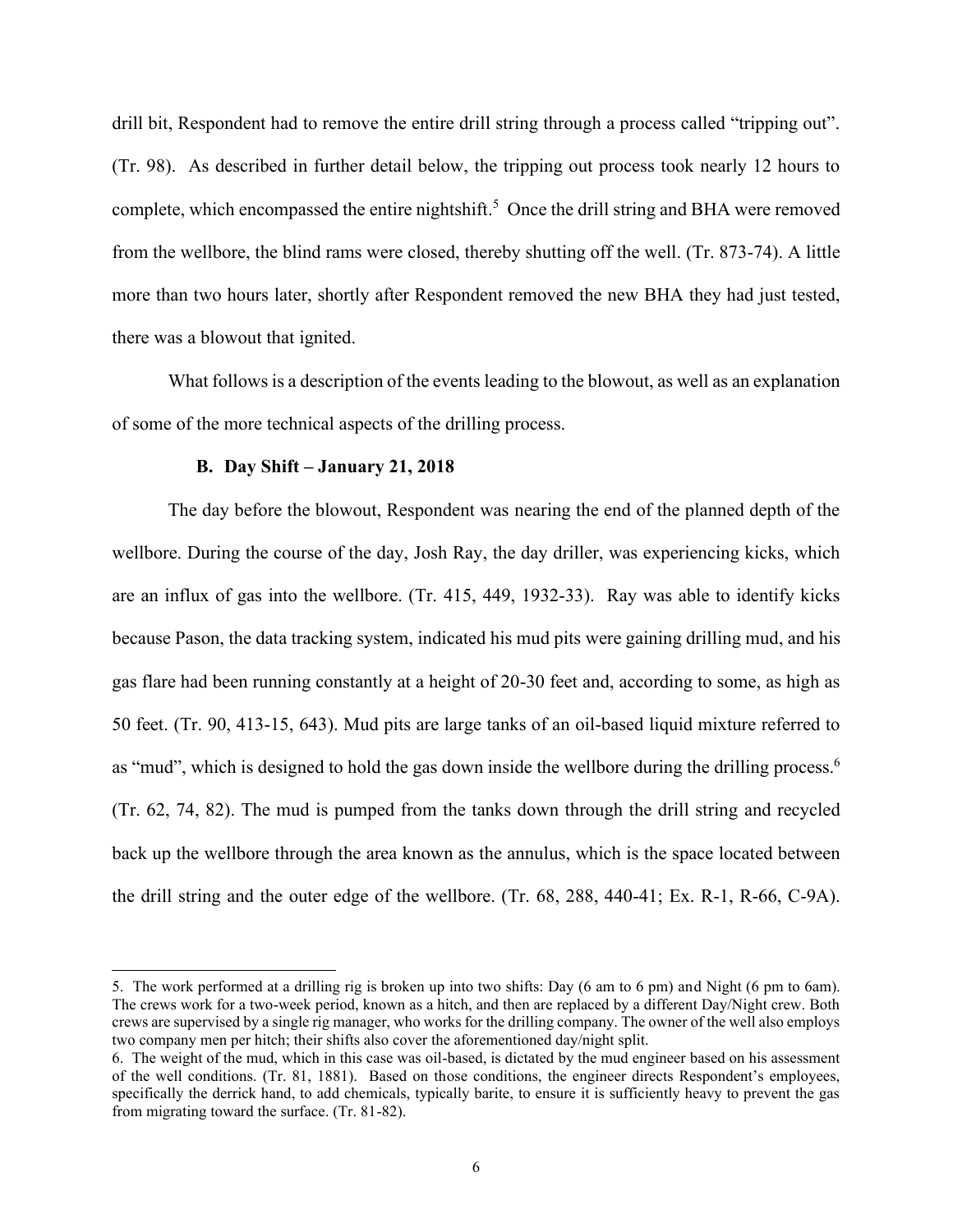During drilling, the mud returning to the surface typically contains cuttings, which are tiny bits of rock and debris from drilling, and potentially gas. (Tr. 83). The mud is sent through a mud-gas separator, which directs the gas to the flare to be burned off, and then to the shakers, which removes the cuttings, before being returned to the mud pits. (Tr. 72, 90; Ex. R-66). During drilling, the volume of the mud pits should go down as the well gets deeper because it requires more mud to fill the space. Thus, the signs observed by Ray indicated gas had entered the wellbore.

In response to early indications of a kick, Ray suggested to the company man, Parker Waldridge, they "mud up", which means to increase the weight of the mud to ensure the gas remains contained at the bottom of the well. (Tr. 483). Waldridge overruled Ray's assessment. (Tr. 484-85). Later, when the mud pits had increased in volume by 40 barrels, Ray began the procedures to close the well, including shutting off the pumps. (Tr. 409, 481). Ray was again overruled by the Waldridge. (Tr. 481-82). Ray attempted to appeal to his Rig Manager, Tony Thompson, but Thompson, who was relatively new to the position, ultimately deferred to the company man, and the drilling continued without any changes. (Tr. 483-85). In fact, drilling did not stop until Waldridge determined the drill bit needed to be replaced. (Tr. 1092-93). Once that determination was made, the well was circulated for two hours before Respondent began the process of tripping out of the wellbore. (Tr. 1090). Circulation is the process of pumping mud through the drill string to remove cuttings and gas to ensure the well is static and no more gas enters the well while removing the BHA and pipe stands. (Tr. 96).

#### **C. Shift Change – Night Crew Takes Over**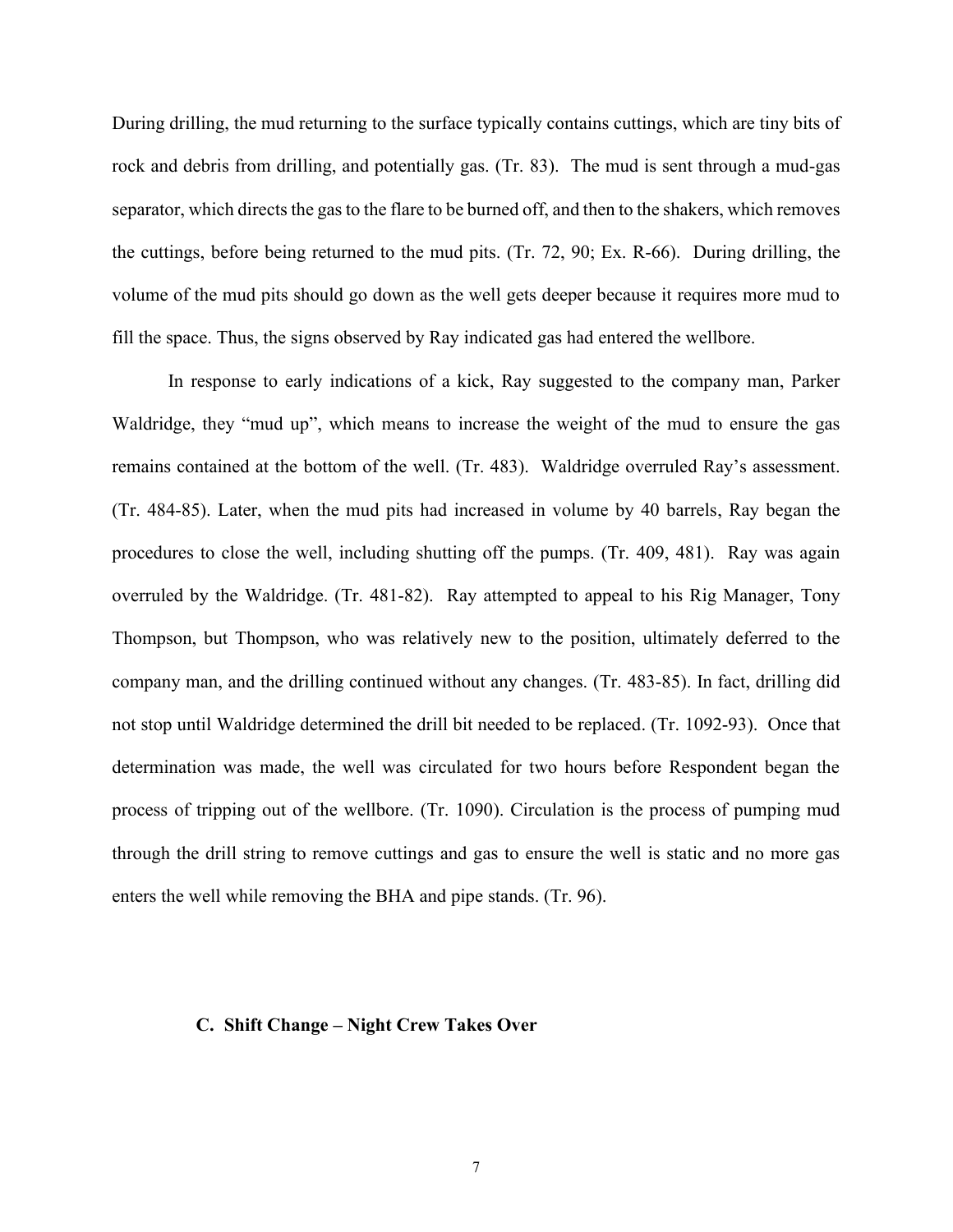Between shifts, the Day Crew relayed the issues it faced, including the kicks, flare, and trip out. (Tr. 539, 543, 640-42). Based on the information provided to him, the night driller, Lionel Deanda, also suggested they mud up. (Tr. 544). Like Ray before him, Deanda was overruled by the night company man, Brody Blagg, who instead proposed using the orbit valve to control any potential flow and by doing a calculated fill by monitoring the trip tanks.<sup>7</sup> (Tr. 634, 655). Essentially, Blagg recommended closing the orbit valve to prevent flowback from the well. (Tr. 636). Because this has the effect of bypassing the flow meter (which shows whether mud is being pushed out of the wellbore), Blagg recommended using a predetermined calculation of how much mud needed to be pumped into the well in order to displace the volume being taken up by the BHA and the pipe string. (Tr. 638). Blagg, Deanda, and Josh Hager determined the amount they would need to pump into the wellbore to ensure a proper fill. (Tr. 589-90). They used the Pason data, which was illustrated on multiple screens in the driller's cabin, to determine whether they were accomplishing a proper fill as they removed the drill string. (Tr. 718-22; Ex. C-5, C-52, C-122).

#### **D. Horizontal Trip**

After circulating the well, the night crew began to trip out of the horizontal portion of the well, which lasted until approximately 11:00 p.m. (Tr. 777, 1590-91). Once the crew had removed enough pipe to reach the vertical portion of the well, also known as the top of the curve, the crew circulated the well again to remove gas from the drilling mud and to resolve discrepancies in the calculated fill. (Tr. 545, 1496). As noted in the Pason data, the well did not take as much mud as was calculated; however, both Mike Garvin, Respondent's Senior Vice President of Operations, and George Medley, Complainant's designated expert, agreed the crew was able to circulate the gas out of the wellbore and displace the volume of the pipe and BHA with a slug. (Tr. 1496, 1593-

<sup>7.</sup> During the trip out, Respondent used the trip tank, as opposed to the mud pits themselves, in order to fill the wellbore. (Tr. 396, 455).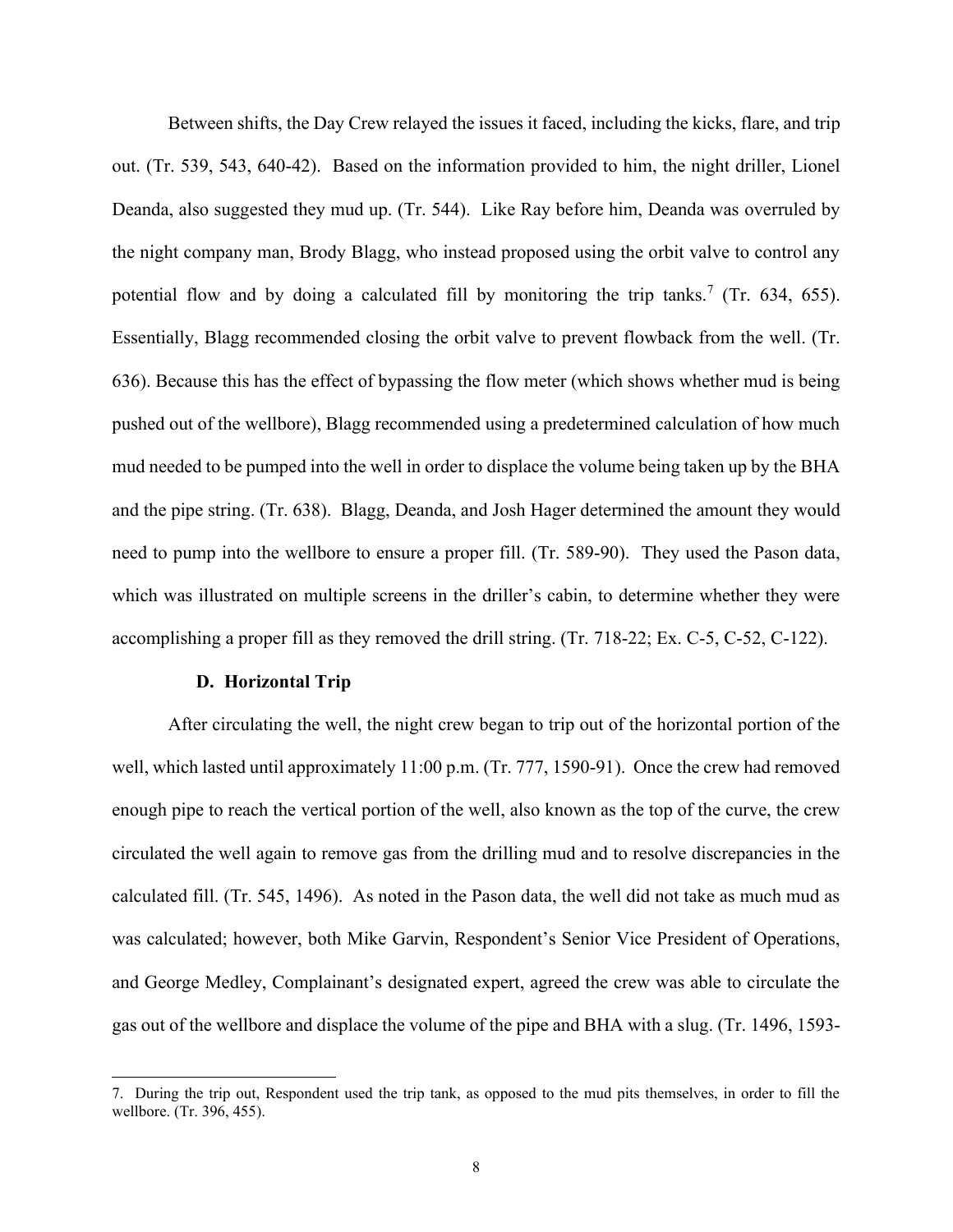95). A slug is a premeasured, heavier volume of drilling mud, which is designed to keep gas down and is typically pumped down prior to coming out of the wellbore. (Tr. 96, 131). According to Medley and Garvin, the well was static prior to tripping out of the vertical portion of the wellbore. (Tr. 1497, 1596). Also, at some point during this process, the crew replaced a seal on the rotating head of the BOP. (Tr. 1479).

## **E. Vertical Trip**

After the well was circulated at the top of the curve, Blagg directed Respondent's crew to pump a weighted pill down the well to place additional weight at the bottom of the well to pin down the gas. (Tr. 666). A pill is similar to a slug—in fact, some use the terms interchangeably in that it is additional weight used to hold down gas; however, there are instances where cuttings, also known as Loss Control Material (LCM), are mixed in with the mud to clog open spaces in the wellbore where mud seeps into the gas formation as opposed to gas pushing mud out of the formation, as was the case here. (Tr. 555). Whether at the direction of Blagg or by accident, derrick hand Kyle Lucas included LCM in the pill,<sup>8</sup> which ultimately caused the drill string to become clogged at the BHA. (Tr. 668-69). After repeated efforts to unclog the pipe, including pumping an additional slug, Deanda and Blagg determined they would have to trip out "wet". (Tr. 670). In other words, they could no longer pump mud down through the pipe string but had to redirect it through the annulus. (Tr. 1498). Further, the pipe stands would be filled with mud, which had to be drained into receptacles that would direct the mud into the trip tank, though some of it ended up in the mud pits. (Tr. 669-71).

<sup>8.</sup> Deanda testified that Blagg told Lucas to include LCM in the pill, whereas Blagg testified he did not provide a "recipe" for the pill per se and only requested that a pill be built and pumped. (Tr. 666, 1702). Ultimately, it does not matter how the LCM got into the pill; though the Court notes Blagg's testimony regarding this matter and others was evasive and less than credible.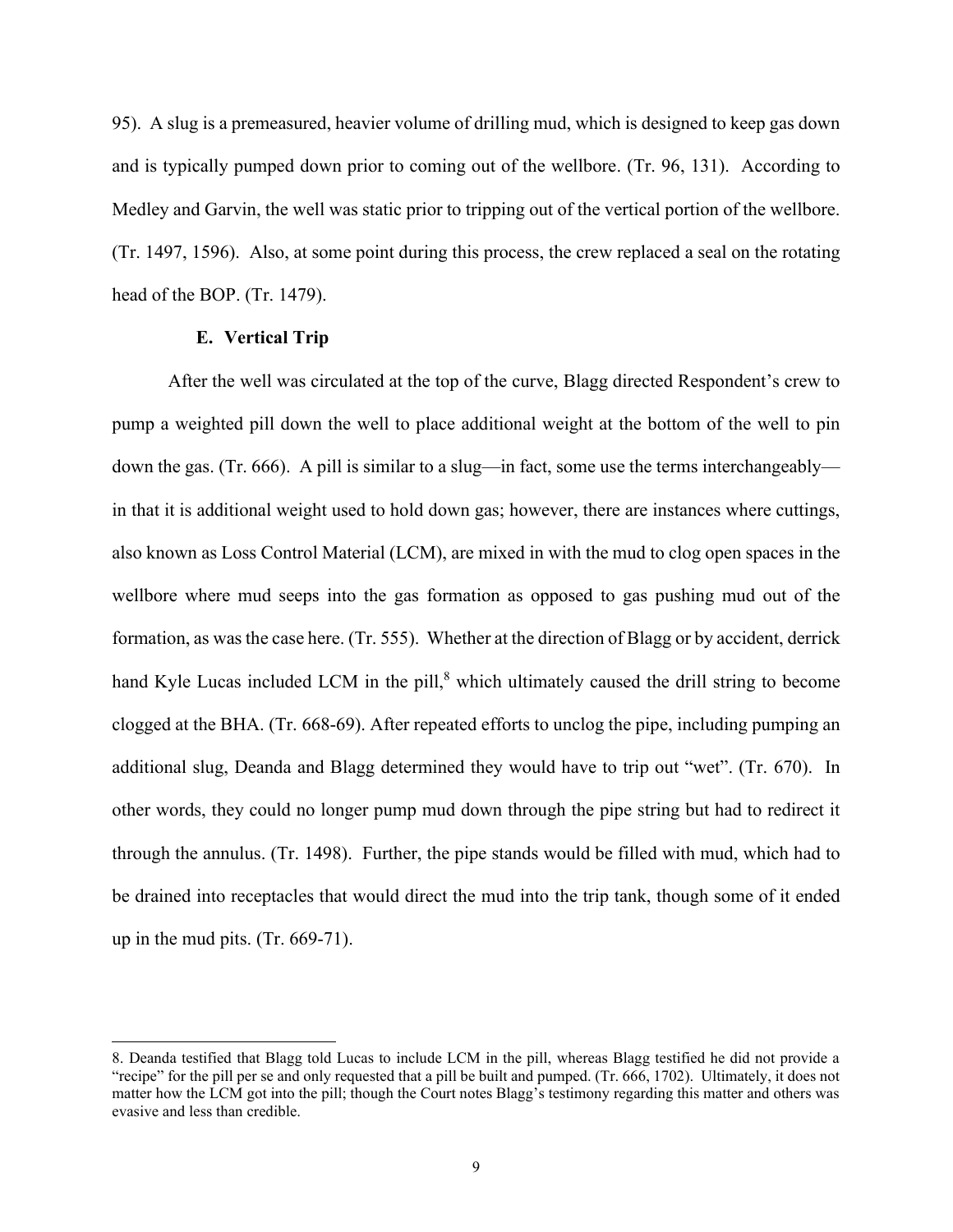During the wet trip, Deanda noticed the Pason data was not reflecting the correct fill based on their initial set of calculations. (Tr. 672-75). Deanda testified he brought the discrepancy to Blagg's attention and that Blagg again overruled his assessment and decided to press forward with the trip, which, based on his experience, was "what was supposed to be happening." (Tr. 673). Although Blagg testified Deanda did not make him aware of the discrepancy, the Court finds Blagg's testimony came across as evasive and was inconsistent with the other individuals present in the driller's cabin at that time. Further, given that Blagg was present in the driller's cabin with Deanda, he had the same information available to him and should have been aware of the discrepancies. Deanda, on the other hand, provided straightforward testimony and his version of this and other events was consistent with his assistant driller, who also testified. (Tr. 556-67). Accordingly, the Court credits Deanda's testimony regarding both the discrepancy and Blagg's refusal to act upon it. The discrepancy between the actual fill and the calculated fill ended up being substantial. At the end of the vertical trip, the trip tank only decreased by 8 barrels of mud. According to the calculations, it should have been reduced by approximately 45. (Tr. 1612). The evidence indicates Respondent did not stop to perform a flow check as mandated by its own policy. (Tr. 1772-73).

The BHA was tripped to just below the surface of the wellbore by 5:00 a.m. on January 22nd. (Tr. 564). Respondent attempted to clear out the blockage in the BHA; however, they were ultimately unsuccessful and had to build a new BHA. (Tr. 564-65). While Respondent's crew was attempting to clear out the blocked BHA, the trip tank showed an increase of approximately 25 barrels of mud, even though there was no activity downhole. (Tr. 1615-17). This illustrated more gas was pushing into the wellbore. (Tr. 1617). Around 6:15 a.m., during the beginning of the day shift, the blind rams of the BOP were closed. Although closing in the well with the blind rams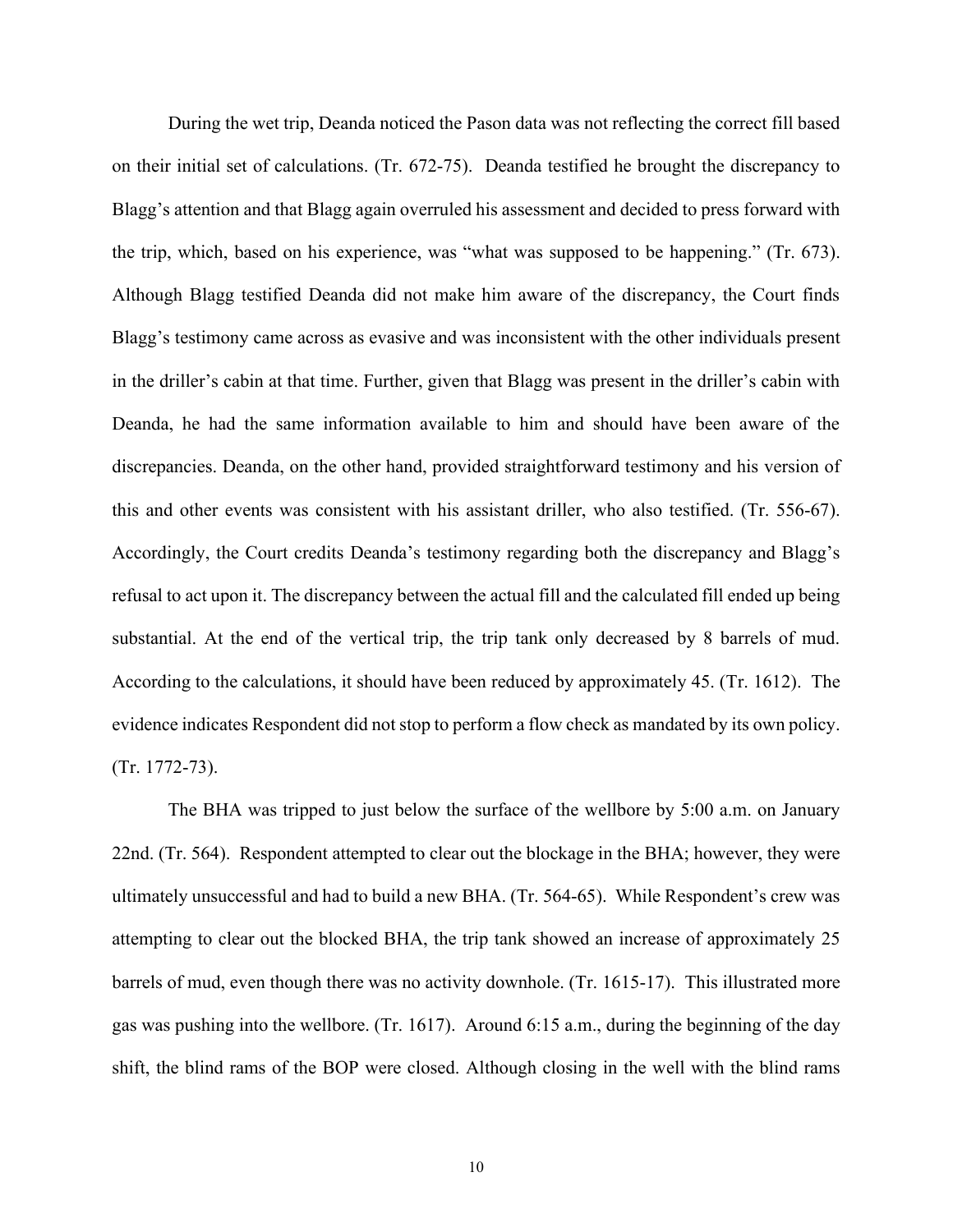prevents fluids from coming to the surface, it does not prevent gas flowing from the formation into the wellbore. (Tr. 1622).

At shift change, the night crew informed the day crew there was gas in the well, but that there was nothing to be concerned about. (Tr. 770-72). The derrick hand, Carillo, conducted a flow check around the time the blind rams were closed and did not observe gas flowing to the surface at that time. (Tr. 105). Meanwhile, a new BHA was being built while the old one was being removed from the drilling rig floor. (Tr. 105-107). This process took some time not only due to the complexity of the parts, but also due to their sheer size—the BHA, which includes the drill bit, the measure-while-drilling tool (MWD), and Monel collar, is roughly 95-feet long and weighs 15,000 pounds. (Tr. 2016). Approximately two hours later, the new BHA was prepped and ready to be inserted into the wellbore for testing.

#### **F. The BHA Test**

At 7:57 a.m., once the BHA was ready for insertion, day driller Ray opened the blind rams on the BOP. (Tr. 1628). Once the rams were opened, the Pason data indicated a flow increase of 18% and an increase in the mud pits even though nothing had been inserted into the wellbore. (Tr. 1628; Ex. C-121B). According to the testimony, Respondent performed a flow check that was limited to a quick look, as opposed to the 3-minute minimum mandated by Respondent's own policy. (Tr. 2098-99). At the same time, Matt Smith, a floorhand who died in the accident, showed Steve Wilson, a directional driller who testified at trial, that mud was "gurgling" in the hole once it was opened, providing additional indications gas was flowing in the well. (Tr. 299).

At approximately 7:58 a.m., Respondent began to lower the BHA into the wellbore. (Tr. 2040). Shortly after, the Pason data showed a 10-barrel gain in the mud pits. (Tr. 2093; Ex. C-18). Even though Respondent's policy mandates the Pason alarm, which is both visual and audible,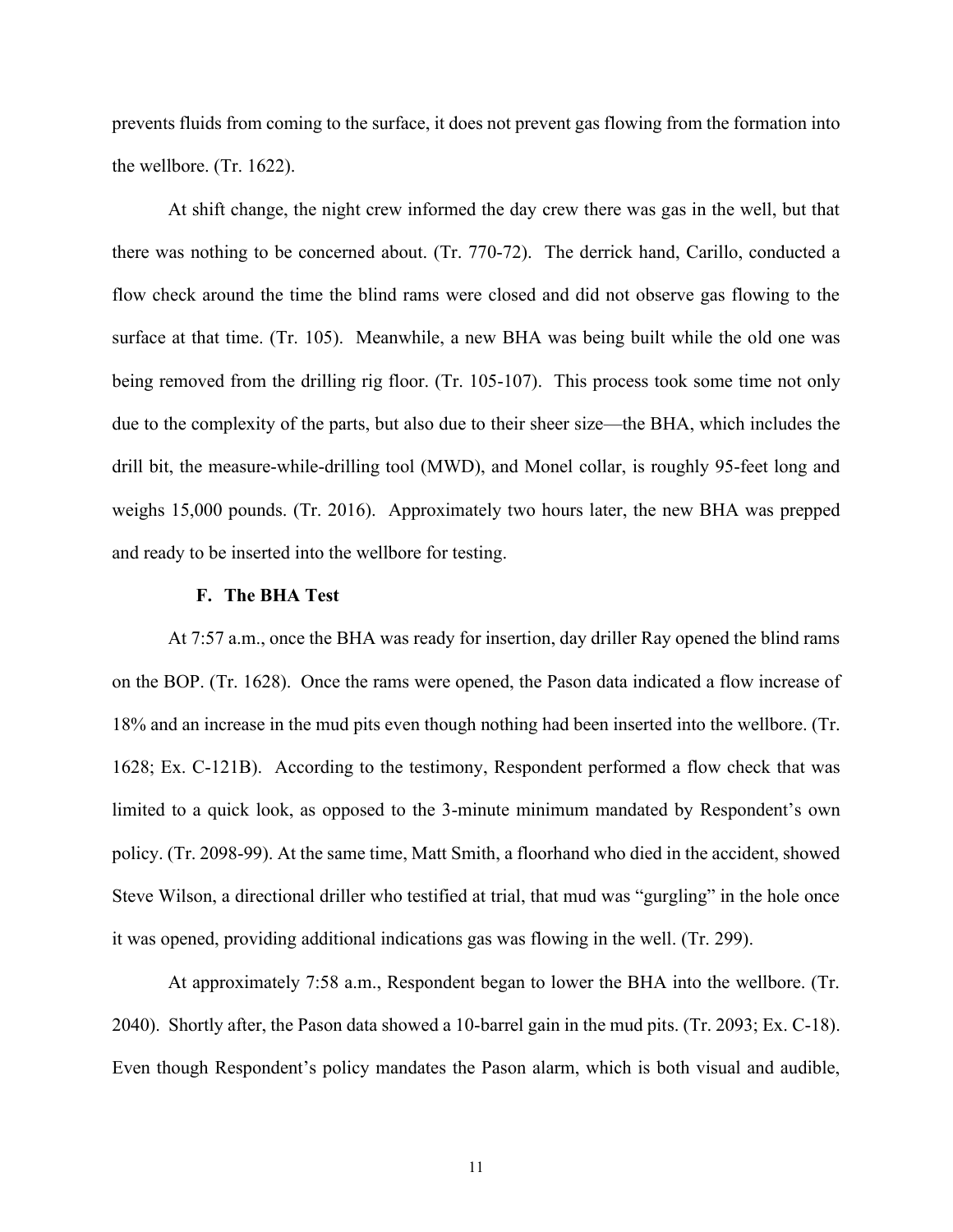should go off at  $+/-$  5 barrels (and no more than  $+/-$  10), nobody outside of the driller cabin heard the audible alarm go off.<sup>9</sup> (Tr. 110, 182). According to Medley, Complainant's designated expert, the BHA should displace around 4 barrels of mud; however, given the gain occurred without any additional down-hole activity (like turning on the pumps), both Respondent's and Complainant's experts testified Respondent should have removed the BHA and closed the well. (Tr. 1649, 1654, 2093). At the very least, Respondent's policy mandated the performance of a flow check of sufficient duration. (Ex. C-32). Neither of those things occurred.

Notwithstanding the mud pit increase, Respondent proceeded to insert the BHA to its test depth of 250 feet. (Tr. 1634). During the 10 minutes it took to reach a depth of 250 feet, the volume in the mud pits increased by 21 barrels even though the pumps had not yet been turned on. (Tr. 1637). At 8:09 a.m., the Pason data shows the driller reset the mud pit volume to zero. (Tr. 1638). Although this altered the real-time data readout on the driller's console, the actual data remained the same. (Tr. 1601, 1639). According to Garvin, Respondent's Senior Vice President of Operations, Ray presumably did this to ensure he was getting an accurate reading of the mud pit volume and to establish a baseline because of the movement caused by the pumps. (Tr. 1513).

Around the same time, Ray turned on Pump #1 to begin the test of the BHA. (Tr. 1639). Pump #1 did not generate enough pressure to perform an accurate test of the BHA, so Ray switched over to Pump #2. (Tr. 301-302). Pump #2 proved to be adequate to perform the test, which was completed at 8:25 a.m. (Tr. 302, 1645). While the test was performed, the mud pit gained an additional 23 barrels, bringing the total gain to 44 barrels. (Tr. 1645). At the conclusion of the test, Ray turned off Pump #2 and began to trip out the BHA.

<sup>9.</sup> The occupants of the driller's cabin, including Ray and the company man, all died in the explosion, so any testimony related to whether anyone could hear the audible alarm came from people working outside on the rig. The testimony was unclear as to whether the audible alarm should have been heard outside the driller's cabin. (Tr. 552).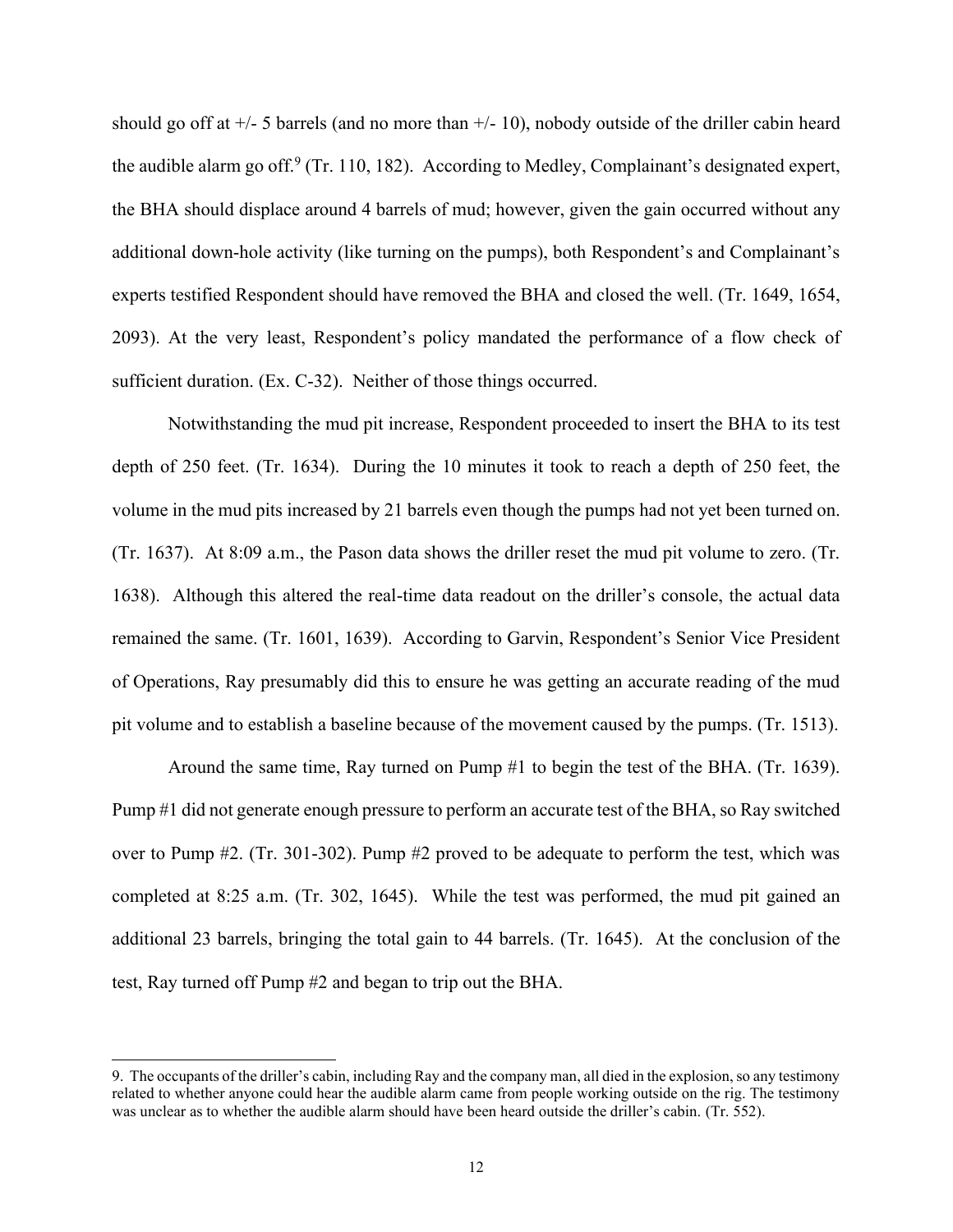While Ray was tripping out the BHA, Kevin Carillo, the derrick hand,<sup>10</sup> was preparing to climb the mast of the derrick. As he got onto the rig floor, he noticed mud bubbling out of the rotating head on the BOP a "a cupful at a time". (Tr. 107-108). He reported what he had seen to Ray, who was working alongside Waldridge. (Tr. 108-109). Ray told Carillo to continue up the mast. (Tr. 109). As with the other employees working on the rig that day, Carillo testified he had not heard nor seen any alarms going off inside the driller's cabin. (Tr. 110).

At 8:34 a.m., Respondent's crew began to remove the BHA from the wellbore. (Tr. 1651; Ex. C-13). According to the Pason data, the mud pit volume had increased by nearly 89 barrels since the blind rams were first opened at 7:57 a.m. (Tr. 1652; Ex. C-18). The crew had completely removed the BHA just before 8:36 a.m. (Tr. 1652). Less than a minute later, Carillo observed the rig floor turn black. (Tr. 1653). Shortly after that, the well blew out and rose nearly 90 feet in the air, which was just below Carillo's location on the monkey board. (Tr. 113-114). Carillo managed to escape using the cable wire of the emergency descent device.<sup>11</sup> (Tr. 115). Unfortunately, Ray, Waldridge, and three others were unable to escape and died in the explosion and resulting fire.

The Pason data stopped recording at 8:36:46 a.m., roughly indicating the time of the explosion.<sup>12</sup> At that point in time, the data reflected the mud pit had gained nearly 120 barrels of mud since the blind rams were opened at 7:57 a.m.

<sup>10.</sup> The derrick hand, amongst other duties, works on a perch toward the top of the mast known as the monkey board. (Tr. 62). From there, he pulls pipe out of, and inserts them into, the hole. (Tr. 62).

<sup>11.</sup> The descent device did not work as intended, so Carillo had to shimmy down the cable wire and was fortunately able to escape the explosion.

<sup>12.</sup> Complainant points out that it takes 30 seconds to close the blind rams and calls into question why (1) it took so long to remove the BHA and (2) why the driller waited so long to close the rams. The Court would note that, although the data reflects a specific point in time where it stopped recording, we do not know whether Ray may have been incapacitated by the explosion prior to the point at which data stopped recording. In other words, the explosion itself may have occurred at a point in time prior to the Pason data being cut off. We simply do not know, and the Court will not speculate as to why the objective data does not reflect what might have been possible.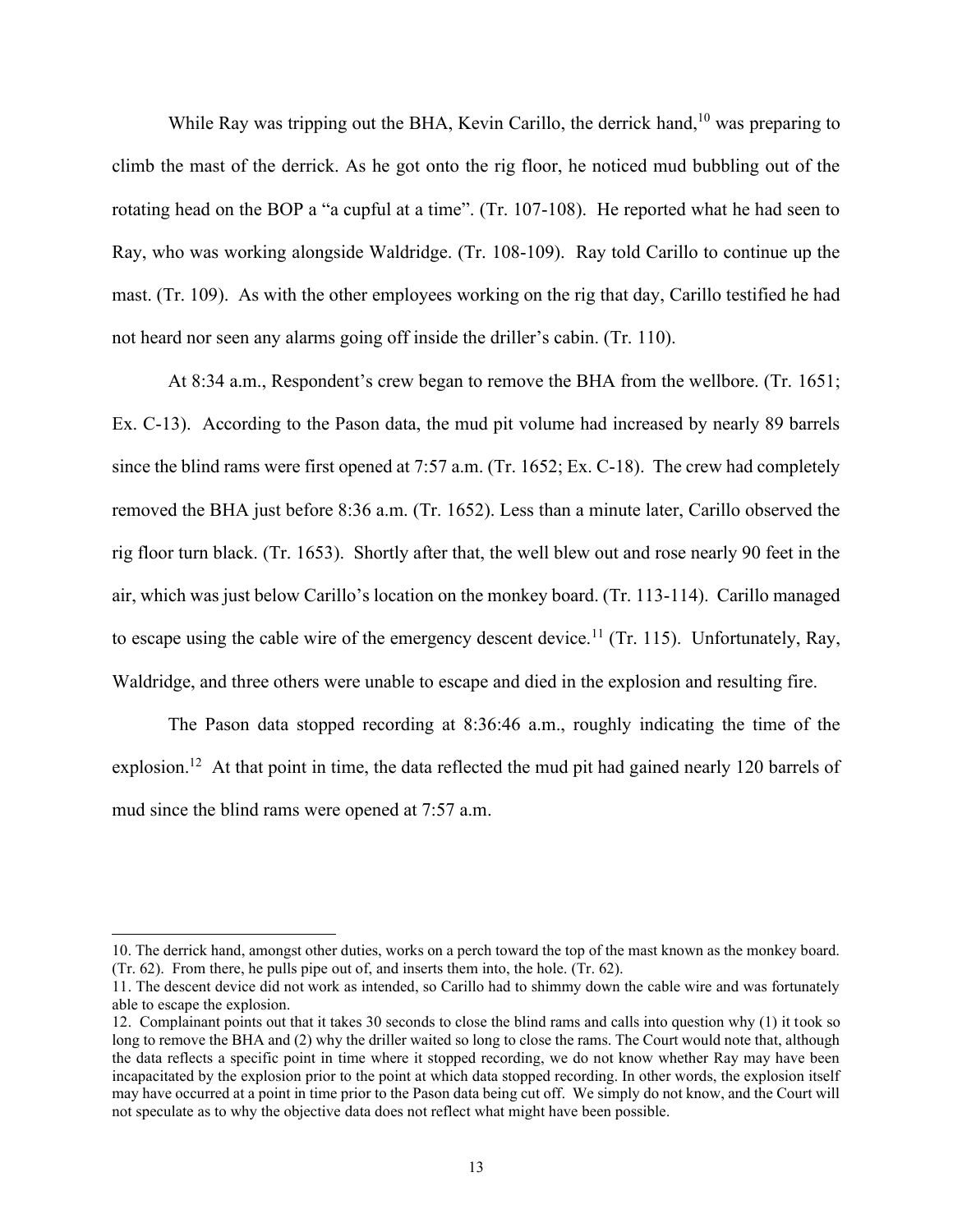# **IV. BURDEN OF PROOF AND LAW APPLICABLE TO 5(a)(1) VIOLATION**

To establish a *prima facie* violation of the general duty clause, Complainant must show a condition or activity at the worksite presented a hazard, that the hazard was recognized by Respondent or the well-drilling industry, that the hazard was likely to cause serious harm or death, and that a feasible and effective means existed to eliminate or materially reduce the hazard. *See Arcadian Corp.*, 20 BNA OSHC 2001 (No. 93-0628, 2004). The evidence must also show the employer knew or, with the exercise of reasonable diligence, could have known of the violative condition. *See Regina Constr. Co.*, 15 BNA OSHC 1044 (No. 87-1309, 1991).

Complainant must establish his *prima facie* case by preponderance of the evidence. *See* 

*Hartford Roofing Co*., 17 BNA OSHC 1361 (No. 92-3855, 1995).

"Preponderance of the evidence" has been defined as:

The greater weight of the evidence, not necessarily established by the greater number of witnesses testifying to a fact but by evidence that has the most convincing force; superior evidentiary weight that, though not sufficient to free the mind wholly from all reasonable doubt, is still sufficient to incline a fair and impartial mind to one side of the issue rather than the other.

Black's Law Dictionary, "Preponderance of the Evidence" (10th ed. 2014).

# **V. ANALYSIS, FINDINGS OF FACT AND LEGAL APPLICATION**

Complainant alleged a serious violation of the Act in Citation 1, Item 1 as follows:

Section  $5(a)(1)$  of the Occupational Safety and Health Act of 1970: The employer did not furnish employment and a place of employment which were free from recognized hazards that were causing or likely to cause death or serious physical harm to employees in that employees were exposed to fire and explosion hazards.

On or about January 22, 2018, and times prior thereto, on Patterson-UTI Rig #219 near Quinton, Oklahoma where well control was not maintained during drilling operations at the Pryor Trust 0718 Well Number 1H-9.

Among other methods, one feasible and acceptable abatement method to correct this hazard is to maintain well control to prevent kicks and blowouts as outlined in American Petroleum Institute (API) Recommended Practice (RP) for Occupational Safety for Oil and Gas Drilling and Servicing Operations, RP 54, Section 6.1.1.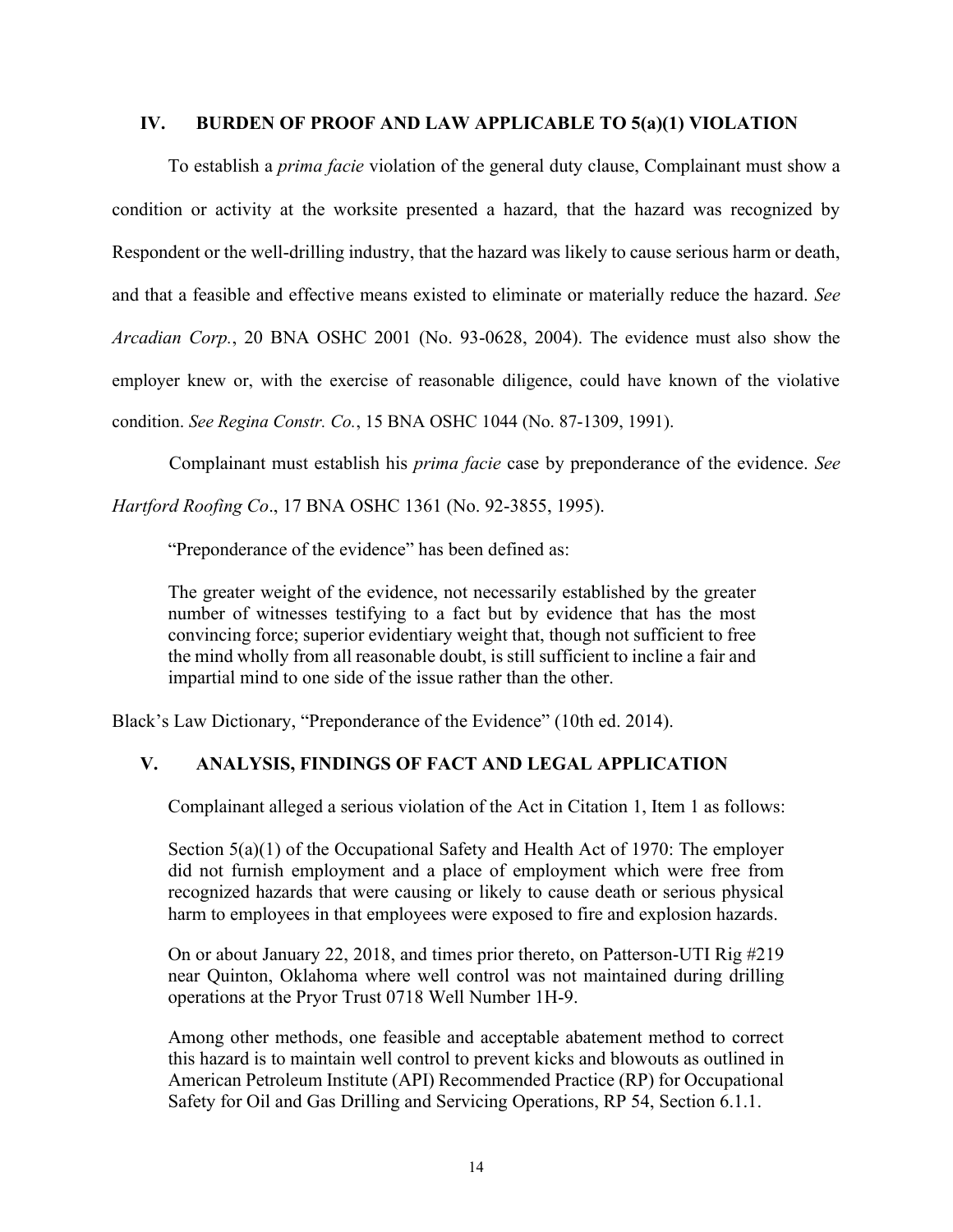*See* Citation and Notification of Penalty at 6.

Before discussing the elements of this general duty clause violation, it is important to understand the nature of what is being alleged. As discussed above, the specifics of this case are complex; however, all these complexities revolve around one concept: well control. According to multiple witnesses, well control can be broken down into two parts: (1) primary well control, which uses mud weight, pressure, and equipment to keep gas and formation fluids from entering the wellbore and potentially to the surface; and (2) secondary well control, which involves the safe removal of the intruding gas from the wellbore.<sup>13</sup> (Tr. 605, 1885). Though there appeared to be a dispute as to how to define a loss of well control, the Court finds this was more the result of semantic confusion than an actual conflict. When confronted with the Court's understanding that a loss of well control was an uncontrolled flow of gas/formation fluid from the wellbore, Medley agreed and stated this could result in a blowout. (Tr. 1883). While Reineke, Respondent's designated expert, seemed to disagree with Medley, at least initially, it appears this dispute was the result of confusion regarding whether the Court was describing a blowout and a loss of well control. (Tr. 1967). Reineke agreed a loss of well control was an uncontrolled flow of gas/formation fluid to the atmosphere but stated that such would not necessarily result in a blowout. (*Id.*). His rationale for this was that fluid could reach the atmosphere, but the well could still conceivably be closed in prior to a blowout occurring. While seeming to define a loss of well control, Reineke concluded his colloquy with the judge by stating an uncontrolled flow that cannot be shut in is "to me—is a blowout." (Tr. 1968). In this somewhat confusing back-and-forth, the Court finds there is an important distinction to be made between a loss of well control and a

<sup>13.</sup> Medley also testified about primary and secondary well control barriers. (Tr. 1885). He described mud weight and back pressures as primary barriers. *Id.* Though he did not complete that thought, Lionel Deanda testified the blind rams on the BOP serve as a secondary barrier.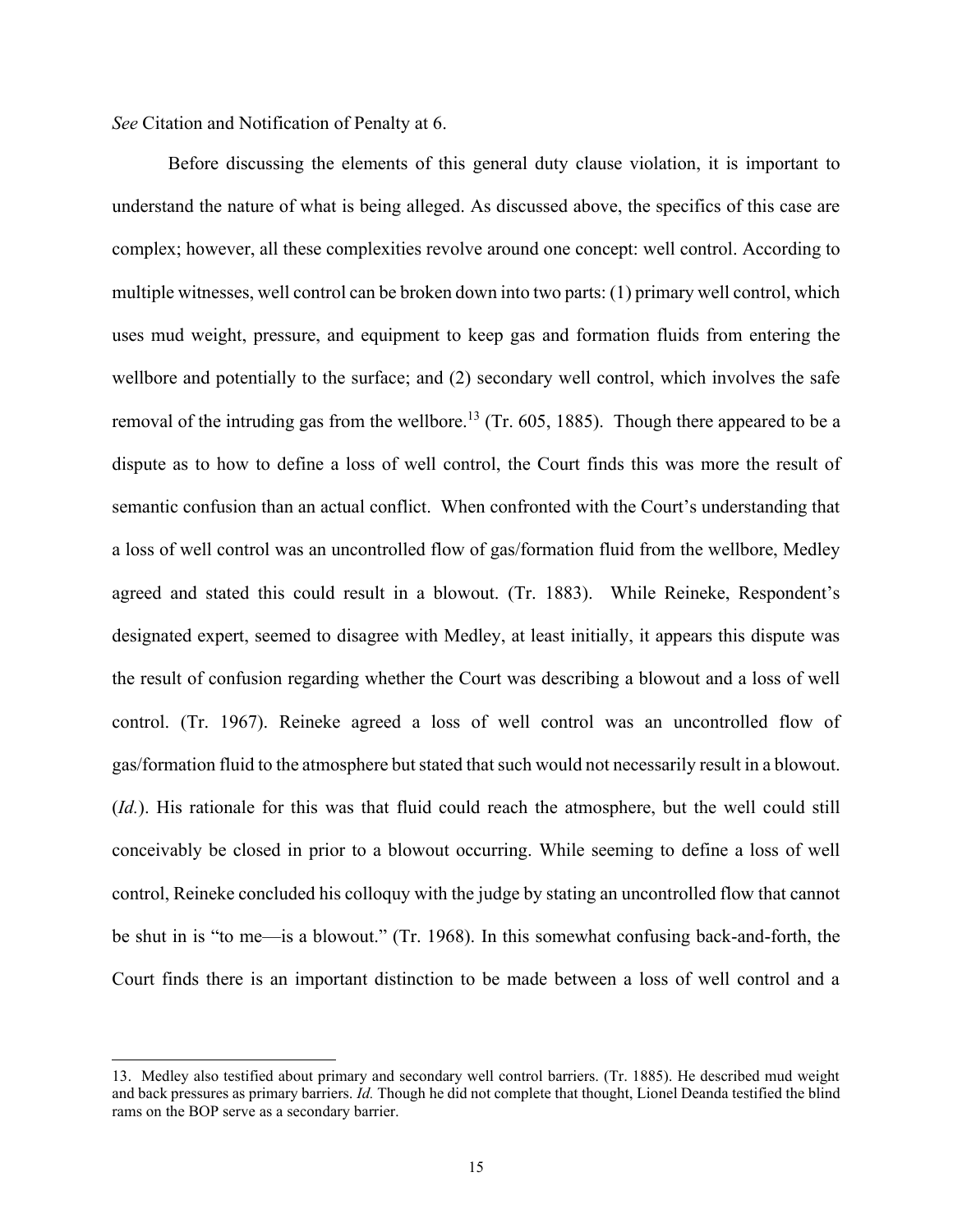blowout. The distinction is ultimately between flow that is uncontrolled and flow that is uncontrollable. If gas/formation fluid is flowing to the surface because it overcame your primary and secondary forms of well control, then, by definition, it is uncontrolled. When the driller is unable to shut in the well using the blind rams (secondary barrier), then it is uncontrollable, which is a blowout. While seemingly esoteric, this distinction becomes important when the Court later discusses the nature of the hazard alleged and whether Respondent knew of the conditions constituting a hazard.

Everyone who testified agreed well control involves the coordination of multiple contractors using a combination of equipment and practices to ensure fluids and gas contained in the wellbore remain there until such time they can be removed in a controlled and safe manner. In addition to Respondent, this includes the mud engineer, who is responsible for drafting the drilling prognosis, which informs the weight of the mud used to control the influx of gas into the well bore; the directional driller, who steers the drill string to designated targets; and various others, whose responsibilities include activities like installing the cement casing inside the wellbore. (Tr. 151, 215, 937). Notwithstanding the collaborative nature of well control, Complainant contends Respondent, who was responsible for operating the drilling rig, failed in its specific responsibility to maintain well control, because it did not act upon clear signals of an impending loss of well control, nor did it ensure all appropriate well control equipment and materials were on-site and operational when work commenced. (Ex. C-2). In support of this allegation, Complainant relies upon API 54, which states, "Well control shall be maintained at all times. Consideration shall be made to ensure appropriate equipment and materials are on location and operational before work commences." (Ex. C-2 at 6.1.1).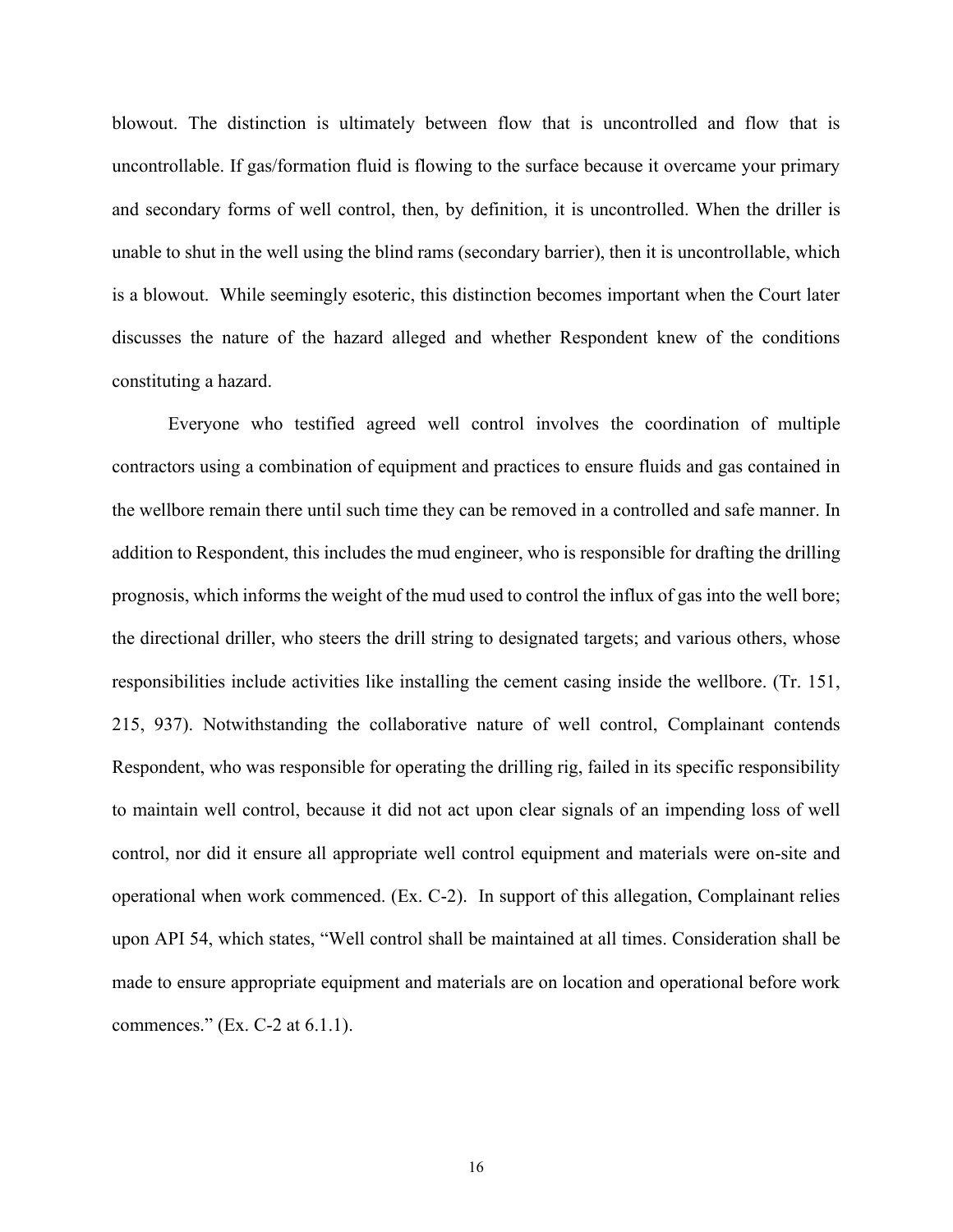In response, Respondent contends the API standard is too vague to identify conditions or practices over which it could reasonably be expected to exercise control, especially in circumstances, such as this, where multiple parties were responsible for ensuring well control is maintained. In particular, Respondent seeks to place the onus on the company man, who ultimately directs and controls all work at the drilling site, and the mud engineer, whose job is to properly assess the mud weight to control influxes of gas into the wellbore. Further, Respondent argues there was no evidence its employees were aware of an impending blowout, and thus should not be charged with knowledge of the hazard.

Ultimately, the Court finds Complainant established: (i) the existence of a recognized hazard that was fatal; (ii) Respondent's employees were exposed to the hazard; (iii) Respondent had constructive knowledge of the hazard; and (iv) the hazard was likely to cause serious injury or death. However, the Court also finds Complainant failed to establish the final element on abatement in that he did not show what additional steps Respondent should have taken to avoid being cited, as well as the feasibility and likely utility of those additional steps. *See Cerro Metal Prods. Div. Marmon Grp., Inc.*, 12 BNA OSHC 1821 (No. 78-5159, 1986) (citing *Nat'l Realty & Constr. Co. v. OSHRC*, 489 F.2d 1257 (D.C. Cir. 1973)). Rather, as will be shown below, Respondent had adequate rules governing well control, which Complainant repeatedly cites as evidence of knowledge, recognition, and abatement. Additionally, to the extent Complainant asserts Respondent failed to have proper equipment and materials in an operational state at the time "work commenced", the Court finds Complainant failed to show Respondent's lack of compliance or that such equipment was not operational at the time in question. Accordingly, based on what follows, Citation 1, Item 1 shall be VACATED.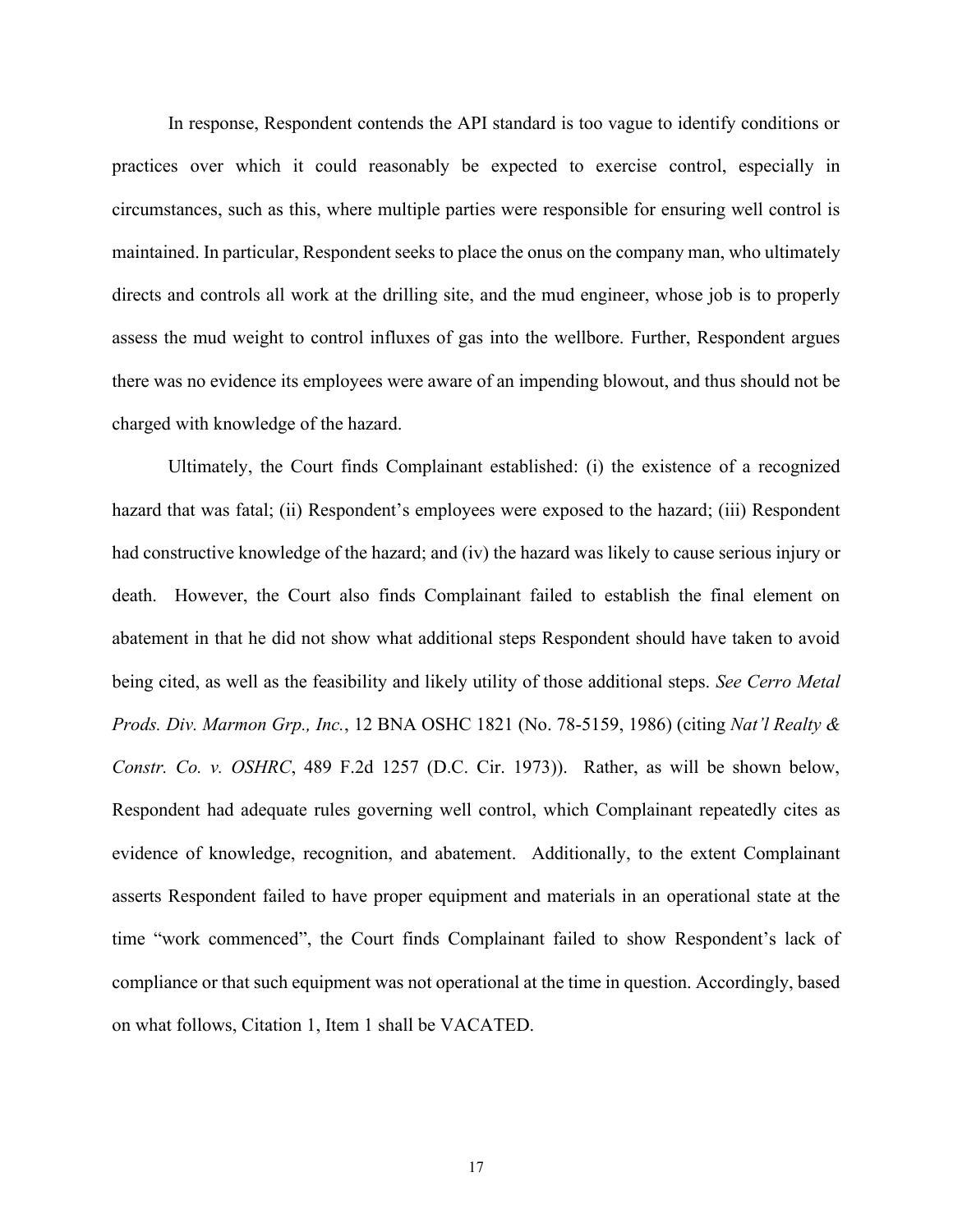# **A. Complainant Established the Existence of a Hazard**

Complainant alleges Respondent exposed its employees to fire and explosion hazards when it failed to maintain well control as indicated in API RP 54, Section 6.1.1. At trial, Respondent stipulated its employees were exposed to fire and explosion hazards at the worksite. (Tr. 835-36, 1567). As Respondent's brief illustrates, however, its stipulation was more limited than it appeared at first glance. Respondent contends Complainant's allegation is fatally vague because it "fail[s] to provide notice of an activity or a condition within Patterson's control that caused the hazards." *Resp't Br.* at 29. In other words, while Respondent has conceded fire and explosion are a product of a loss of well control, it argues Complainant failed to define the hazard in such a way that Respondent could reasonably be expected to exercise control over conditions or practices giving rise to that hazard. Notwithstanding the general nature of the allegation in the Citation, as well as the broad scope of the term "well control", the Court nonetheless finds Complainant established the existence of an adequately defined hazard.

#### **1. The Hazard Was Adequately Defined**

"A hazard must be defined in a way that apprises the employer of its obligations, and identifies conditions or practices over which the employer can reasonably be expected to exercise control." *Arcadian Corp.*, 20 BNA OSHC 2001 (No. 93-0628, 2004) (citing *Pelron Corp.*, 12 BNA OSHC 1833, 1835 (No. 82-388, 1986)). A hazard is not defined by the absence of a particular abatement method but "in terms of the physical agents that could injure employees . . . ." *Id.* (citing *Chevron Oil Co.*, 11 BNA OSHC 1329, 1331 n.6 (No. 10799, 1983)). Whether Respondent's work practices were adequate to address the hazard is a separate issue from the threshold question of how the hazard is defined and is better addressed under the rubric of abatement. *Id.*

"[A] safety hazard at the worksite is a condition that creates or contributes to an increased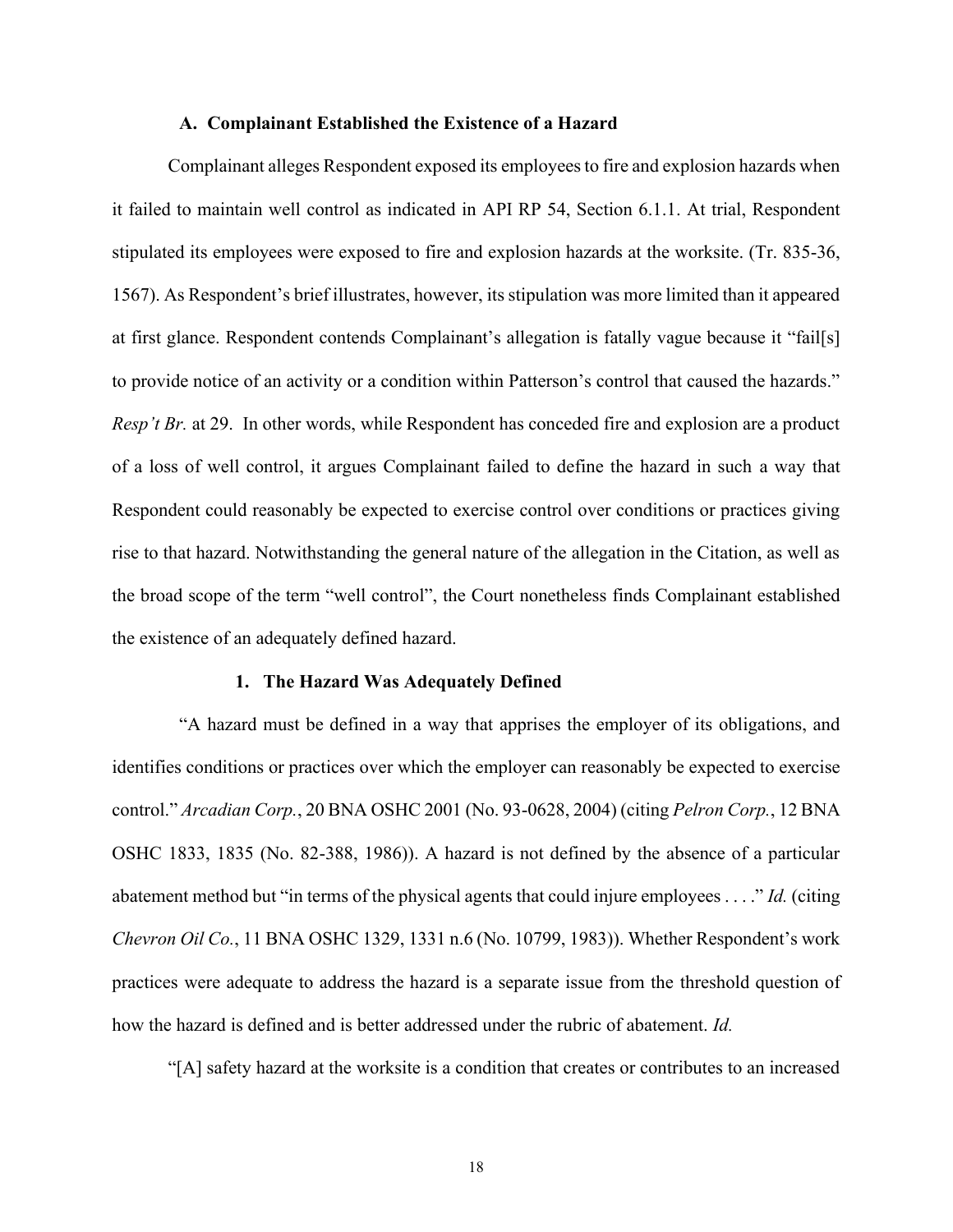risk that an event causing death or serious bodily harm to employees will occur." *Baroid Div. of NL Indus., Inc. v. Occupational Safety and Health Review Comm'n,* 660 F.2d 439 (10th Cir. 1981). The Commission has held a "hazard means a danger, peril or risk arising out the employee's work." *Integra Health Management, Inc.*, 27 BNA OSHC 1938, \*5 (No. 13-1124, 2019). The existence of a hazard is established if the hazardous incident can occur under other than a freakish or utterly implausible concurrence of circumstances." *Waldon Health Care Ctr.*, 16 BNA OSHC 1052, 1060 (No. 89-3097, 1993) (citing *National Reality*, 489 F.2d 1257, 1265 n. 33 (D.C. Cir. 1973).

The Commission does not require there be a significant risk of the hazard coming to fruition, "only that if the hazardous event occurs, it would create a 'significant risk' to employees." *Waldon*, 16 BNA OSHC at 1060. Thus, the Commission has made clear "the criteria for determining whether a hazard is 'causing or likely to cause death or serious physical harm' is not the likelihood of an accident or injury, but whether, if an accident occurs, the results are likely to cause death or serious harm." *Waldon*, 16 BNA OSHC at 1063.

In a recent Decision the Commission reiterated:

In a general duty clause case, "[the] hazard must be defined in a way that apprises the employer of its obligations, and identified conditions and practices over which the employer can reasonably be expected to exercise control. *Arcadian Corp*., 20 BNA OSHC [2001, 2007 (No. 93-0028, 2004)]; *Peron Corp*., 12 BNA OSHC [1833, 1835 (No. 82-388, 1986)]. The Secretary must show, among other things, that the hazard was present. *Wheeling-Pittsburgh Steel Corp*., 16 BNA OSHC 1218, 1221 (No. 89-3389, 1993).

*Mid South Waffles, Inc. d/b/a Waffle House #1283*, 27 BNA OSHC 1783, 1785 (No. 13-1022,

2019).

In *Arcadian*, <sup>14</sup> the Secretary cited the employer after a urea reactor exploded in its chemical processing facility. *Id.* The employer was cited pursuant to the general duty clause for exposing its

<sup>14.</sup> The Court has examined Commission case law subsequent to *Arcadian* which have addressed whether a condition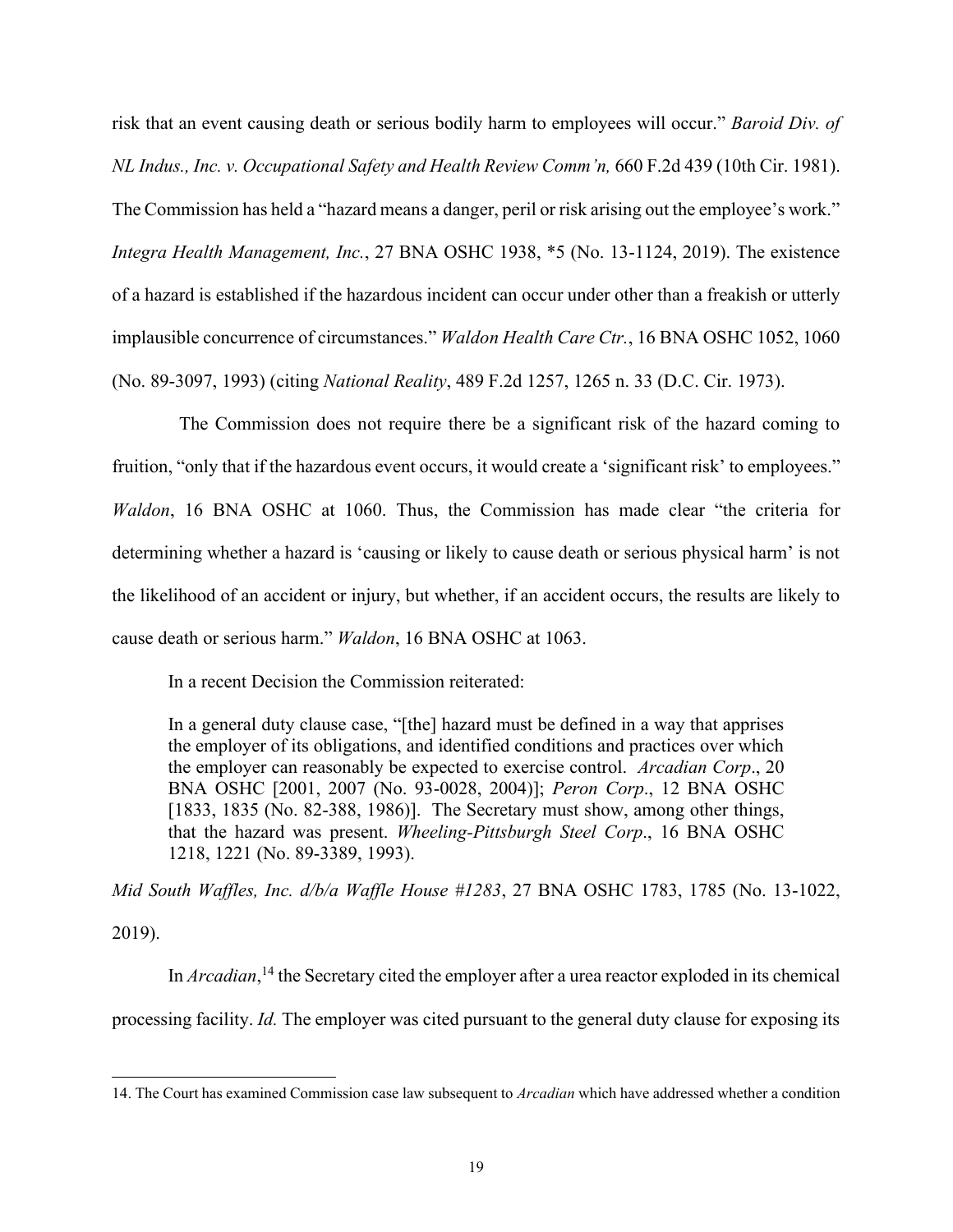employees to multiple hazards, including flying debris, burns, and asphyxiation, resulting from the explosion. *Id.* In the citation, the Secretary documented three conditions that contributed to the existence of the explosion hazard: "(1) not shutting down the reactor upon the detection of leaks; (2) improperly monitoring the reactor for leaks; and (3) inadequately inspecting, repairing, or maintaining the vessel's liner." *Id.* The Commission held the trial judge erred in holding these three failures constituted three separate hazards. *Id.* Instead, the Commission stated, "[T]he Secretary has alleged that the urea reactor was not operated or maintained in a manner to protect employees from the danger of explosion caused by urea leaks that could erode the lining of the pressure vessel. That was the hazard in this case." *Id. See also Pelron Corp.*, 12 BNA OSHC 1833 (No. 82-388, 1986) (defining the hazard as "practices, procedures or conditions which *increase* the likelihood of an explosion" resulting from improper handling). The three documented failures, on the other hand, identified potential abatement measures and illustrated Arcadian's inability to reasonably address the hazard. In the face of conflicting characterizations of a hazard, the Commission has noted it has the authority to define the hazard of its own accord. *Davey Tree Expert Co.*, 11 BNA OSHC 1898, 1899 (No. 77-2350, 1984) (switching definition of hazard from "electrocution caused by a limb touching a high-voltage line" to "electrocution from a tree limb contacting a power line because of the actions of employees in removing the limb" to illustrate a condition over which Davey Tree had control).

Similar to *Arcadian*, Complainant alleges Respondent failed to operate or maintain the drilling rig in such a way as to protect its employees from the fire and explosion hazards associated with a loss of well control. Indeed, API RP 54, which is cited as a feasible means of abatement

or activity in the workplace presented a hazard to determine whether *Arcadian* is still current case law. *See Integra Health Management Inc.*, 27 BNA OHSC 1838 (No. 13-1124, 2019) and *A. H. Sturgill Roofing. Inc.*, 27 BNA OSHC 1809 (No. 13-1817, 2018). The Court finds *Arcadian* is still current case law and the most direct case on point to the facts in this case.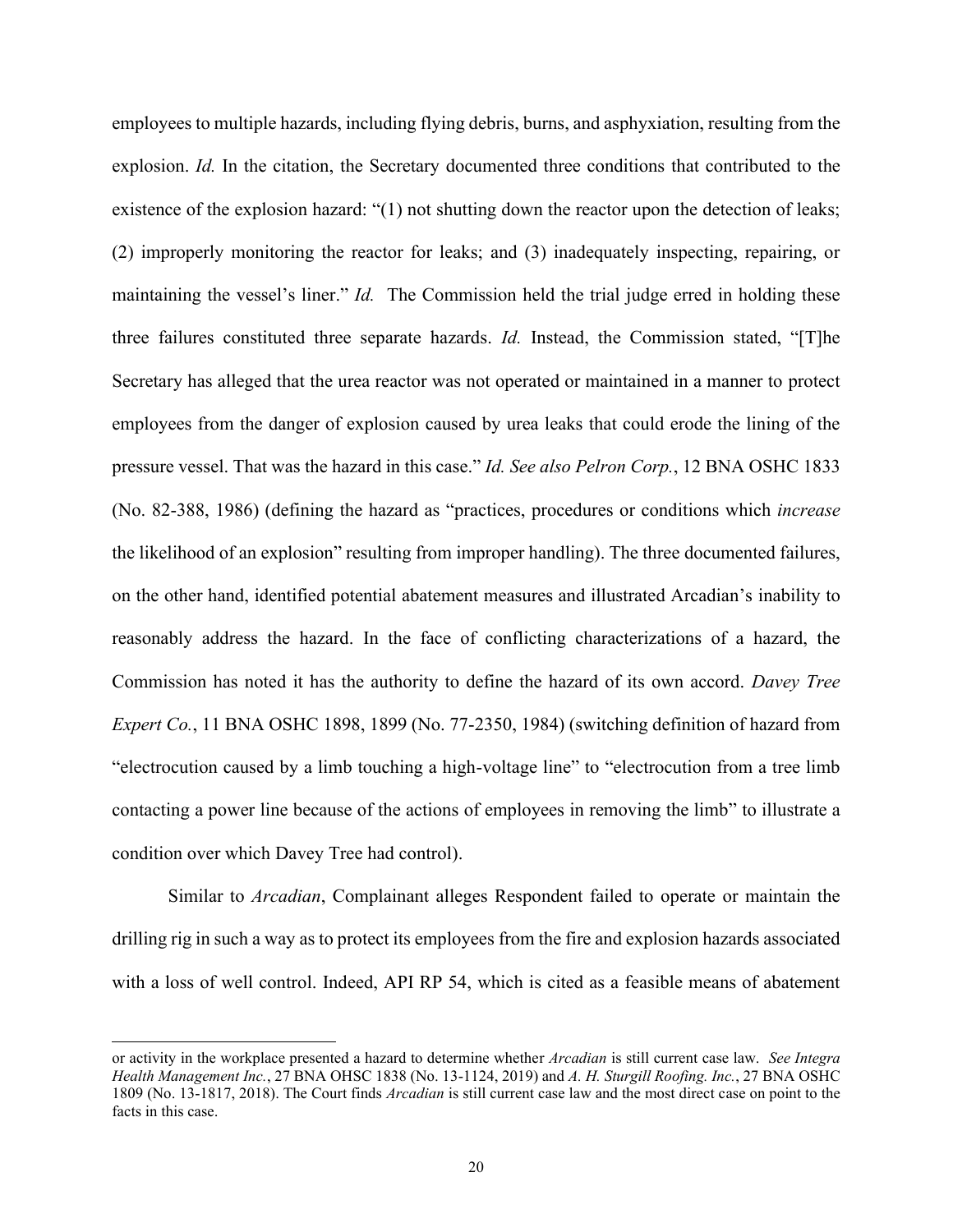like the three conditions referenced in the *Arcadian* citation, helps to frame the definition of the hazard. (Ex. C-2). API Section 6.1.1 requires Respondent to (1) maintain well control at all times and (2) ensure appropriate equipment and materials are on location and operational before work begins. (Ex. C-2). Although Complainant did not specifically itemize the conditions that contributed to the loss of well control in the citation, at trial he laid out the ways in which Respondent could reasonably be expected to exercise control, including: (1) conducting flow checks to identify well control events; (2) shutting in the well in response; and (3) ensuring necessary equipment is available and operative. As repeatedly noted in Complainant's brief, these practices are mandated by Respondent's own well control policy. (Ex. C-32, C-59).

In support of its claim that Complainant's allegation is fatally vague, Respondent cites to *Baroid Division of NL Industries, Inc. v. OSHRC*, 660 F.2d 439 (10th Cir. 1981). The Court finds Respondent's reliance on *Baroid* is misplaced. First, the hazard identified by the Secretary in *Baroid* was fairly simple: fire and explosion caused by an accumulation of gas near the drilling rig. *Id.* at 443. While the allegation in the *Baroid* citation is specific insofar as it refers to a gas separator and vent line, these are references to possible methods of abatement and are not necessary for establishing the existence of a hazard. *Id.* at 444 (distinguishing between hazard of gas accumulation and hazard of using a gas separator in presence of a kick). A hazard, as stated by the 10th Circuit, is "a condition that creates or contributes to an increased risk that an event causing death or serious bodily harm to employees will occur." *Id.* Just like the potential for explosion caused by the accumulation of gas in *Baroid* constituted such a condition, the Court finds the potential for explosion caused by a loss of well control satisfies the legal standard for a hazard.

Second, the quote Respondent relies on to argue a lack of proper notice is taken out of context. Respondent contends the alleged violation description ("AVD") fails as a matter of law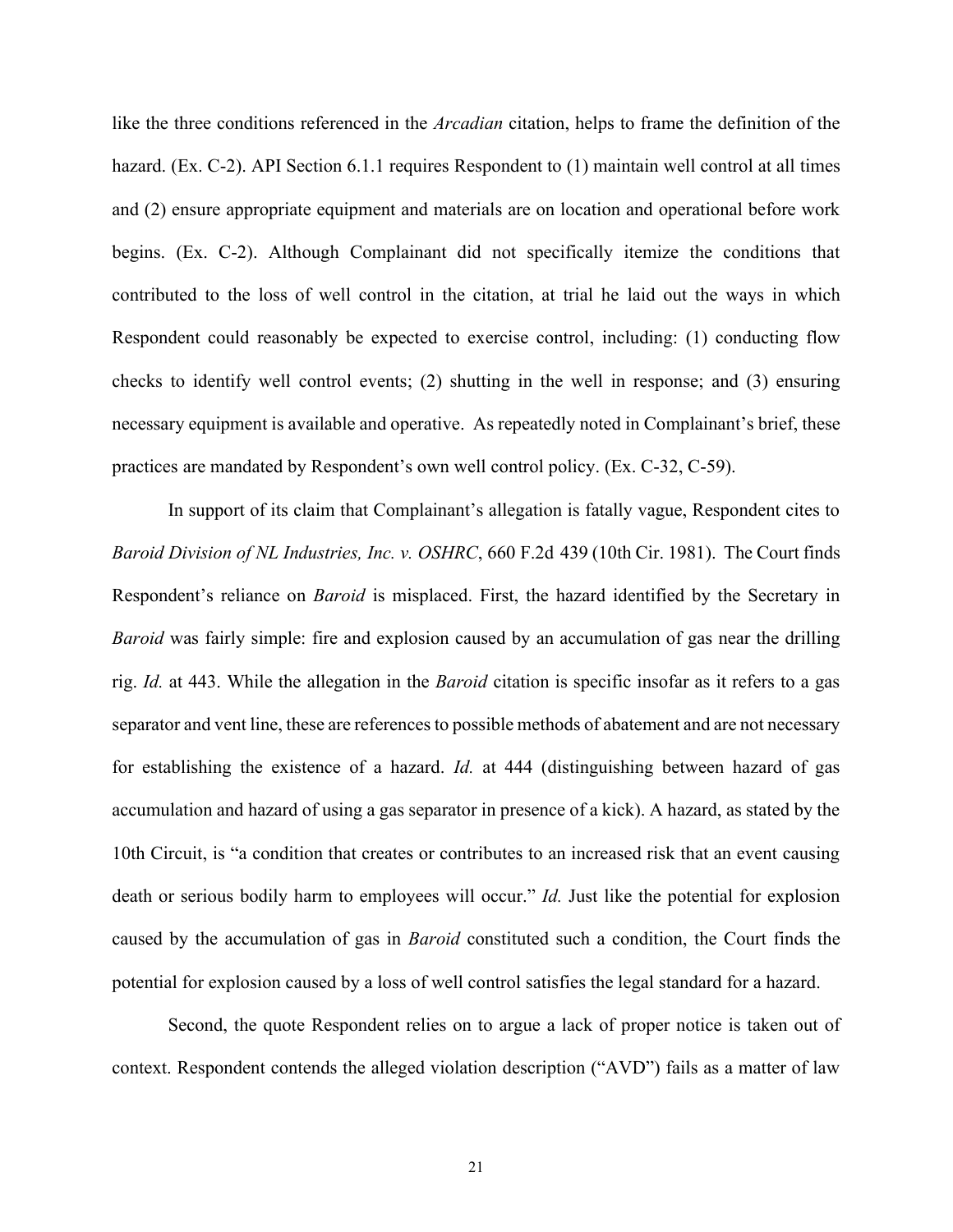to "give reasonably particular notice so that the cited employer will understand the charge being made and will have a full and fair opportunity to prepare and present a defense." *Id.* at 448. Baroid claimed the Secretary's allegation was ambiguous and that the Commission improperly construed the allegation to state something not provided in the citation. *Id.* at 449. The 10th Circuit rejected Baroid's claim, at least as to recognized hazard element,<sup>15</sup> noting that ambiguities in the citation itself can be resolved at hearing and still satisfy due process. *See id.* (quoting *Nat'l Realty and Constr. Co.* v. OSHRC, 489 F.2d 1257, 1264 (D.C. Cir. 1973) ("So long as fair notice is afforded, an issue litigated at an administrative hearing may be decided by the hearing agency even though the formal pleadings did not squarely raise the issue.")); *see also Babcock & Wilcox Co. v. OSHRC*, 622 F.2d 1160, 1164 (3d Cir. 1980) ("Citations, however, are prepared by inspectors who are not legally trained and who should act with dispatch. For these reasons, citations should not be as tightly construed as other pleadings [like] a grand jury indictment, for example.")).

Similarly, in this case, Respondent was given adequate notice of Complainant's characterization of the hazard, how Complainant expected Respondent should address that hazard, and was also given every opportunity to rebut those allegations. Indeed, in response to allegations it failed to have appropriate and operational equipment onsite when work commenced, Respondent put forth evidence regarding the equipment it had on site, how it was inspected, and subsequent testing on the equipment to determine whether it was operational at the time of the blowout. (Tr. 1305-1309, 1314, 1392; Ex. R-10, R-18, C-22). Respondent was also on notice as to how Complainant alleged it should have maintained well control, as Complainant repeatedly referred to Respondent's well control policy and quick reference guide.<sup>16</sup> As such, the Court finds the

<sup>15.</sup> The circuit court, however, did take issue with a modification to the proposed abatement that was not fully developed at hearing. *Baroid*, 660 F.2d at 449-50.

<sup>16.</sup> Though the issue of how Respondent should have acted to prevent the hazard is more appropriately discussed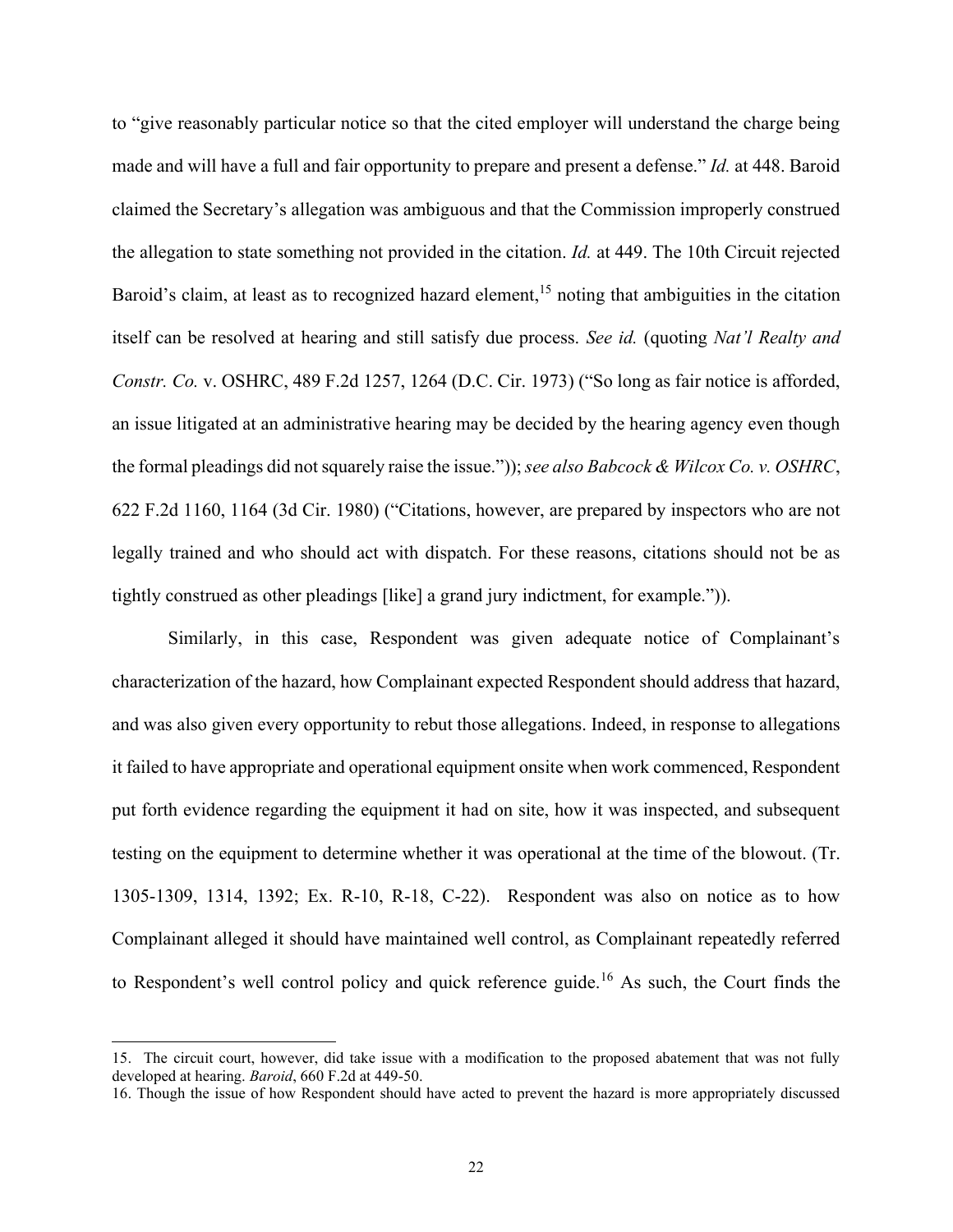hazard, as characterized above, provided Respondent with adequate notice such that it could properly respond to the allegation and, therefore, met the requirements of due process.

As a corollary to the foregoing, Respondent makes much of the fact that well control is a multi-faceted process—one involving multiple contractors that have unique responsibilities with respect to well control—to suggest Complainant's allegation of a hazard is fatally vague. While the term "well control" is broad in its scope, Complainant's allegations are not so vague as to warrant dismissal on this basis. Respondent points to Complainant's expert, who testified every contractor on the site has some responsibility for well control and noted one contractor could do "everything they have to do in order to maintain well control and you could still have a loss of well control if somebody didn't do their part", in order to highlight the insufficiency of Complainant's allegation vis-à-vis Respondent. *Resp't Br.* at 29. While the Court recognizes well control is a process involving multiple contractors working in tandem, this testimony highlights that each contractor has a part to play and, thus, understands quite well its individual responsibilities with respect to well control. (Tr. 1836). And, as noted by Respondent, the failure to follow through on any one of those responsibilities, including ensuring equipment is available and operational, paying attention and responding to indications of an impending hazard, and shutting down, can have disastrous results. Further, Respondent has specific rules regarding well control, requires its drillers to attend well control school, and has a quick reference guide, which discusses important indicators of a well control event and how to respond. (Tr. 604; Ex. C-32). Although the concept of well control is broad in scope, it has a particular meaning with respect to each contractor on a drill site, including Respondent, who, based on the evidence it presented at

under the rubric of abatement, Respondent brought up the issue in its discussion on the hazard element, which is why the Court discusses it here.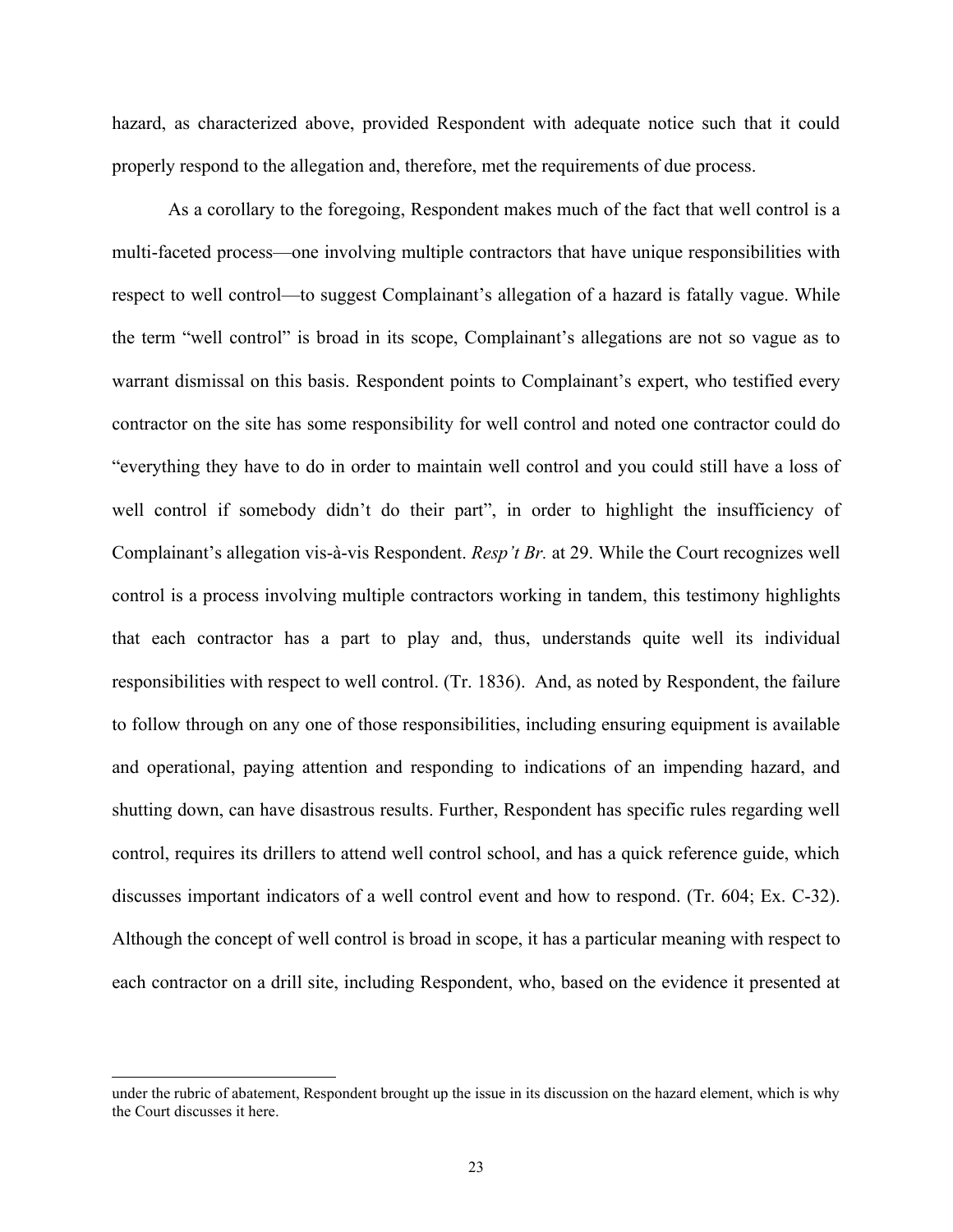trial, was more than aware of the practices and/or conditions over which Complainant alleged it had control.

Based on the foregoing, the Court finds Complainant established the existence of a fire and explosion hazard caused by the loss of well control.

## **B. Respondent and the Well Drilling Industry Recognized the Hazard**

It is "[t]he hazard, not the specific incident resulting in injury, [that] is the relevant consideration in determining the existence of a recognized hazard." *Kansas City Power & Light Co*., 10 BNA OSHC 1417, 1422 (No. 76-5255, 1982*).* "[W]hether or not a hazard is 'recognized' is a matter of objective determination." *Ed Taylor Const. Co. v. Occupational Safety & Health Review Comm'n*, 938 F.2d 1265, 1272 (11th Cir. 1991). A 'recognized hazard' is a condition that is 'known to be hazardous'. *Georgia Electric* Co. 595 F.2d 309, 321 (5th Cir. 1979). This element is established by proving the employer had actual knowledge that a condition is hazardous. *Id.* A 'recognized hazard" may also be shown by proving the condition is generally known to be hazardous in the industry. *Ed Taylor*, 938 F.2d at 1271 (citation omitted). Whether a work condition poses a recognized hazard is a question of fact. *See Baroid Div. of NL Indus., Inc. v. OSHRC,* 660 F.2d at 446. "While an employer's safety precautions alone do not establish that the employer believed that those precautions were necessary for compliance with the Act.. .precautions taken by an employer can be used to establish hazard recognition in conjunction with other evidence*." Beverly Enters., Inc*., 19 BNA OSHC 1161 (Nos. 91-3144 et al., 2000) (citing *Wheeling-Pittsburgh Corp*., 16 BNA OSHC 1218 (No. 89-3389, 1993); *Waldon*, 16 BNA OSHC at 1061–62.

Industry recognition may be shown through the knowledge or understanding of safety experts familiar with the workplace conditions or the hazard in question. *See Kelly Springfield Tire*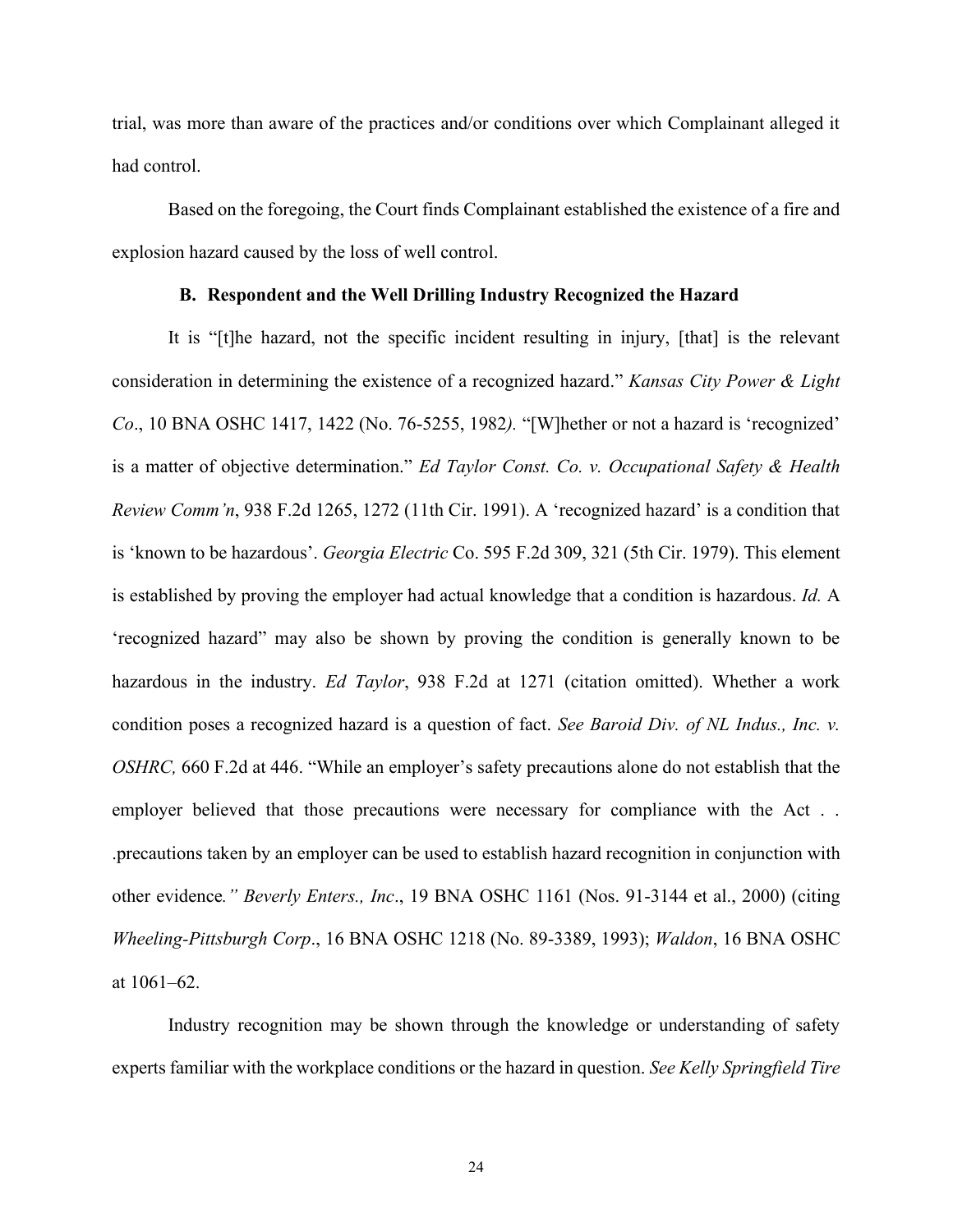*Co. v. Donovan*, 729 F.2d 317, 322 (5th Cir. 1984) ("The [industry] recognition standard centers on 'the common knowledge of safety experts who are familiar with the circumstances of the industry or activity in question.'" (citation omitted)); *Beverly Enters., Inc*., 19 BNA OSHC at 1187 (consolidated) (same). The Commission has held industry standards and guidelines, such as those published by the American National Standards Institute (ANSI), are evidence of industry recognition. *Kokosing Constr*. *Co., Inc*., 17 BNA OSHC at 1873; *Cargill, Inc*., 10 BNA OSHC 1398, 1402 (No. 78–5707, 1982). Probative evidence of industry recognition includes, amongst other things, voluntary industry standards, such as those published by ANSI, NFPA, and API. *See, e.g., Cargill, Inc.,* 10 BNA OSHC at 1398 (NFPA); *Kokosing Constr. Co*., 17 BNA OSHC at 1873 (ANSI); *Duriron Co*., 11 BNA OSHC 1405, 1407 n.2 (No. 77-2847, 1983) (NIOSH).

During the testimony of Steven Kirby, Complainant's Oklahoma City Office Area Director, Respondent stipulated that fire and explosions are recognized hazards in the industry. While this stipulation, as it were, is akin to Respondent's qualified stipulation regarding the existence of a hazard,<sup>17</sup> the Court nonetheless finds Respondent and its industry recognize the hazard of fire and explosion caused by a loss of well control. *See Wiley Organics, Inc.*, 17 BNA OSHC at 1591 ("A hazard may be recognized by either the individual employer itself or its industry."). Although Respondent may disagree as to the adequacy of the allegation and whether it has the ability to control the conditions or practices that could lead to a loss of well control, it cannot reasonably dispute fire and explosions stemming from a loss of well control are a recognized hazard. Nearly every individual that testified admitted the failure to properly institute well control procedures, which are referenced in both the API standards and Respondent's own safety policy, can lead to the type of fire and explosion experienced at the Pryor Trust well site on

<sup>17.</sup> Unlike the question regarding the existence of a hazard, Respondent did not devote any time in its post-trial brief to the question of whether the hazard was recognized.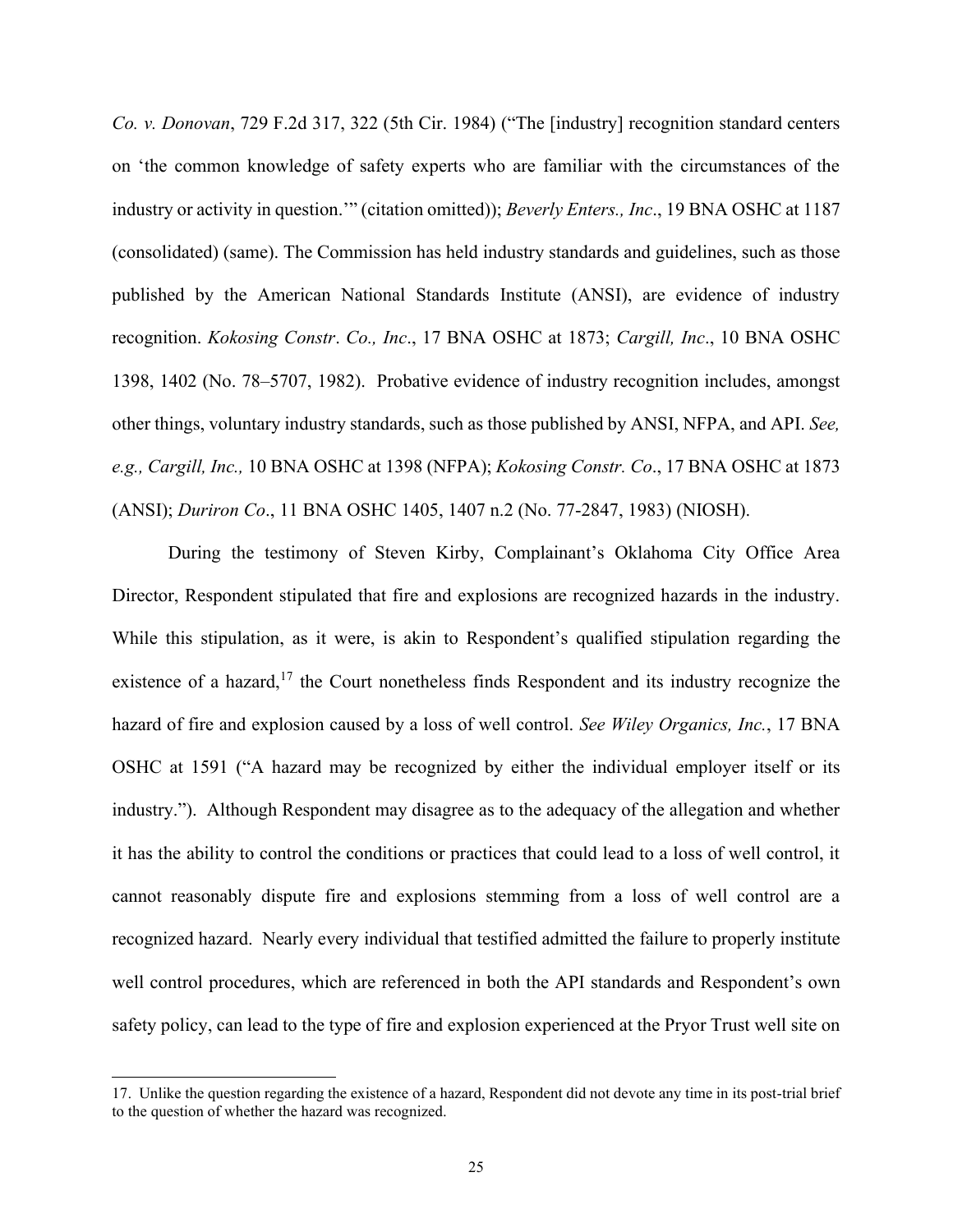January 22, 2018. Accordingly, the Court finds Complainant has met it burden and established the hazard was recognized by both Respondent and the industry.

#### **C. Respondent's Employees Were Exposed to a Serious and Fatal Hazard**

One of the elements often glossed over in the general duty clause analysis is the question of whether the hazard was likely to cause serious harm or death. *See Mosser Constr.*, 23 BNA OSHC 1044, 1047 (No. 08-0631, 2010) ("If the possible injury addressed by a regulation is death or serious physical harm, a violation of the regulation is serious."). Oftentimes, this is due to an employee being seriously injured or killed by the hazard created by the violation. Injuries to employees constitute at least *prima facie* evidence the hazard was likely to cause death or serious injury. *See e.g., Usery v. Marquette Cement Mfg. Co.*, 568 F.2d 902, 910 (2d Cir. 1977) ("The fact that the activity in question actually caused one death constitutes at least *prima facie* evidence of likelihood: 'the potential for injury is indicated on the record by [the] death and, of course, by common sense.'" *quoting National Realty*, 489 F.2d at 1265 n. 33.")). Such is the case here, where three of Respondent's employees were killed in the blast resulting from the loss of well control. As such, it is not a stretch to say Respondent's employees were also exposed to the abovedescribed hazard. *See Fabricated Metal Prods., Inc.* 18 BNA OSHC 1072, 1074 (No. 93-1853, 1997) (holding to prove exposure, Complainant must show "that it is reasonably predictable either by operational necessity or otherwise (including inadvertence), that employees have been, are, or will be in the zone of danger.").

Though the question of the seriousness of the hazard and Respondent's employees' exposure to it are simple matters, the question of whether Respondent should be held liable for that exposure is another matter. Respondent takes issue with what it characterizes as Complainant's "alternative theory" of liability regarding Respondent's status as an exposing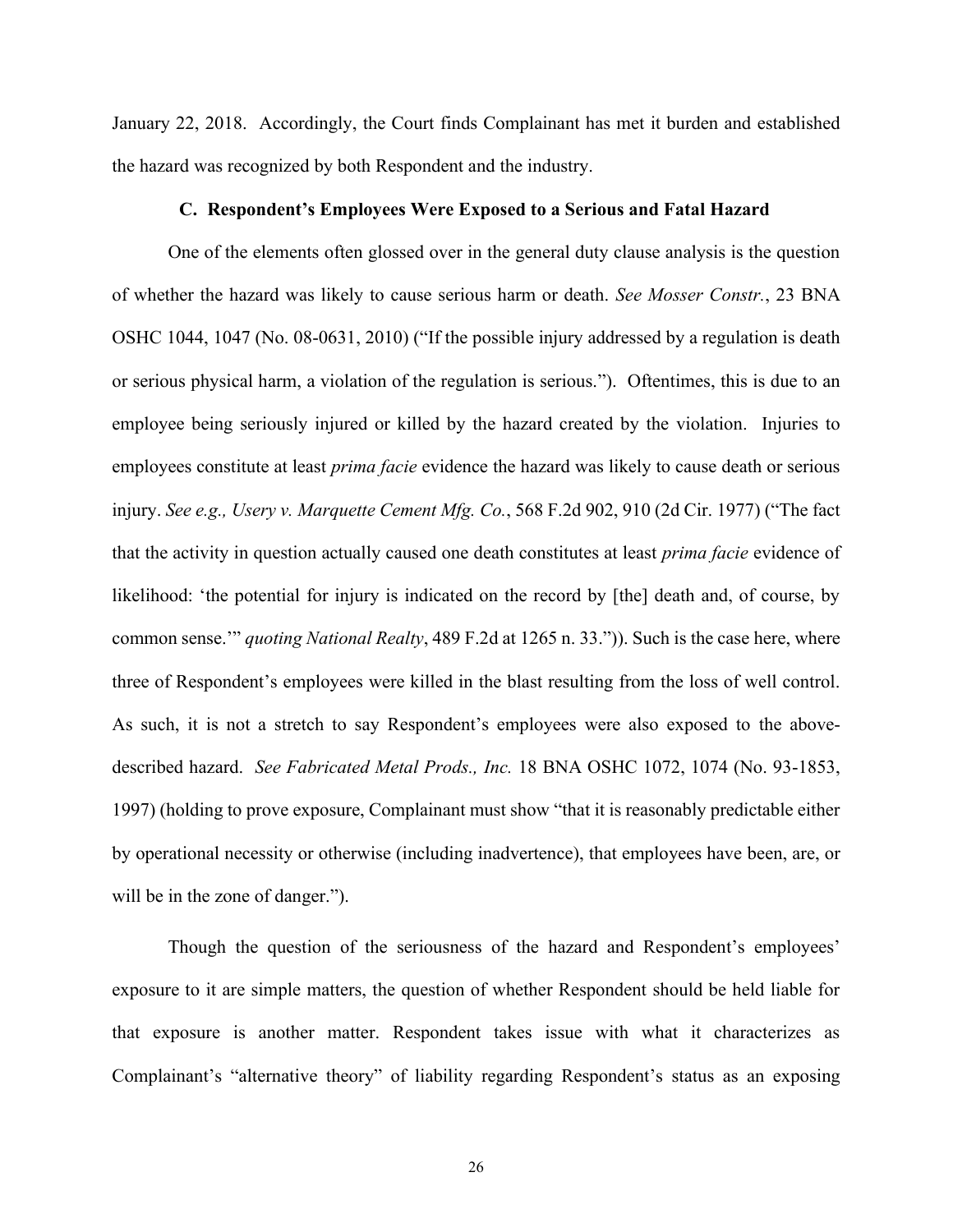employer on a multi-employer worksite. Although somewhat difficult to parse through, the gist of Respondent's argument appears to be that it cannot be held liable for a violation of the general duty clause under a multi-employer theory and that any allegation premised on that theory should be vacated. *See Resp't Br.* at 46-49. Respondent's argument is misguided for two reasons.

First, the situations in which multi-employer liability is a concern are typically limited to situations where the Secretary characterizes an employer as "controlling" or "creating" and the determination of exposure includes employees of companies other than the employer being cited.<sup>18</sup> *See Hensel Phelps Constr. Co.*, 909 F.3d 723, 728-29, 737 (5th Cir. 2018) (citing to and approving of application of multi-employer policy under 29 U.S.C. § 654(a)(2)). Complainant has not alleged Respondent is either a creating or controlling employer, nor has it sought to hold Respondent liable for exposing employees of the other contractors at the worksite. Instead, Complainant has merely alleged Respondent exposed its own employees to fire and explosion hazards caused by a loss of well control.

This leads to the second point: Complainant is not alleging multi-employer liability. Respondent is correct that the language of the general duty clause, section 5(a)(1) does not permit the application of multi-employer liability. *See id.* at 731-32 (distinguishing an employer's responsibilities under 5(a)(1), which flow to "each of his employees", from its responsibilities under 5(a)(2), which merely requires compliance with "standards promulgated under this chapter"). However, an employer can be cited under the general duty clause on a worksite that happens to have multiple employers so long as Complainant is only alleging the employees exposed belong to the employer cited. Simply because a violation occurred on a worksite with

<sup>18.</sup> In the arena of multi-employer liability, a controlling employer is one "having control over a worksite who should have detected and prevented a violation through the reasonable exercise of its supervisory authority", whereas a creating employer is one "who causes a hazardous condition". *Hensel Phelps*, 909 F.3d at 728. In either case, the key to applying multi-employer liability is the assertion that employees other than its own were exposed to the hazard. *Id.*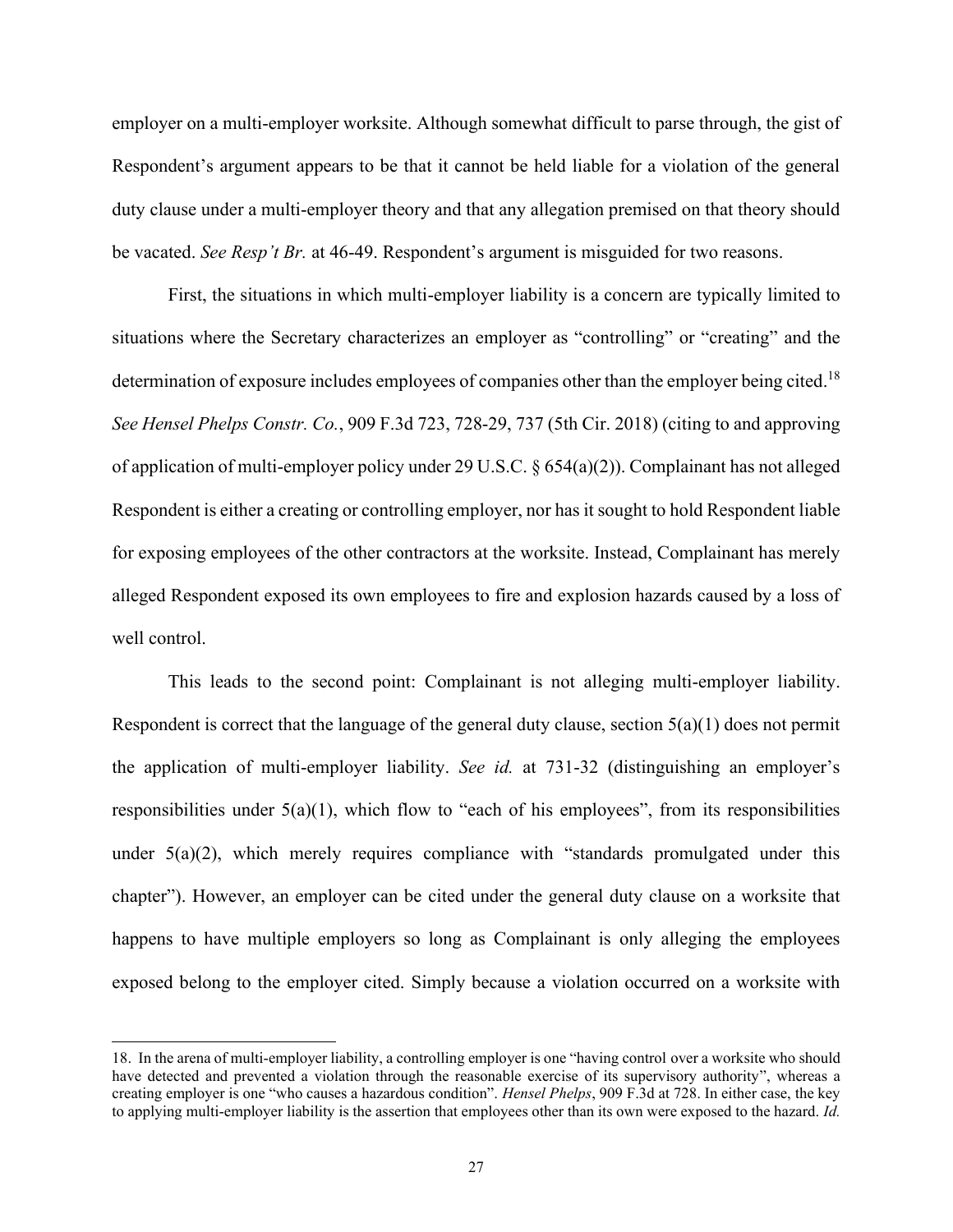multiple employers does not *de facto* preclude Complainant from issuing a citation under the general duty clause. Instead, it only precludes Complainant from alleging Respondent is responsible for all exposed employees at the worksite, regardless of who their employer is.

Because Complainant only seeks to hold Respondent liable for the exposure of its own employees, there are no multi-employer concerns involved in this case.<sup>19</sup> Respondent's argument is rejected.<sup>20</sup> The Court finds Complainant has met his burden and established Respondent's employees were exposed to serious and fatal injuries.

#### **D. Respondent Knew or Could have Known of the Hazard**

Although not explicitly stated as an element of the general duty clause analysis, Complainant is nonetheless obligated to prove Respondent knew of the violation. *See, e.g., Tampa Shipyards Inc.*, 15 BNA OSHC 1533 (No. 86-360 *et. al.*, 1992). To prove this, Complainant must show Respondent knew or, with the exercise of reasonable diligence, could have known of the violation. *Dun-Par Engineered Form Co.*, 12 BNA OSHC 1962, 1965 (No. 82-928, 1986). Whether an employer has exercised reasonable diligence is a question of fact that "will vary with the facts of each case." *Martin v. OSHRC*, 947 F.2d 1483, 1484 (11th Cir. 1991); *see also Centex-Rooney Constr. Co.*, 16 BNA OSHC 2127, 2129 (No. 92–0851, 1994) (finding that a preponderance of the evidence established the cited employer was reasonably diligent); *Precision Concrete Constr.*, 19 BNA OSHC 1404, 1407 (No. 99-0707, 2001) (noting that Secretary has burden of identifying what reasonable diligence required).

<sup>19.</sup> To the extent Respondent contends its lack of control vis-à-vis the company man is an issue, the Court shall address those concerns in its discussion of abatement.

<sup>20.</sup> On the last day of trial, Respondent lodged a written motion with the Court arguing the same point raised in its post-trial brief. After Complainant filed its Response, the Court issued an Order which is consistent with the Court's findings and holdings set forth in this Decision and Order. The Court's Order dated November 21, 2019, which disposed of Respondent trial motion is incorporated herein by reference.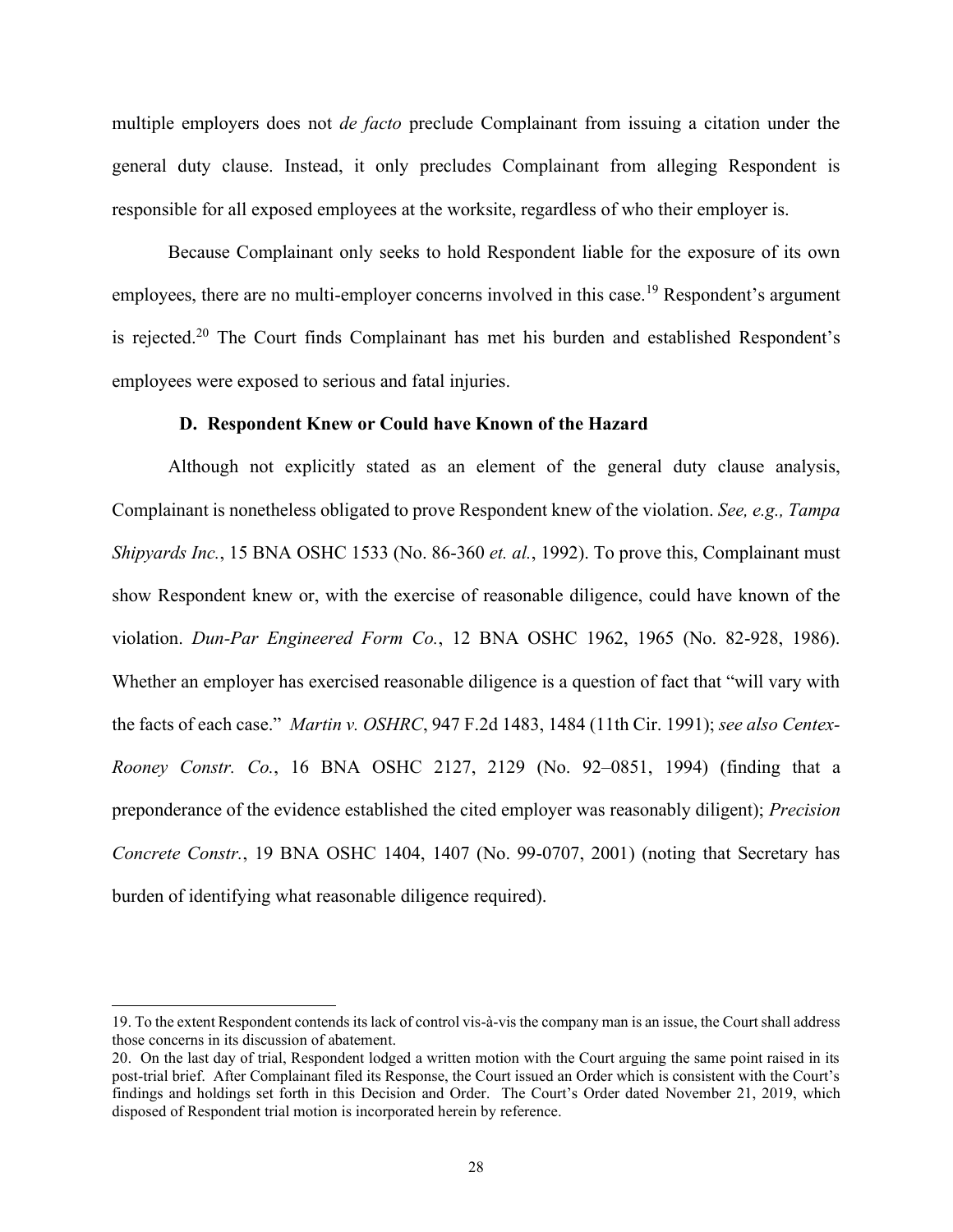"In assessing reasonable diligence, the Commission has considered 'several factors, including the employer's obligation to have adequate work rules and training programs, to adequately supervise employees, to anticipate hazards to which employees may be exposed, and to take measures to prevent the occurrence of violations.'" *Gen. Motors Corp*., 22 BNA OSHC 1019, 1030, 2004-09 CCH OSHD ¶ 32,928, pp. 53,611-12 (No. 91-2834E, 2007) (consolidated) (citation omitted); Danis *Shook Joint Venture XXV*, 19 BNA OSHC 1497, 1501 (No. 98-1192, 2001), *aff'd*, 319 F.3d 805 (6th Cir. 2003).

The key is whether Respondent was aware of the conditions constituting a violation, not whether it understood the conditions violated the Act. *Phoenix Roofing, Inc.*, 17 BNA OSHC 1076, 1079–80 (No. 90-2148, 1995). Complainant can prove knowledge of an employer through the knowledge, actual or constructive, of its supervisory employees. *Dover Elevator Co.*, 16 BNA OSHC 1281, 1286 (No. 91-862, 1993). Actual knowledge is established when a supervisor directly engages in or sees a subordinate's misconduct. *See, e.g., Secretary of Labor v. Kansas Power & Light Co.,* 5 BNA OSHC 1202, at \*3 (No. 11015, 1977) (holding because the supervisor directly saw the violative conduct without stating any objection, "his knowledge and approval of the work methods employed will be imputed to the respondent"). Constructive knowledge is established where the supervisor may not have directly seen the subordinate's misconduct, but he was in close enough proximity that he should have. *See, e.g., Hamilton Fixture,* 16 BNA OSHC at 1073  $*$ 17-19, *aff'd*, 28 F.3<sup>rd</sup> 1213 (6<sup>th</sup> Cir. 1994) (holding that constructive knowledge was shown where the supervisor, who had just walked into the work area, was 10 feet away from the violative conduct).

Complainant contends Respondent was, or at least should have been, aware of multiple conditions that gave rise to the fire and explosion hazards, including: (i) access to data indicating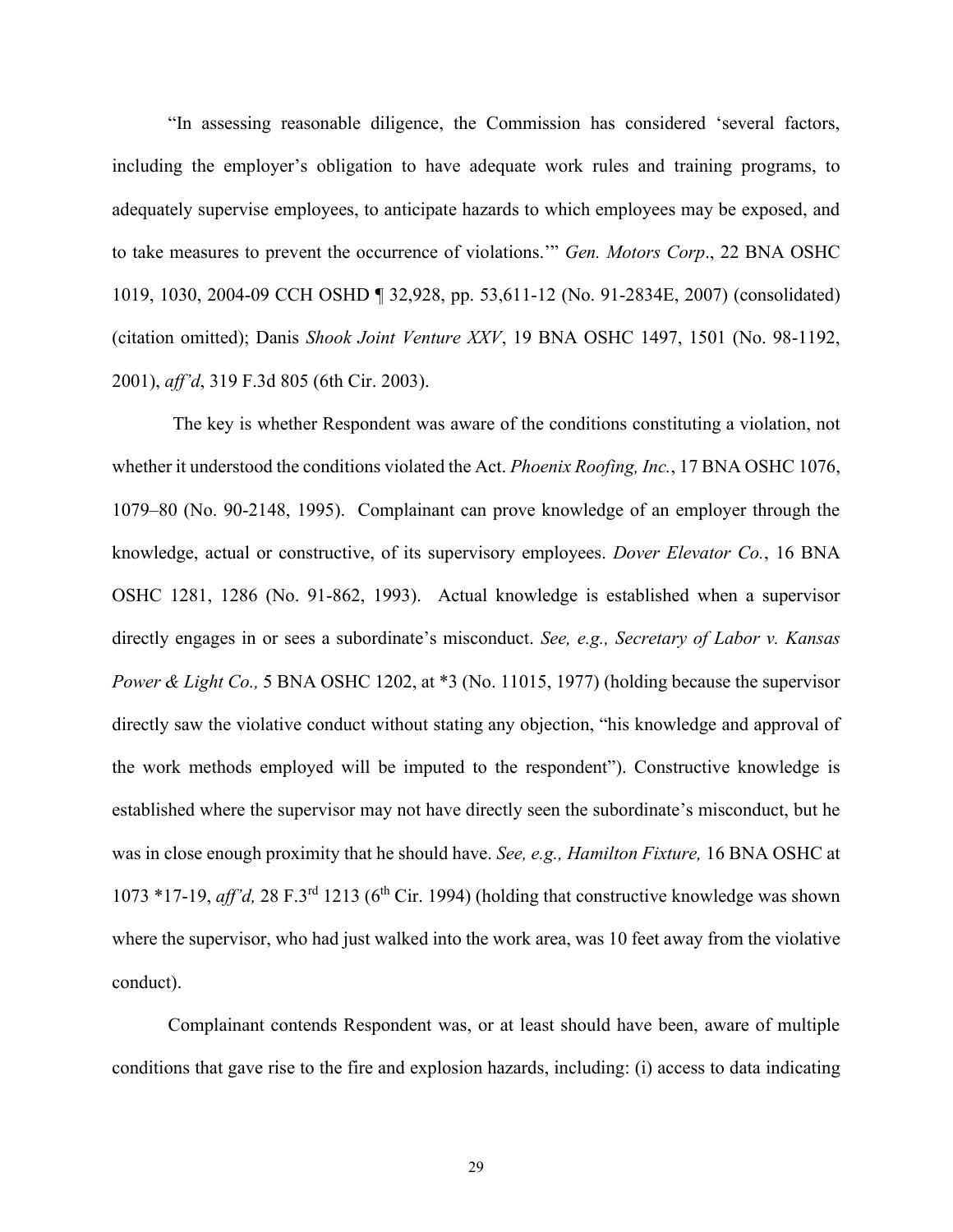the well was flowing when it was re-opened at 7:57 a.m.; (ii) a disconnect between calculated fill and actual fill during trip out; (iii) mud gains during the BHA test; and (iv) visual indications of bubbling mud in the BOP. Respondent, on the other hand, argues there was no objective indication a blowout was about to occur, nor was there any evidence its employees were aware of any such indications. *Resp't Br.* at 40. As will be discussed below, Respondent misconstrues the proper analysis of the knowledge element by focusing on whether the driller was actually aware of the indicators identified by Complainant and also by suggesting knowledge could only be established by showing its employees knew a blowout was certain to occur. Neither of these are required for Complainant to establish Respondent knew or could have known of the existence of the alleged hazardous conditions. Accordingly, the Court finds Complainant has established Respondent was aware of conditions constituting a hazard.

## **1. There Were Multiple Indications of a Hazardous Loss of Well Control**

As discussed in Section III, above, there were multiple indications of hazardous conditions indicating a loss of well control. Rather than addressing them collectively, the Court will discuss them in two tranches: the period when Respondent began tripping out from the bottom after the drill bit wore out and the period after reopening the blind rams. The Court has divided the events in this way because, at least temporarily, Respondent instituted a well control measure when it closed the blind rams so a new BHA could be prepped for insertion. Nonetheless, the Court finds the events prior to the closing of the blind rams are germane to the question of knowledge because they highlight two issues: (i) there were multiple indications of a continuing influx of gas into the wellbore during the tripping out process; and (ii) Respondent's drillers brought those conditions to the attention of the company man with the intention of shutting down the well.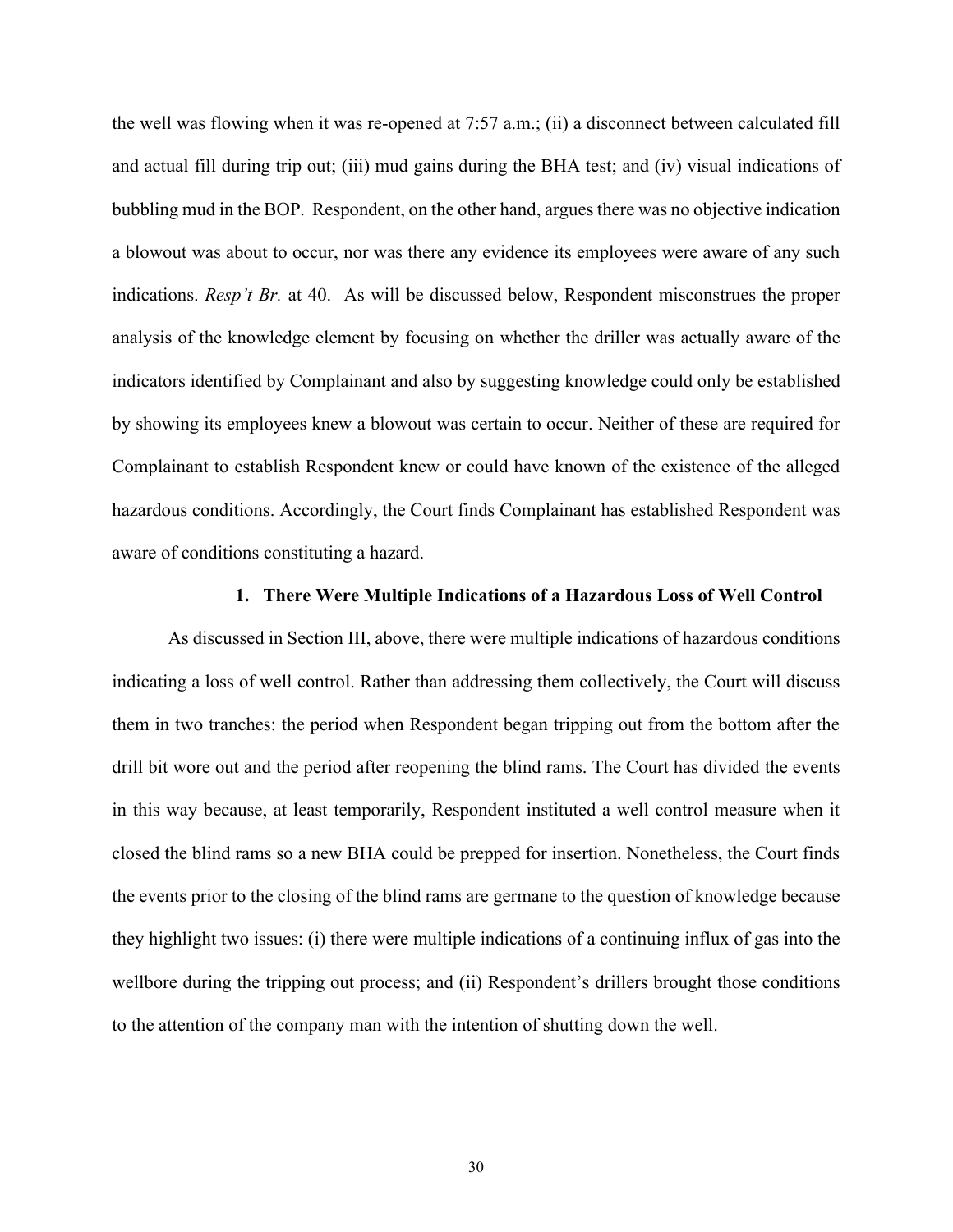#### **i. Tripping Out the BHA and Closing the Blind Rams**

Prior to and during the process of tripping out the BHA to replace the drill bit, Respondent's drillers and rig manager were aware gas was entering the wellbore and the primary barrier—mud was not holding the gas down. According to his assistant driller, Harold Cole Means, Ray had been experiencing kicks just before they reached the targeted end point of the well. (Tr. 414-415). These kicks were illustrated by a consistent, 20-30-foot-high flare and increased volume in the mud pits according to the Pason data. (Tr. 643). Ray had suggested mudding up to control the influx, which was overruled by the company man. (Tr. 483-85). Later, Ray attempted to close in the well in response to the kicks but was again overruled by the company man. (Tr. 481-82). Ray appealed to Thompson, the rig manager, but Thompson ultimately deferred to the company man's assessment.

Ray was not the only one who recommended mudding up and shutting down. Upon receiving Ray's report about the kicks, Deanda also recommended mudding up before tripping the BHA out of the wellbore, but the night company man, Blagg, overruled Deanda, too. (Tr. 544, 634, 655). Instead, he recommended using the orbit valve to control backflow and using the calculated fill to determine whether enough mud was being pumped into the wellbore as the drill string was removed. Although there were some minor discrepancies during the horizontal trip, the night crew was able to render the well static prior to tripping out of the vertical portion of the well by circulating the mud and burning off excess gas.

The real troubles began with the vertical trip. First, the drill string became plugged, which forced Respondent to trip the pipe out wet and prevented the crew from circulating the mud to the mud-gas separator. This, in turn, should have impacted the calculated fill calculation, which was noted by Deanda, but ignored by Blagg. (Tr. 672-75). According to the initial calculation, the well should have taken somewhere in the neighborhood of 45 barrels; it only took 8. (Tr. 1612-1613).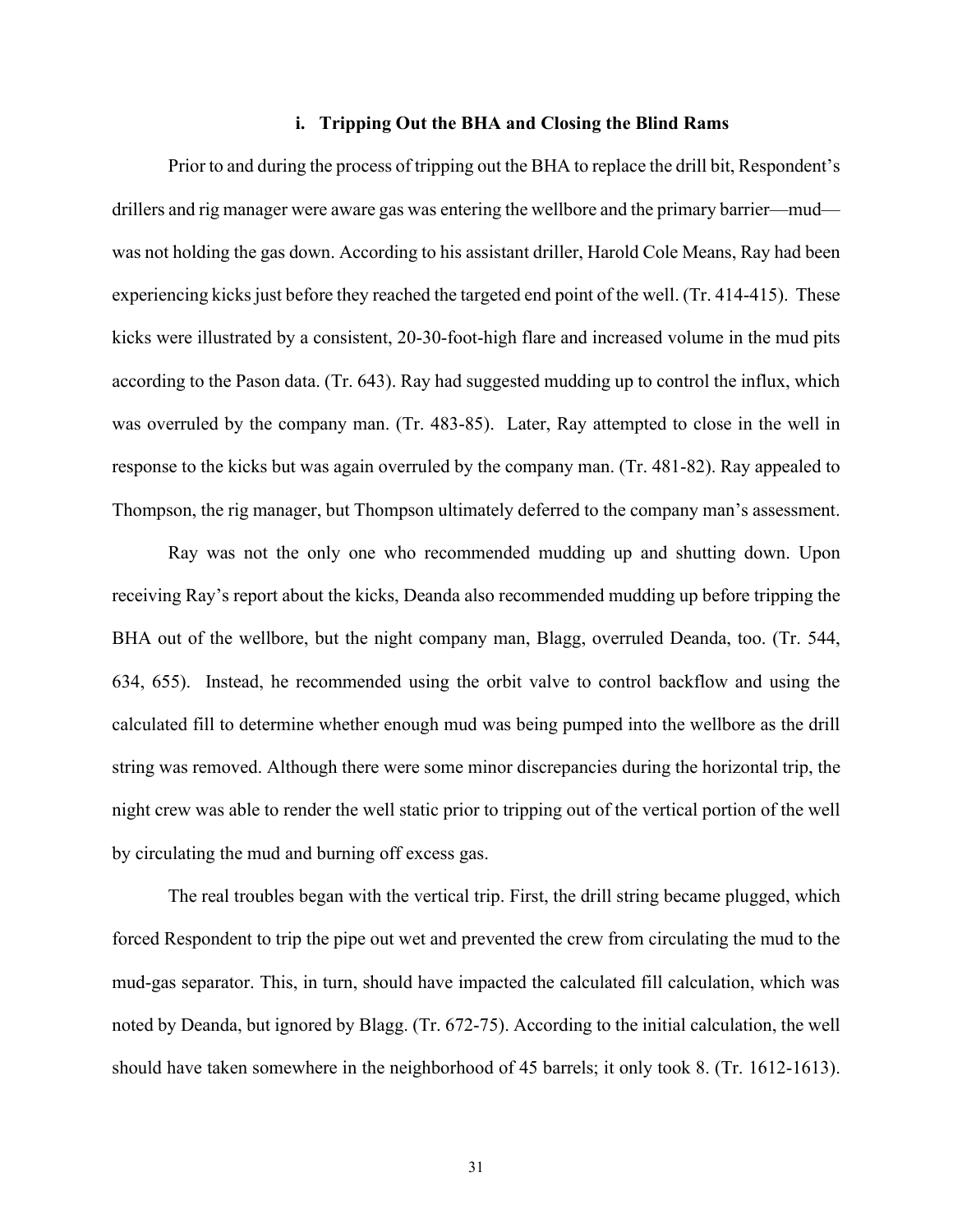This means gas was still entering the wellbore and the primary barrier (mud) was not holding it back. According to Medley and Thompson, this was particularly problematic because there should be no gas entering the well while tripping out. (Tr. 1142). Deanda recognized this and yet failed to perform a flow check consistent with Respondent's policy governing well control. Even after the BHA had been removed, but before the blind rams had been shut, the trip tank showed an additional 30-barrel increase even though there was no activity downhole.

The fact the drillers informed the company man of the trip tank increases and discrepancy with calculated fill indicates they were aware of a hazardous condition—the influx of gas into the wellbore. They both recommended increasing mud weight and Ray even prepared to close the well. The primary barrier was not doing its job and the secondary form of well control discussed by Medley—the safe release of gas—was not possible because the orbit valve was closed to control flow. While a kick/influx of gas does not necessarily indicate a blowout, that does not mean kicks are not hazardous. Both experts, as well as many of Respondent's employees, testified the failure to recognize and keep kicks under control is what leads to a loss of well control and, ultimately, a blowout. (Tr. 605, 799, 982, 1024, 1399, 1928). All of this was known by Ray, Deanda, and Thompson. Just because their proposed abatement actions were overruled by the company men does not mean they were not aware of the hazardous condition. Though there is a legitimate question whether Respondent should be charged with knowledge based on these conditions especially those occurring prior to the vertical trip—at the very least, the foregoing highlights the drillers' ability to both identify and act to control the hazard.

#### **ii. Re-Opening the Blind Rams and Testing the New BHA**

Respondent argues well control was established once the blind rams were closed around 6:15 a.m. on January 22, 2018, thus negating any hazard existing prior to that point because fluids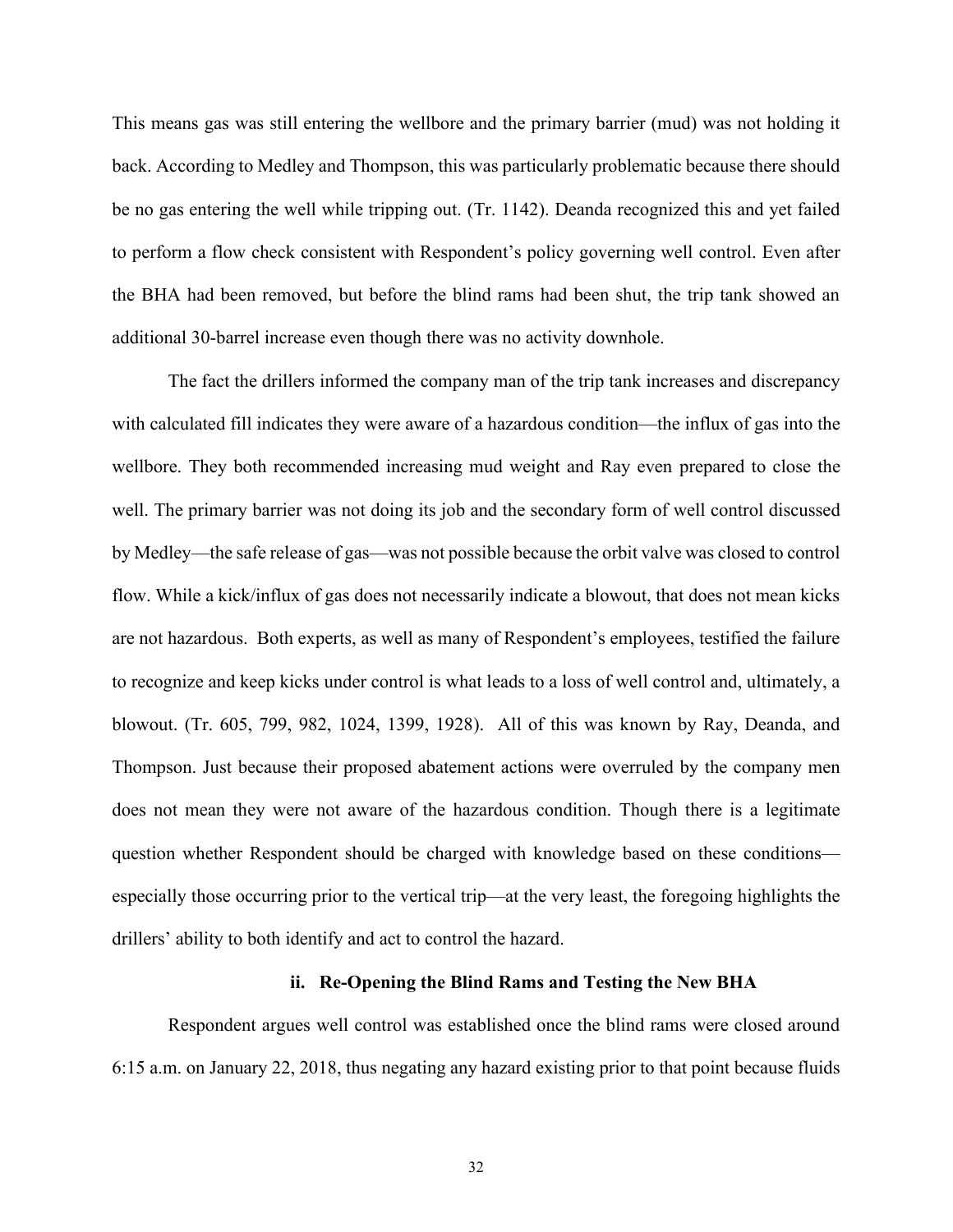were prevented from coming to the surface. However, as noted by Medley, Respondent never addressed the influx of gas into the well during the trip out, which they were not able to burn off through the mud-gas separator and flare line because that path had been closed during the wet trip. As both experts testified, the act of removing gas is a vital part of well control. Almost immediately after re-opening the blind rams, this failure became apparent.

Prior to re-opening the rams, Thompson checked the pressure gauges, which read "0" and determined they could proceed with the test. (Tr. 1131). Once the rams were re-opened, Carillo testified they performed a visual flow check, but the evidence indicates the flow check did not comply with the minimum 3 minutes mandated by Respondent's policy because Respondent began to insert the BHA within a minute or two of opening the rams. Simultaneous with re-opening the rams, the flow meter jumped to 18%, and the mud pits registered a 10-barrel gain in just a few minutes. According to both experts, neither of these things should have occurred if the well was properly controlled. In fact, both experts testified the 10-barrel mud increase should have prompted Respondent to remove the BHA and close in the well. Respondent's own policy required the alarms to be set to go off in the face of a 5-barrel increase and mandated the performance of a flow check if there is an indication of a pit volume or flow increase. None of these things happened.

Part of the problem, as it turns out, was the audible alarms for the mud pits appeared to have been turned off. According to Respondent's well control policy, the audio and video alarms in Pason were supposed to be set to go off whenever there was an increase or decrease of more than 5 or 10 barrels, depending on the setting. (Ex. C-59). Many of the day crew members testified they did not hear an alarm.<sup>21</sup> That said, the Pason screens were still available to Ray, and increases of the type noted above should have registered a visual alarm. In fact, the Pason data suggests Ray

<sup>21.</sup> Means testified he heard and saw alarms on the day shift prior to the trip out. (Tr. 414).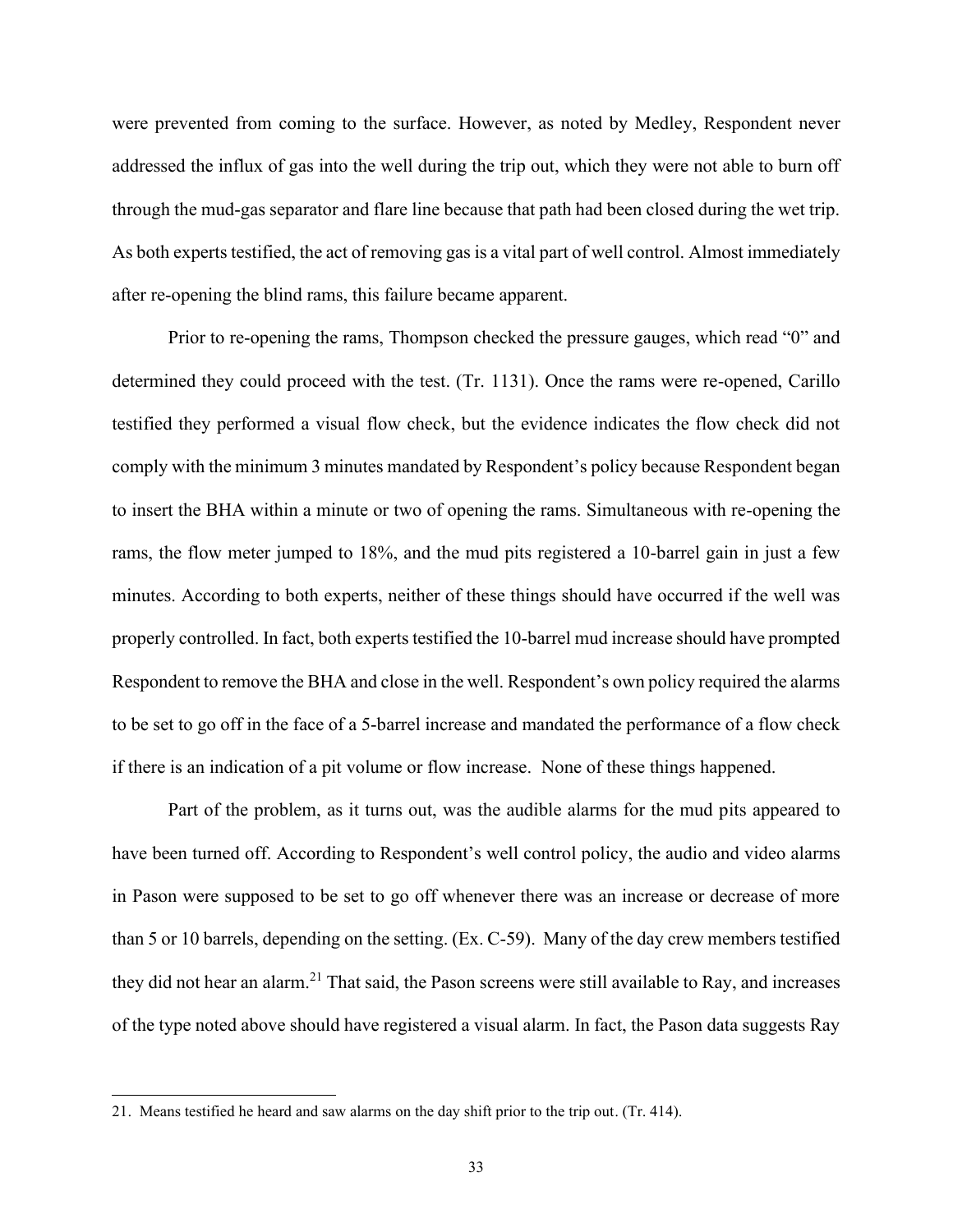was aware of the increases, because the system registered a reset of the mud pit volume to zero. Since Ray was unable to testify, the Court does not know why he reset the mud volume; however, Garvin testified this is typically done to ensure the driller sets a baseline and gets an accurate reading of the mud pit volume.

The increases continued unabated throughout the entirety of the test. Even before the test began, which requires turning on the pumps, there was an additional 21-barrel gain in the ten minutes it took to lower the BHA to the proper test depth of 250 feet. Ultimately, the mud pits gained roughly 120 barrels of mud from the wellbore by the time the explosion occurred. Even if there was no audio alarm to indicate these increases, one of two things was likely occurring within the driller's cabin: (1) the visual alarms were going off on the Pason screens every 5-10 barrel increase, or (2) the alarm never stopped going off because it was never reset by Ray while the test was being performed. Either way, the information was available to Ray, as well as other individuals around the worksite that had access to the Pason data screen.<sup>22</sup> Complainant suggests video and audio alarms were shut off, but the Court finds this unlikely. According to the assistant driller, Means, the audio alarms were annoying so the sounds would sometimes get turned off but noted the alarms would still show up on the Pason screen. (Tr. 414). This was echoed by Deanda. (Tr. 800).

In addition to the data and alarms, there were other, visual indications of gas buildup in the wellbore. According to Steve Wilson, who worked for the directional driller, one of the floorhands who died in the accident reported that mud was "gurgling" in the BOP once the blind rams were opened. (Tr. 296). Likewise, though somewhat later in the process, Kevin Carillo testified he told Ray and the others inside the driller's cabin he observed mud bubbling out of the rotating head on

<sup>22.</sup> Pason screens were in multiple work trailers throughout the worksite. (Tr. 621).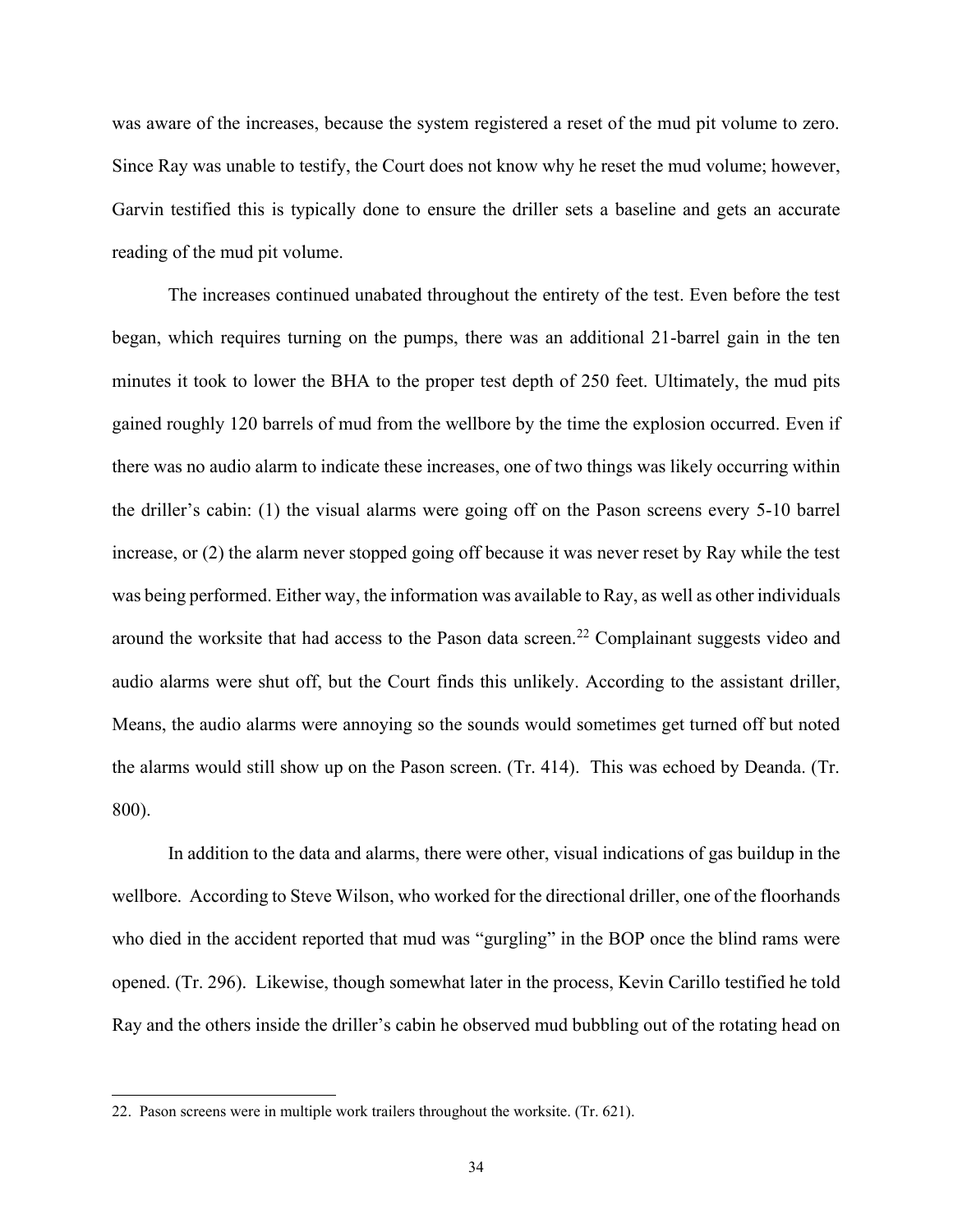the BOP a "cupful at a time". (Tr. 107-108). Ray still sent Carillo up the derrick to the monkey board. Shortly after he was positioned near the top of the derrick, the well blew out.

The collective evidence recounted above indicates a hazardous condition developed in the wellbore during the process of removing the BHA and continued to present itself throughout that process, as well as during the testing of the new BHA. Both drillers for Respondent believed the gas influx warranted shutting down the well or, at the least, increasing the mud weight to deal with it. The fact they continued moving forward at the direction of the company man does not negate their knowledge of a hazardous condition. Further, the fact a blowout did not occur after they raised their concerns to the company man and the rig manager does not mean the condition was not hazardous. *See Arcadian*, 20 BNA OSHC 2001 ("Thus, even if the reactor had not exploded, whether employees were exposed to the hazard of an improperly operated reactor could still be before us."). This is not dissimilar from *Arcadian*, wherein objective indicators of a developing hazard presented themselves over time but were routinely ignored. *Id.* Even though the reactor in *Arcadian* did not explode on any of the previous occasions where a leak was identified in the reactor, a hazard was nonetheless present. *Id.* Just because the company man expressed confidence in his work practices based on past experience, or because the explosion did not occur upon Ray or Deanda's initial identification of the hazard, does not suggest there was no hazardous condition to be aware of.

At least initially, it appears as if Ray and Deanda acted in accordance with Respondent's policies in identifying well control issues, even if they ultimately deferred to the company man. Not only did they observe data indicating an influx of gas into the wellbore, there were other indications, such as bubbling mud at the BOP, that reflected this condition and were reported to them. Other than the blowout not occurring until later in the morning, there is no evidence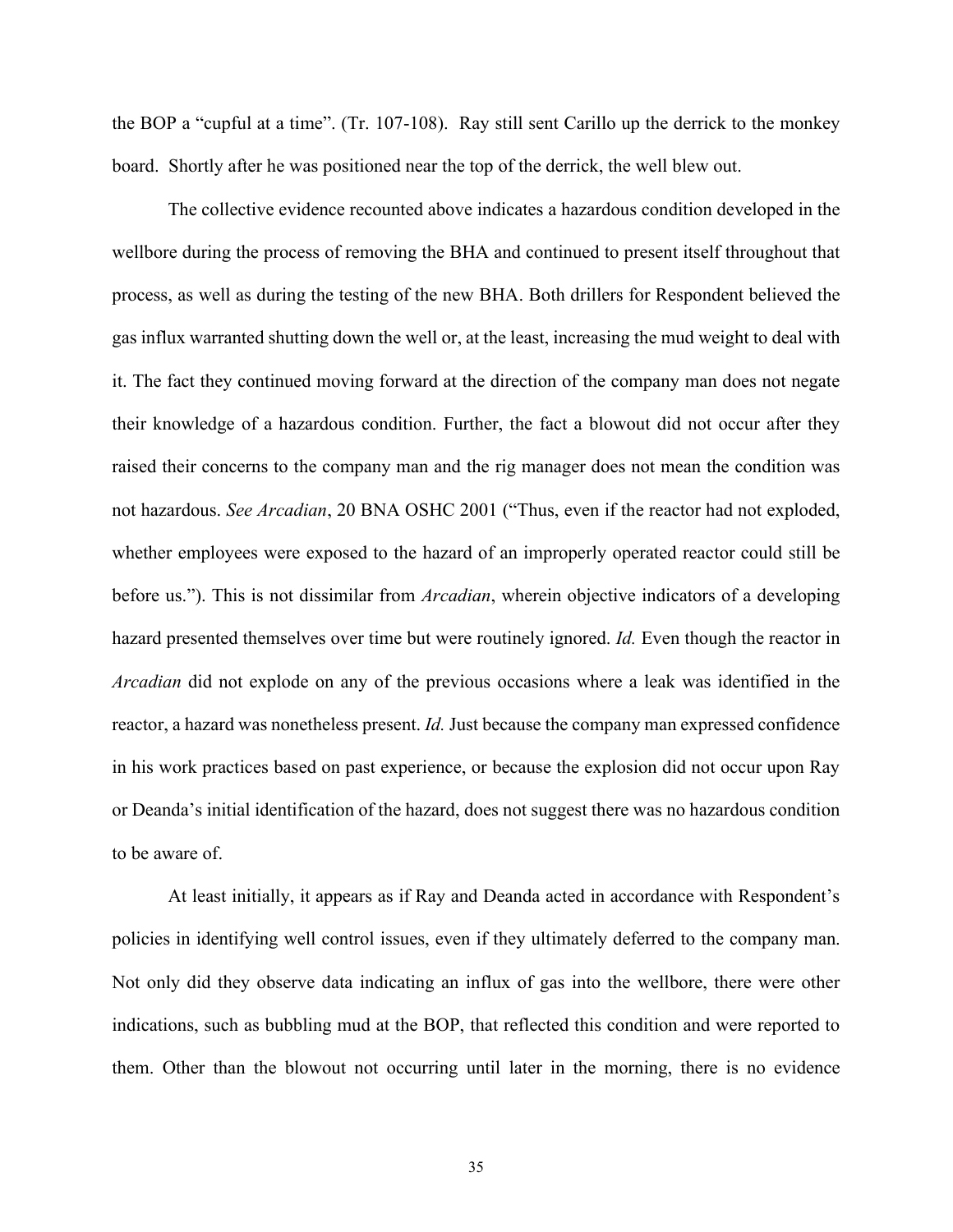Respondent or the company man implemented secondary well control measures, such as bleeding the well, to rid the wellbore of gas that accumulated during the vertical trip other than closing the well in.<sup>23</sup> Even then, the well closure was not intended as a well control measure to address the influx, but was rather a perfunctory action taken when the drill string is removed from the wellbore. The fact the mud levels continued to rise almost immediately after the well was reopened highlights this fact.

# **2. Respondent's Employees and Managerial Staff Could Have Recognized these Indicators with the Exercise of Reasonable Diligence**

"[A]n employer has a general obligation to inspect its workplace for hazards." *Hamilton Fixture*, 16 BNA OSHC 1073, 1993 WL 127949 at \*16 (No. 88-1720, 1993) (citing *Automatic Sprinkler Corp. of America*, 8 BNA OSHC 1384, 1387 (No. 76-5089, 1980)). The scope of that obligation "requires a *careful and critical examination* and is not satisfied by a mere opportunity to view equipment." *Austin Comm. v. OSHRC*, 610 F.2d 200, 202 (5th Cir. 1979). Some factors to assess whether an employer has exercised reasonable diligence include an employer's "obligation to inspect the work area, to anticipate hazards to which employees may be exposed, and to take measures to prevent the occurrence." *Frank Swidzinski Co.*, 9 BNA OSHC 1230, 1233 (No. 76-4627, 1981). Additionally, an employer "cannot claim lack of knowledge resulting from its own failure to make use of the sources of information readily available to it." *Wiley Organics, Inc. d/b/a Organic Tech*, 17 BNA OSHC 1586, 1597 (No. 91-3275, 1996), *aff'd* 124 F.3d 201 (6th Cir. 1997); *see also N&N Contractors, Inc.*, 18 BNA OSHC 2121 (No. 96-0606, 2000) ("Reasonable diligence implies effort, attention, and action; not mere reliance upon another to make violations known."); *Prestressed Systems, Inc.*, 9 BNA OSHC 1864 (No. 16147, 1981)

<sup>23.</sup> While the Court recognizes the well was circulated prior to the vertical trip, which purportedly rendered the well static, there were continuing indications during the vertical trip that whatever control had been accomplished at the top of the curve was rendered moot by the influx of gas illustrated in the calculated fill discrepancy.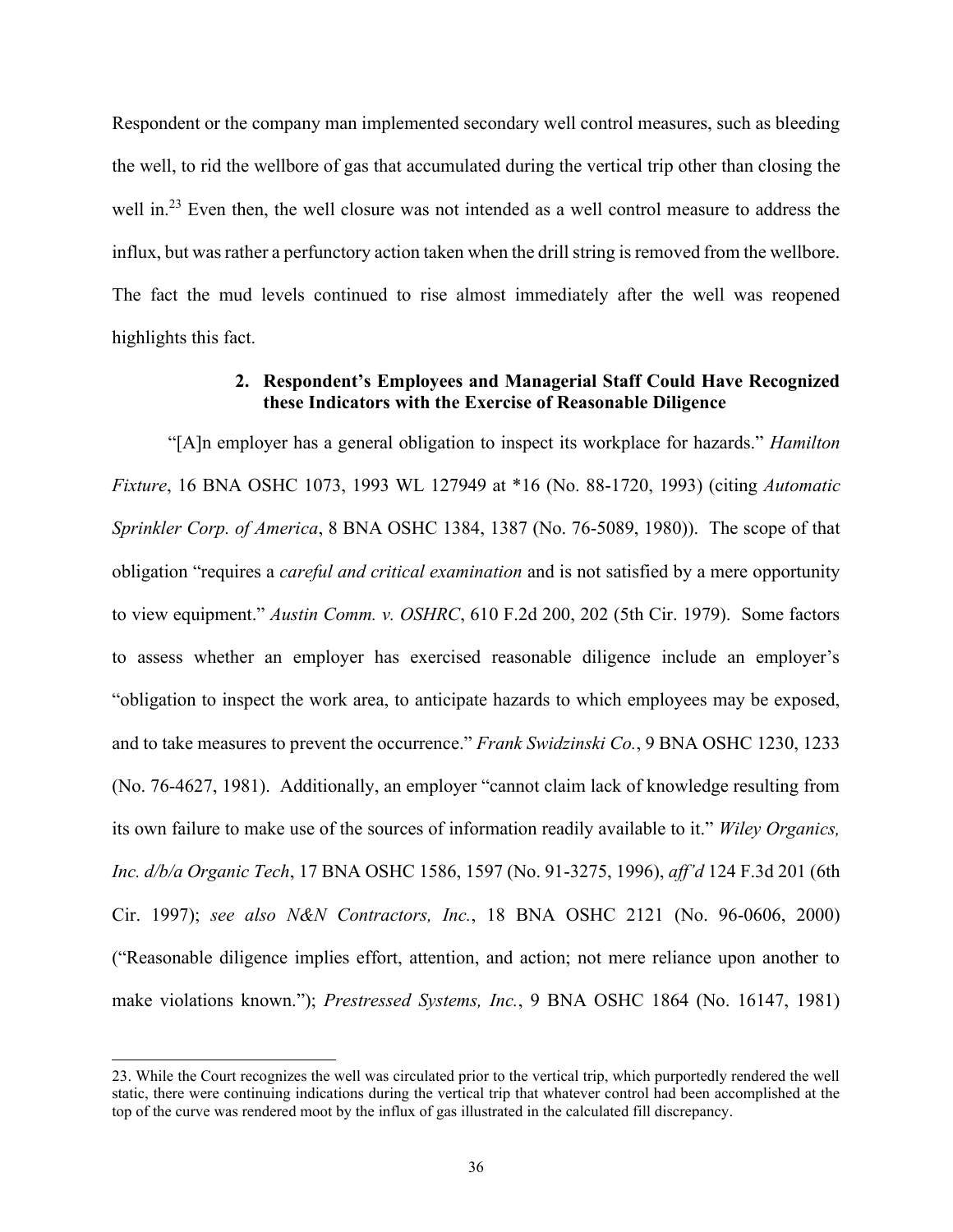(finding employer's failure to discover latent defect, whether because it failed to inspect or performed an inadequate inspection, illustrated a lack of reasonable diligence).

Respondent does not dispute whether a supervisor was aware of the conditions described above, nor could it. Rig Manager Thompson, the highest-ranking official for Respondent at the worksite, was privy to most of the conversations discussed above and even consented to the judgment of the company man when it came to a dispute over whether the well should be shut down the day before the accident. Although he went back to his trailer around 2:00 a.m. on January 22, he was back on the rig around 5:30 a.m. during the removal of the BHA and was present, though not on the rig, during the blowout at 8:37. (Tr. 1128). Thompson also had the Pason data available to him in his trailer. (Tr. 1051). Further, according to Thompson, when he was sleeping,  $24$ the driller takes over as the on-site supervisor. (Tr. 1088-1089). None of this was disputed by Respondent. Accordingly, Thompson's, Ray's, and Deanda's knowledge of the conditions is imputable to Respondent.

In an attempt to argue Complainant failed to establish Respondent had knowledge, Respondent argues the Ray's focus was likely directed towards the BHA and the three-man team responsible for properly inserting it into the wellbore. The Court has no reason to doubt this was the case. However, just because one hazard is more immediate does not obviate the need to ensure other hazards remain abated. Indeed, the whole reason for having audible and visual alarms set to alert at a predetermined level in the first place is to notify the driller to problems occurring downhole, like increases in the mud pit volume, when their attention might be directed elsewhere. (Tr. 1029). The fact the audio alarms may have been turned off at some point during the night shift does not change this result. The day shift driller should have (a) made sure the alarms were

<sup>24.</sup> There is only one rig manager per 14-day hitch.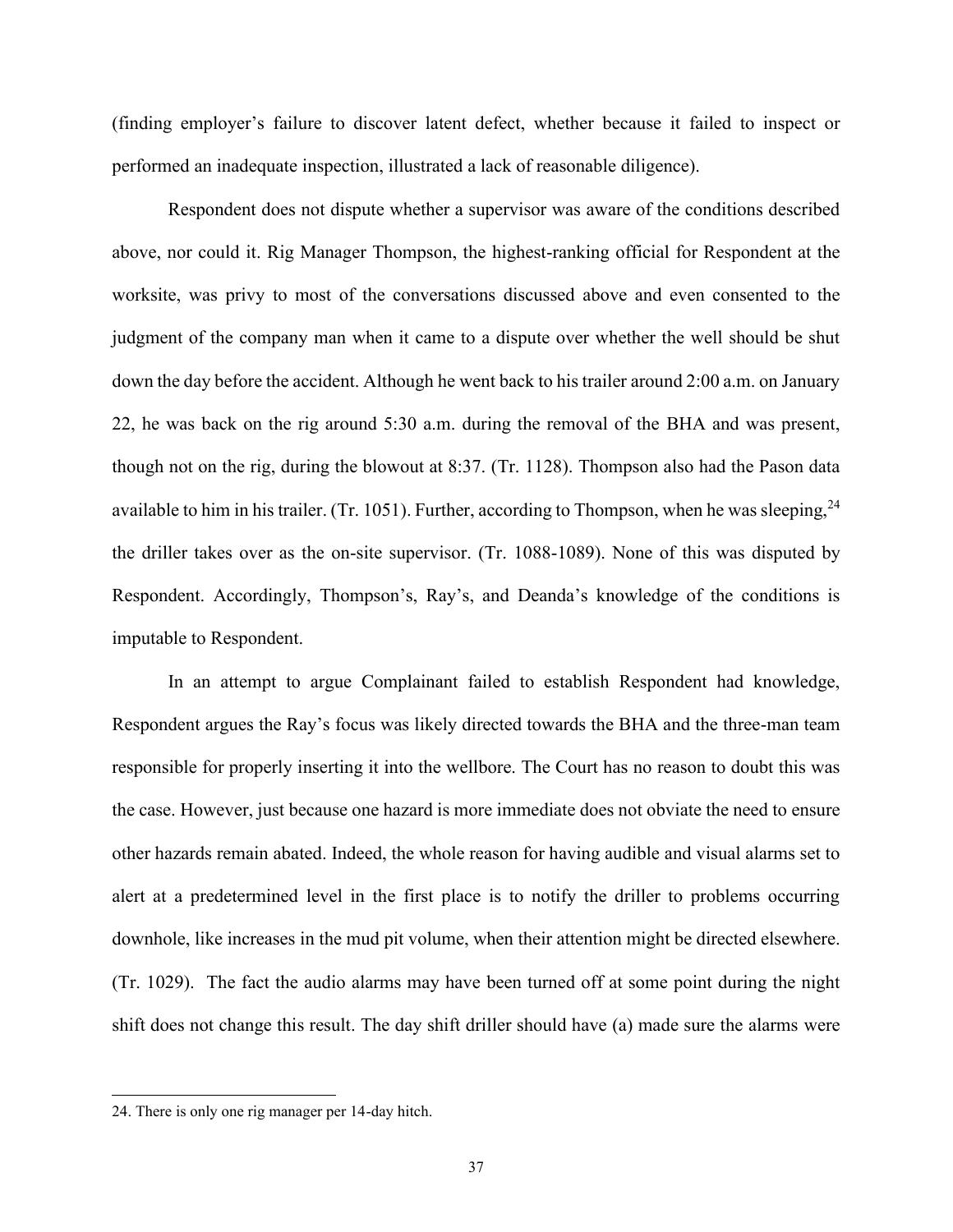turned on, or (b) noticed the audio alarms were turned off when he reset the mud pit levels, which could only have been indicated by the visual alarm at that time. The alternative, of course, is he left them off intentionally. Regardless of which of those three events were the case, Respondent, with the exercise of reasonable diligence could have been aware of the influx of gas in excess of the predetermined levels set by Respondent's own well control policy.

Even if neither Ray nor Thompson was directly aware of the rise in mud levels, their actual knowledge of the condition is not the sole standard for establishing knowledge. As noted above, knowledge can also be established through what Respondent could have known through the exercise of reasonable diligence, which "requires a *careful and critical examination*" of the work area, anticipation of putative hazards, and the implementation of measures to prevent those hazards. *See Austin Comm.*, 610 F.2d at 202; *Frank Swidzinski Co.*, 9 BNA OSHC at 1233. Thus, Respondent cannot "cannot claim lack of knowledge resulting from its own failure to make use of the sources of information readily available to it", such as the alarms intended to alert it to a kick. *See Wiley Organics, Inc. d/b/a Organic Tech*, 17 BNA OSHC 1586, 1597 (No. 91-3275, 1996), *aff'd* 124 F.3d 201 (6th Cir. 1997). Nor can Respondent disclaim responsibility by stating, as it does in its brief, that "events taking place beneath the well surface, meanwhile, are the Company Man's purview." *Resp't Br.* at 43. The alarms and information on Pason are equally available to both, and the responsibility to act upon the information on Pason and the alarms triggered by the pre-determined levels indicated in Respondent's well control policy are explicitly assumed by Respondent per the policy. *See N&N Contractors, Inc.*, 18 BNA OSHC 2121 ("Reasonable diligence implies effort, attention, and action; not mere reliance upon another to make violations known.").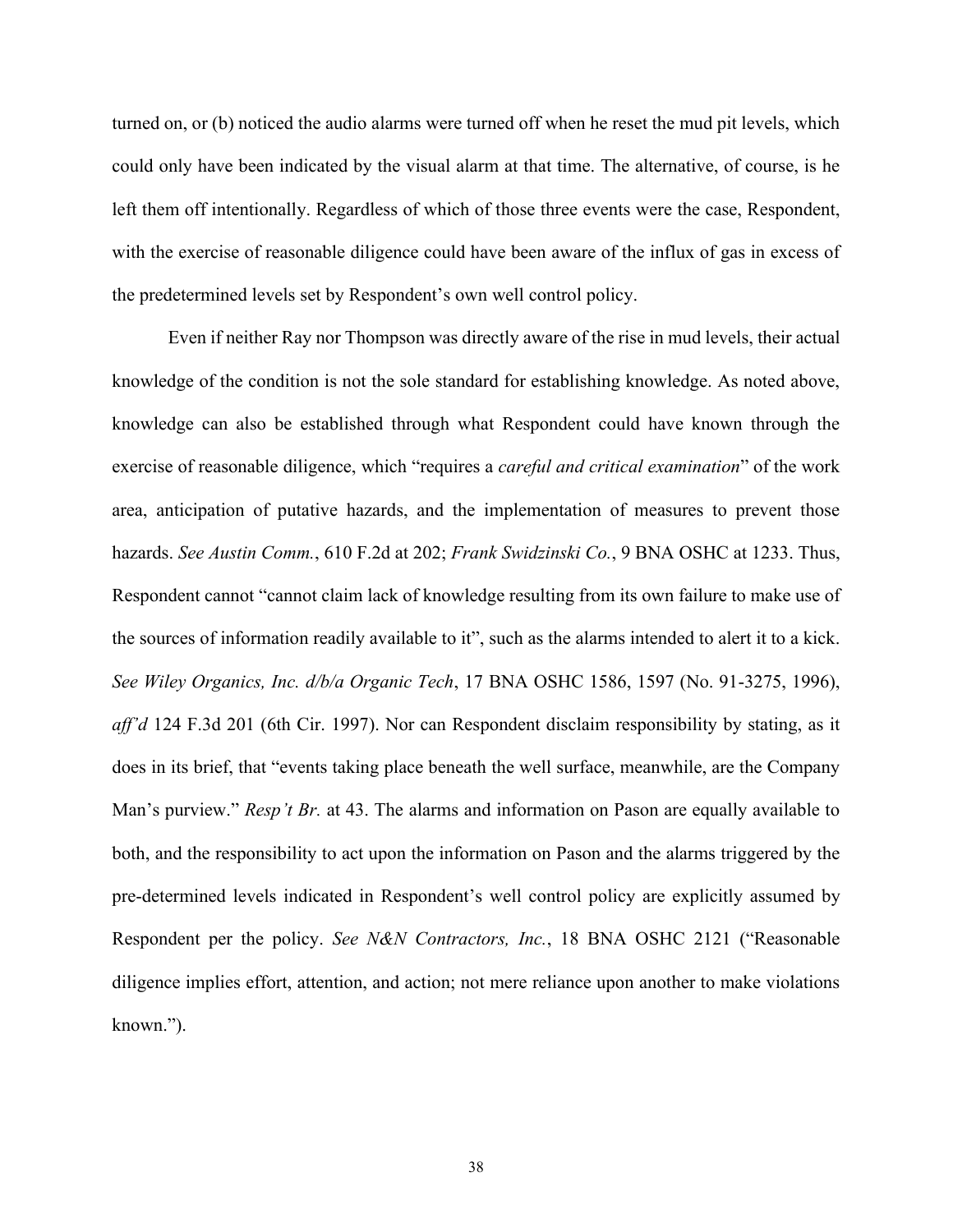Ultimately, there was information available to Respondent indicating the development and presence of a hazardous condition in the wellbore. Regardless of what the driller or rig manager were actually focused on, or whether the company man had a simultaneous responsibility to track the information for potential hazards, Respondent could have been aware of the condition with the exercise of reasonable diligence. Indeed, Respondent's own policy mandated an alert for and acting upon the very information presented to the drillers during the course of the night and day shifts on January 21 and 22, 2018.

## **3. The Rig Manager's and Drillers' Knowledge is Imputable to Respondent**

Under Commission precedent "where the Secretary shows that a supervisor had either actual or constructive knowledge of the violation, such knowledge is generally imputed to the employer." *Am. Eng'g & Dev. Corp.*, 23 BNA OSHC 2093, 2095 (No. 10-0359, 2012) quoting *Access Equip. Sys.*, 21 BNA OSHC 1400, 1401 (No. 03-1351, 2006). It is not necessary to show the employer knew or understood the condition was hazardous. *Phoenix Roofing, Inc.*, 17 BNA OSHC at 1079-1080 (citations omitted); *Peterson Bros. Steel Erection Co.*, 16 BNA OSHC 1196, 1199 (No. 90-2304, 1999), *aff'd* 26 F.3d 573 (5th Cir. 1994).

Notwithstanding Commission precedent regarding imputation of knowledge, the Court is mindful that "[w]here it is highly probable that a Commission decision would be appealed to a particular circuit, the Commission has . . . applied the precedent of that circuit in deciding the case—even though it may differ from the Commission's precedent." *Kerns Bros. Tree Serv*., 18 BNA OSHC 2064, 2067 (No. 96-1719, 2000) (citation omitted). In the Tenth Circuit, a supervisor's 'rogue conduct' generally cannot be imputed to the employer in the situation defined under Commission precedent. *Mountain States Tel. & Tel. Co. v. OSHRC*, 623 F.2d 155, 158 (10th Cir. 1980). Rather, "employer knowledge must be established, not vicariously through the violator's knowledge, but by either the employer's actual knowledge, or by its constructive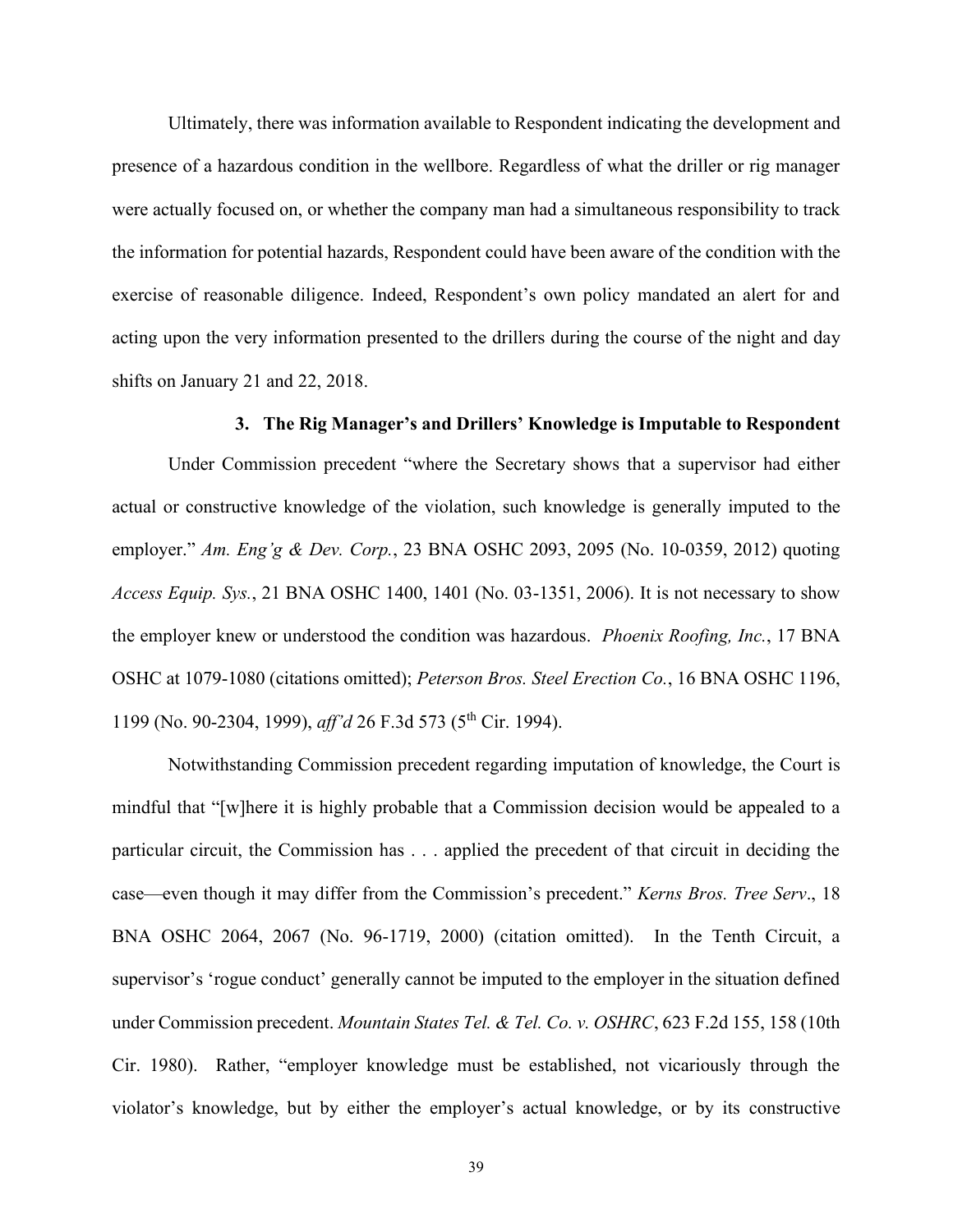knowledge based on the fact that the employer could, under the circumstances of the case, foresee the unsafe conduct of the supervisor [that is, with evidence of lax safety standards].'" *ComTran,* 722 F.3d at 1316.

As painstakingly recounted above, Rig Manager Thompson clearly dropped the ball at various points throughout the process of extracting and reinserting the BHA into the wellbore. However, his failures were ostensibly no different than any other manager who observes his employees engaging in misconduct—or should have been aware their actions were hazardous and does nothing to abate the hazard. Rather, the failures in this case were almost exclusively in the hands of the drillers, Ray and Deanda, who were at the driller's console when the hazard developed and, ultimately, came to fruition. Again, as recounted above, Thompson either was, or should have been, aware of the developing hazard when he was on the rig prior to and after the removal of the BHA. Even when we he was not on the rig, he had access to information in his trailer. In either case, Respondent's drillers failed to act upon the information indicating an imminent hazard and Thompson knew or could have known about the hazard developing beneath the surface had he exercised reasonable diligence.

Taken at face value, and applied mechanically, *Mountain States* would seem to compel the conclusion that Thompson's knowledge should not be imputed to Respondent. However, upon closer examination, the Court finds the facts of this case are not the same as those that confronted the court in *Mountain States* and, thus, the Court need not mechanically apply the conclusion reached in that case. *See Mountain States*, 623 F.2d 155, *supra*. In *Mountain States,* a supervisor and his subordinate got in a cherry picker to install new telephone wire. *Id.* at 157. The supervisor was not wearing protective rubber gloves and was electrocuted when the telephone line he was handling contacted a live power line. *Id.* Using the rationale employed by many other circuits, the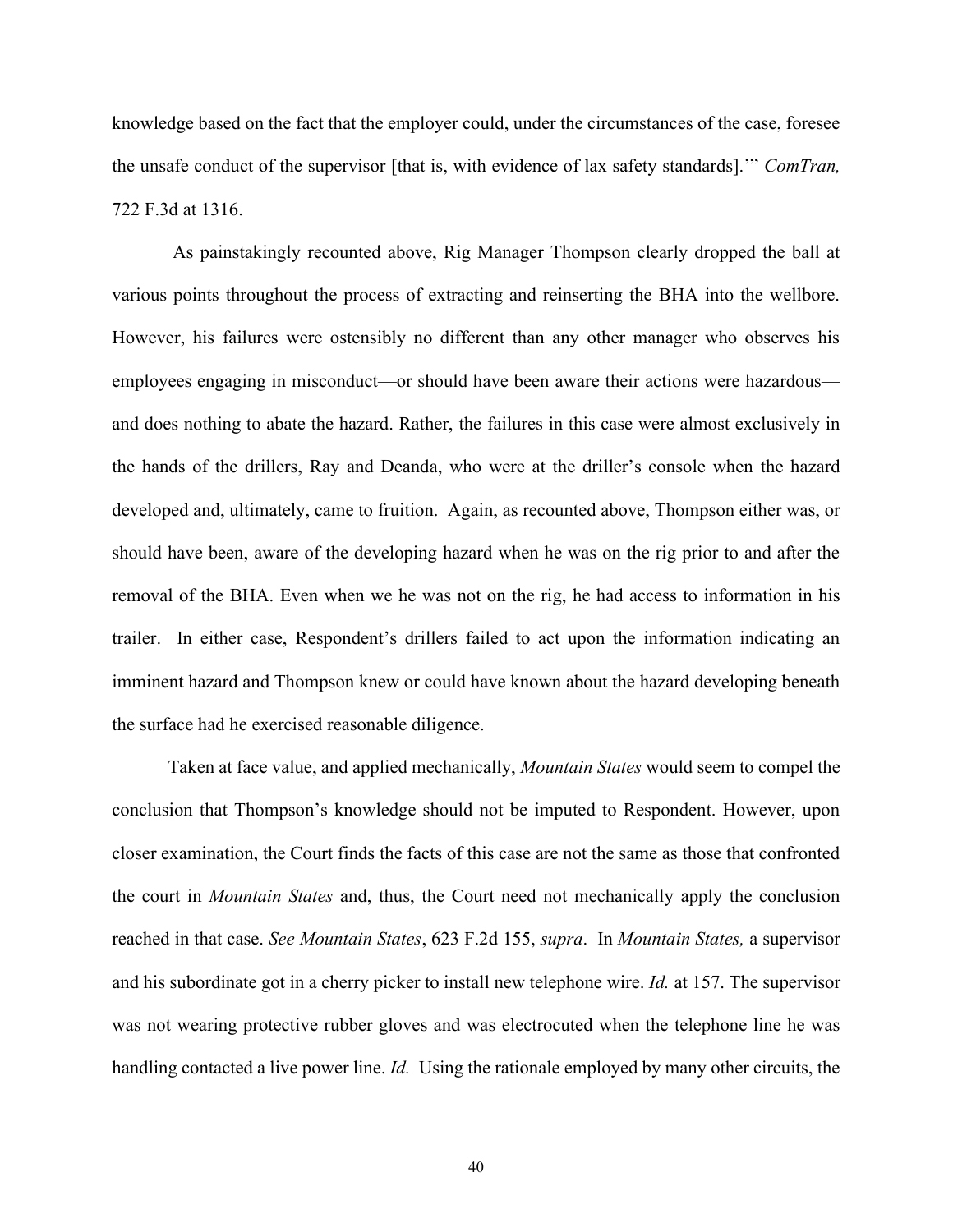court found it was improper to impute the supervisor's knowledge of his own misconduct to the employer, because it relieved the Secretary of the burden of establishing knowledge. *Id.* at 158. The court summed it up this way:

When a corporate employer entrusts to a supervisory employee its duty to assure employee compliance with safety standards, it is reasonable to charge the employer with the supervisor's knowledge actual or constructive of noncomplying conduct of a subordinate. Upon a showing of the supervisor's knowledge, it is not unreasonable to require the employer to defend by showing the failure to prevent violations by subordinates was unforeseeable. But *when the noncomplying behavior is the supervisor's own a different situation is presented*.

*Id.* (emphasis added). The Court emphasizes the last line because it highlights an important distinction between this case and the facts of *Mountain States*. In *Mountain States*, the noncomplying behavior was the supervisor's and the supervisor's alone. Thus, the only path to imputing knowledge was the supervisor's knowledge of his own mistakes. In this case, however, the noncomplying behavior largely belonged to the drillers, Deanda and Ray. While Thompson could be characterized as having engaged in noncomplying behavior, his biggest failure was being aware, at least constructively, of the drillers' noncompliance (and of the developing hazard) and failing to act as a reasonable and prudent manager would in that situation. *See Calpine Corp. v. OSHRC*, 774 Fed. Appx. 879, 884 (5th Cir. 2019). In other words, Thompson's actions were more akin to the characterization described in the first sentence of the foregoing passage, wherein Thompson was the entrusted supervisory employee charged with assuring Respondent's employees' compliance with safety standards. *Id.* As such, it is reasonable to charge Respondent with Thompson's actual or constructive knowledge.

This conclusion is buttressed by decisions reached by other circuit courts that have held a supervisor's knowledge of his own misconduct cannot be the sole basis upon which knowledge can be imputed to his employer. *See e.g.*, *ComTran Group, Inc. v. U.S. Dep't of Labor*, 722 F.3d 1304 (11th Cir. 2013); *Quinlan v. Sec'y of Labor*, 812 F.3d 832 (11th Cir. 2016); *W.G. Yates &*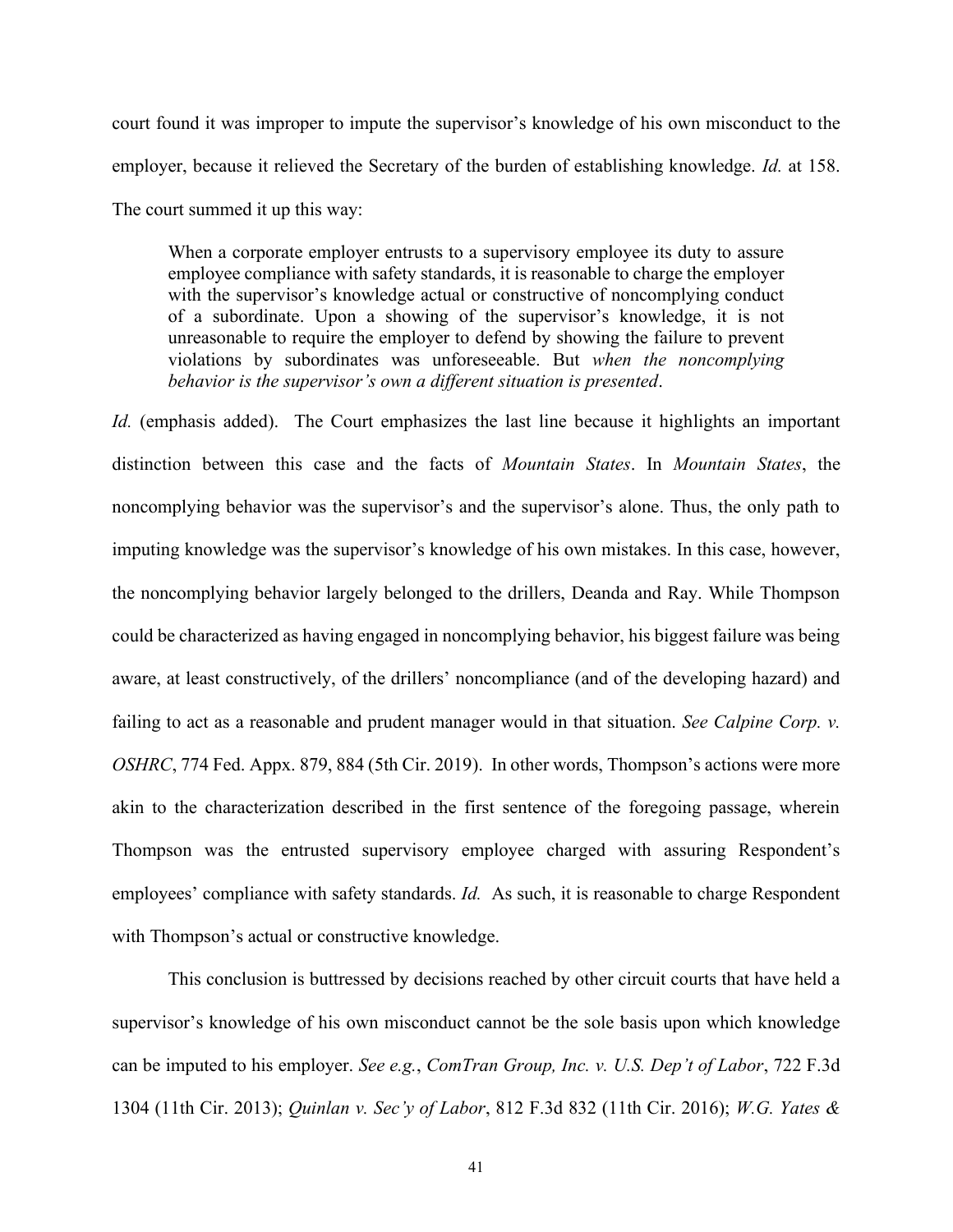*Sons Constr. Co. v. OSHRC*, 722 F.3d 1304 (5th Cir. 2013). In the Eleventh Circuit, the court has distinguished between circumstances where the supervisor is the only individual involved in the misconduct and those in which he is both involved in the misconduct and observes his subordinates engaging in the same behavior. *See Quinlan*, 812 F.3d 832. In the former, the court held just as it did in in *ComTran* and as the Fifth Circuit held in *W.G. Yates*—the Secretary must establish the misconduct was foreseeable. *Id.* at 837 (citing *ComTran*, 722 F.3d at 1307-08). However, when a supervisor is not the sole participant in the misconduct, but also knows (or at least should know) his subordinates are also engaged in misconduct, the Eleventh Circuit held this is more like the "ordinary case", wherein the supervisor's knowledge is imputable. *Id.* at 842. The reason for the distinction is how the burden of proof is allocated. When the supervisor alone is both the source of the misconduct and knowledge, the Eleventh Circuit held the Secretary cannot meet its burden simply by showing the supervisor was aware of his own misconduct, or else the onus would be on the employer to prove it did not know of the violation, which the Court found unfair and contrary to the law. On the basis of the facts presented in *Quinlan*, however, the court found the Secretary met his burden by proving the supervisor, notwithstanding his own misconduct, was aware of the misconduct of his subordinates. *Id.* Under that set of circumstances, the court found the "'fairness' concern which was at issue in the *ComTran* case is not present in the instant situation." *Id.*

In support of this holding, the Eleventh Circuit pointed to both its prior decision in *ComTran* as well as the Fifth Circuit's decision in *W.G. Yates*, both of which discussed the subtle distinctions at issue in this case:

Indeed, *ComTran,* in this same footnote 2 at page 1308, cited with approval footnote 7 of the Fifth Circuit *Yates* opinion as noting an example of the "ordinary case." *Yates,* [459 F.3d at 609 n. 7.](http://www.westlaw.com/Link/Document/FullText?findType=Y&serNum=2009673890&pubNum=0000506&originatingDoc=I485b8317b69f11e590d4edf60ce7d742&refType=RP&fi=co_pp_sp_506_609&originationContext=document&vr=3.0&rs=cblt1.0&transitionType=DocumentItem&contextData=(sc.Keycite)#co_pp_sp_506_609) In that footnote 7, the *Yates* opinion stated in dicta that the violation that was not appealed to the Fifth Circuit—i.e., the simultaneous violation by the two subordinate employees in the presence of the foreman—would constitute the "ordinary context" in which the "supervisor's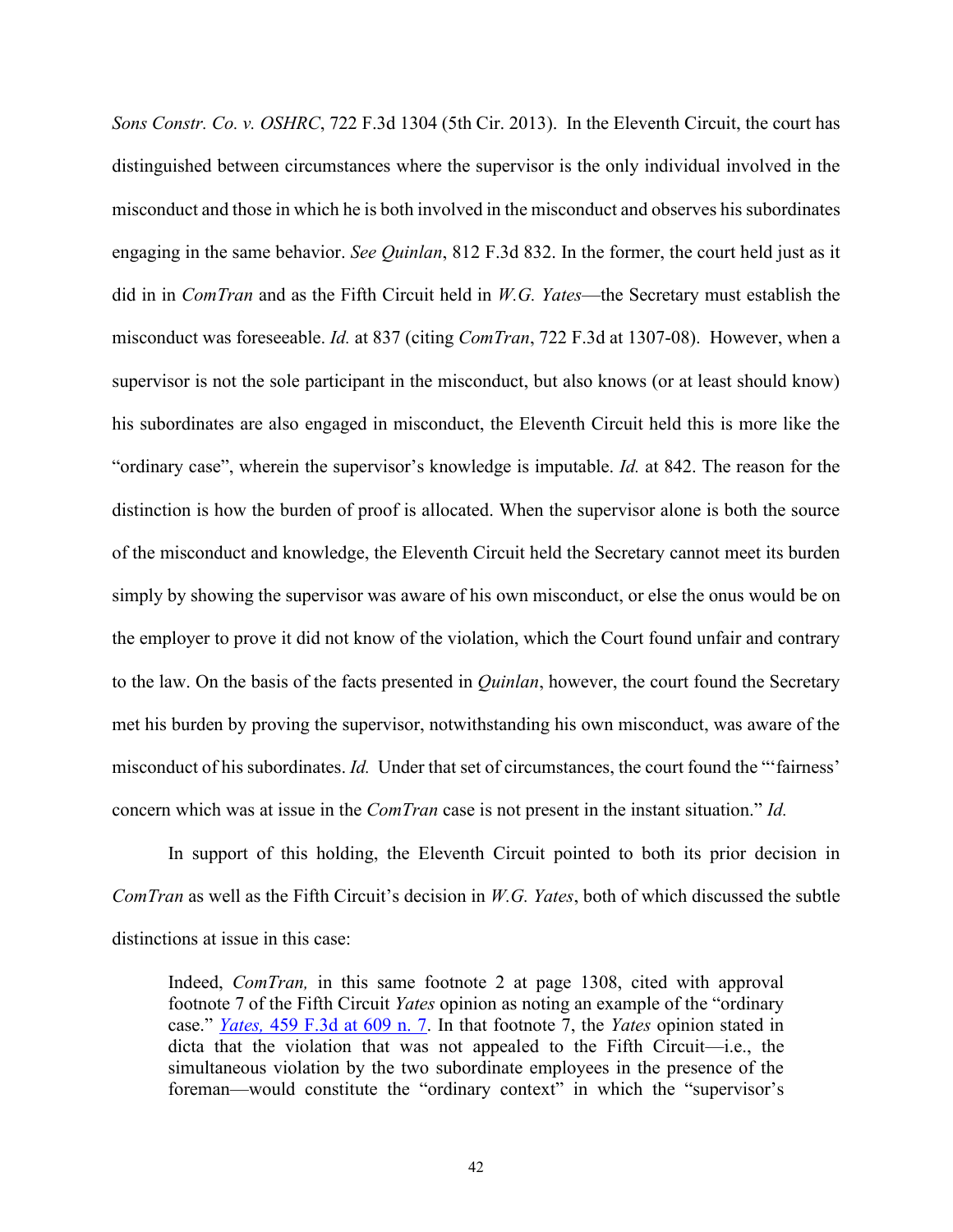knowledge ... is imputable." The only difference between the facts underlying the instant case and the violation which the *Yates* dicta said would be imputed is that the violation of the two subordinates in *Yates* was slightly different from the simultaneous violation of their foreman, whereas the violation of foreman Pacheco in our case was identical to the violation of Vargas. However, we can perceive no difference in principle between the two situations. Although dicta, we believe *ComTran's* citation with approval of footnote 7 of the *Yates* opinion is an indication that the *ComTran* panel did not contemplate an extension of its holding to the very different situation in this case.

*Quinlan*, 812 F.3d at 842. In other words, it appears both the Eleventh and Fifth Circuit appear to appreciate the distinction between the two situations described above.

Though the Tenth Circuit has not addressed this particular question, the Court thinks it likely the Tenth Circuit would respond in a manner similar to the Eleventh Circuit. While it could be argued Thompson, by failing to act in the face of a developing hazard, engaged in misconduct, he was simultaneously aware (or should have been) his subordinate drillers also failed to act in response to the same indicia of a hazard. Thus, the Court is not solely imputing knowledge through Thompson's knowledge of his own failures, but also his knowledge of his employees'. Because Complainant proved Thompson was, or should have been, aware of the hazardous condition and his employees' failure to act upon their knowledge of the same hazard, the Court finds Complainant has met his burden of proof that Thompson's knowledge should be imputed to Respondent. As such, Complainant has not been absolved of its responsibility to prove knowledge as a part of its *prima facie* case.

# **E. Complainant Failed to Prove Respondent's Policies and Practices Were Insufficient to Abate the Hazard**

Complainant alleges Respondent failed to free its worksite from the hazards associated with kicks and blowouts and proposed maintaining well control "as outlined in American Petroleum Institute (API) Recommended Practice (RP) for Occupational Safety for Oil and Gas Drilling and Servicing Operations, RP 54, Section 6.1.1." *See* Citation and Notification of Penalty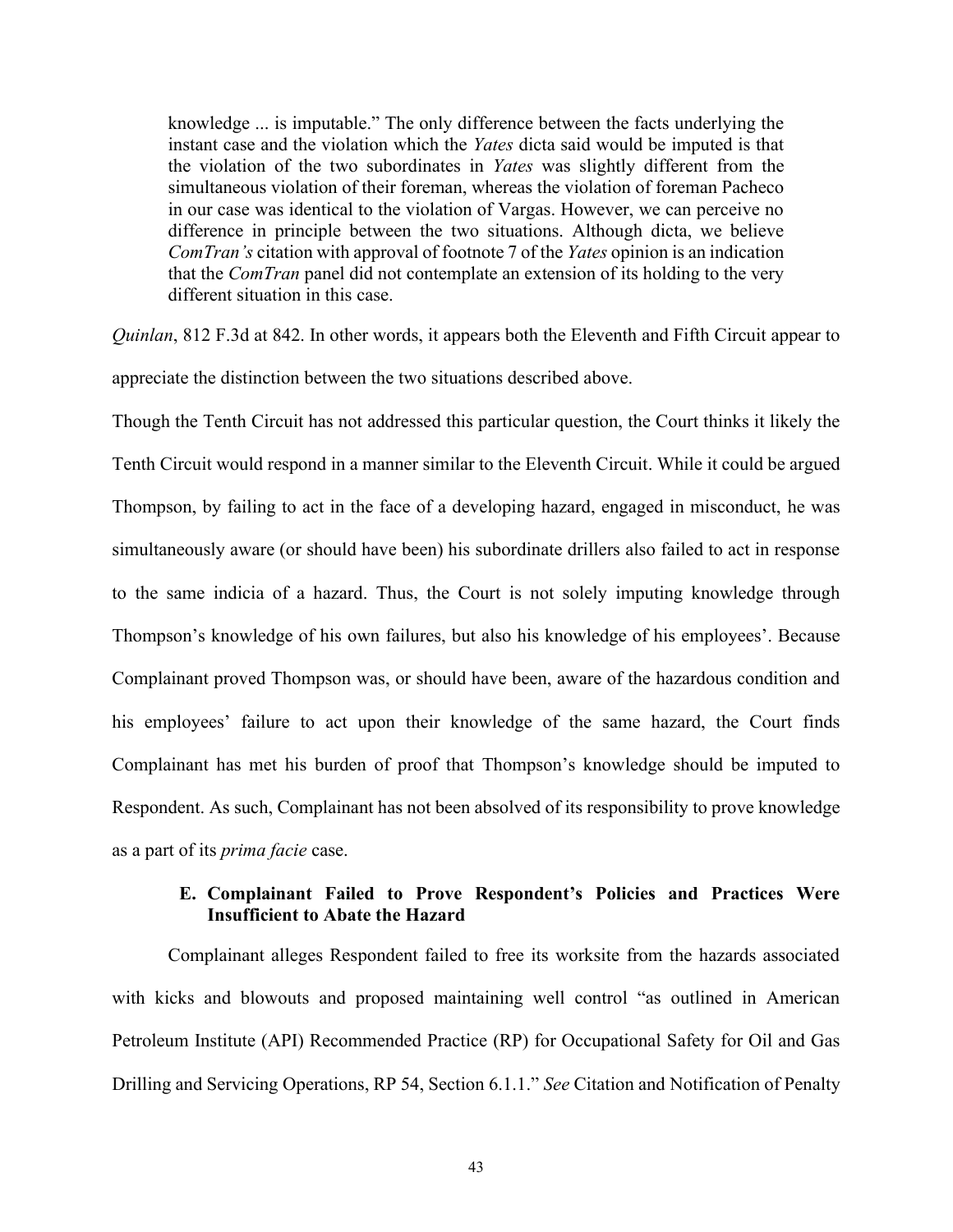at 6. API RP 54, Section 6.1.1 is essentially broken down into two requirements: (1) maintain well control, and (2) ensure appropriate materials and equipment are on location and operational before work commences. Complainant contends Respondent failed to ensure its equipment was operational at the time work commenced at the worksite and Respondent failed to follow its well control policy when confronted with evidence the well was flowing.

Respondent, on the other hand, takes a slightly different tack with respect to the issue of abatement. First, Respondent argues it did not control the manner in which work was carried out at the worksite, because that was the responsibility of the company man. Specifically, Respondent contends the cause of the loss of well control and, ultimately, the blowout was the failure to use the proper mud weight, which was the purview of the company man. Second, Respondent argues it did not have adequate time to bring the well under control once it became clear a blowout was imminent.

Ultimately, the Court finds Complainant failed to establish this element. While the Court disagrees Respondent did not have adequate control over the worksite or sufficient time to address the developing hazard before it came to fruition, it does not believe Complainant showed Respondent's abatement methods were inadequate or that there were more effective means by which it could have freed the workplace of the hazard. *See, e.g., Conn. Light & Power Co.*, 13 BNA OSHC 2214 (No. 85-1118, 1989). *See also U.S. Postal Serv.*, 21 BNA OSHC 1767, 1773- 1774 (No. 04-0316, 2006) (Where an employer has undertaken measures to address a hazard, the Secretary must establish that the employer's measures were inadequate); *Pelron Corp*., 12 BNA OSHC 1833, 1836 (No. 82-388, 1986) (Secretary may establish that an employer's existing safety procedures were inadequate by demonstrating that there were "specific additional measures" required to abate the hazard). This, of course, is not to say Respondent's employees acted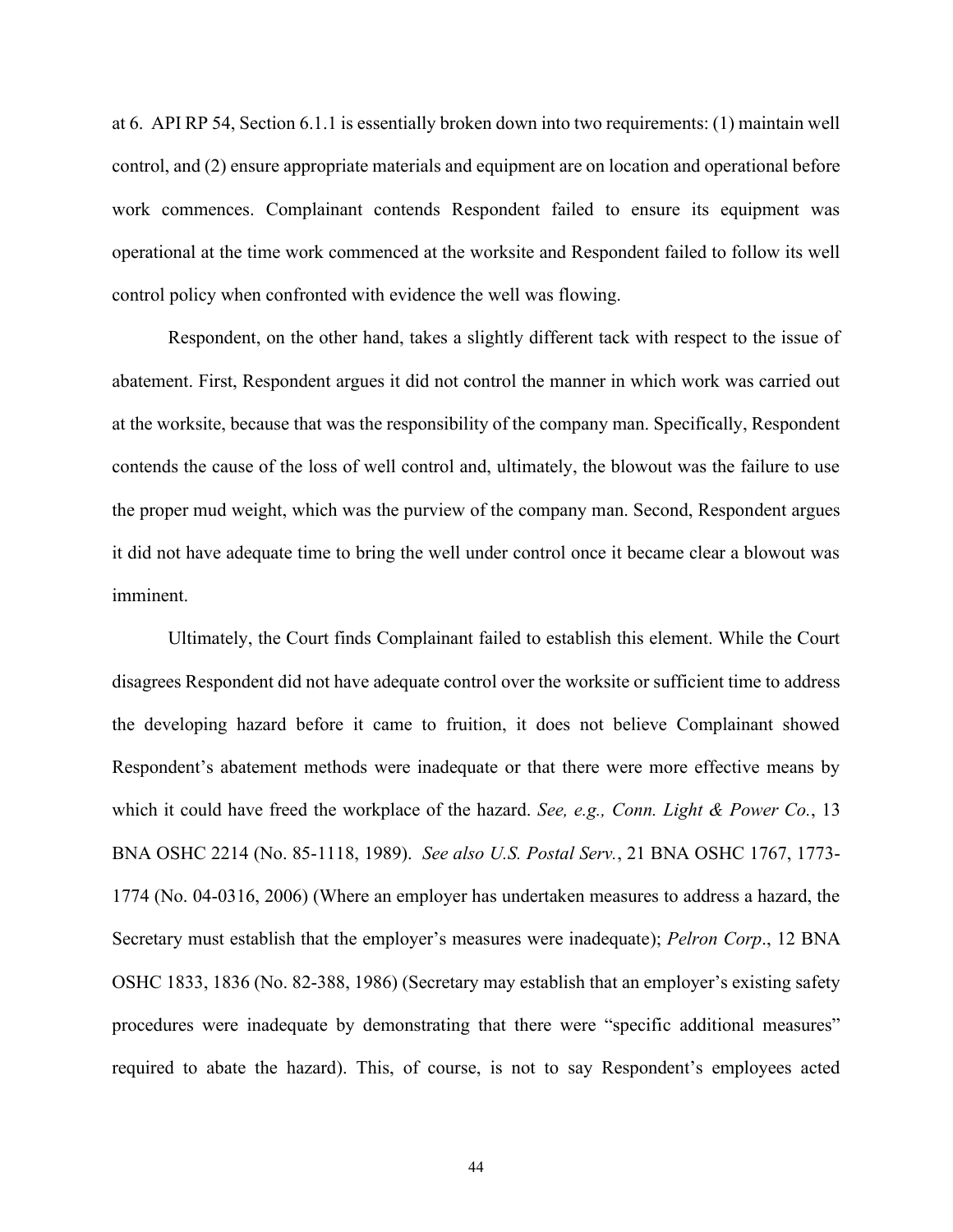appropriately in response to the hazardous condition. Rather, the Court's holding is premised on well-established precedent that employers are not strictly liable for violations committed at their worksites. *See National Realty v. OSHRC*, 489 F.2d 1257 (D.C. Cir. 1973) ("Congress intended to require elimination only of preventable hazards."). Instead, it is incumbent upon Complainant to show Respondent's safety program, inclusive of rules, policies, training, supervision, and discipline, is insufficient. *See id*. Complainant failed to meet this burden.

1. Respondent's Arguments Regarding Lack of Control vis-à-vis Company Man

The Court agrees with Respondent that well control is not a monolith. There are multiple aspects to controlling a well, some of which are controlled by the driller, some by the mud engineer, some by the company man, and so on. So, we are left asking: what is the condition or practice over which Respondent could reasonably be expected to exercise control? As discussed above, Respondent was aware of and in control of the data, which highlighted the mud gains, regardless of whether the driller chose to pay attention to it. As a consequence of that knowledge and control, Respondent also has control over how to respond, including whether to close in the wellbore and whether to evacuate its employees in the face of an impending blowout. (Tr. C-32, C-59). Similarly, in the face of a dispute over safe drilling parameters, Respondent had the ability to shut down the job until the company man or his superiors and Respondent's upper management could agree on how to proceed in the face of the type of hazardous conditions observed in this case. (Tr. 1076).

No one disputes the company man, as representative of the controlling entity, has controlling authority over the work of the various contractors as a general rule. Respondent is nonetheless obligated to ensure the safety of its own employees and is required to take actions to guard against conditions presenting a hazard to those employees. This is not only consistent with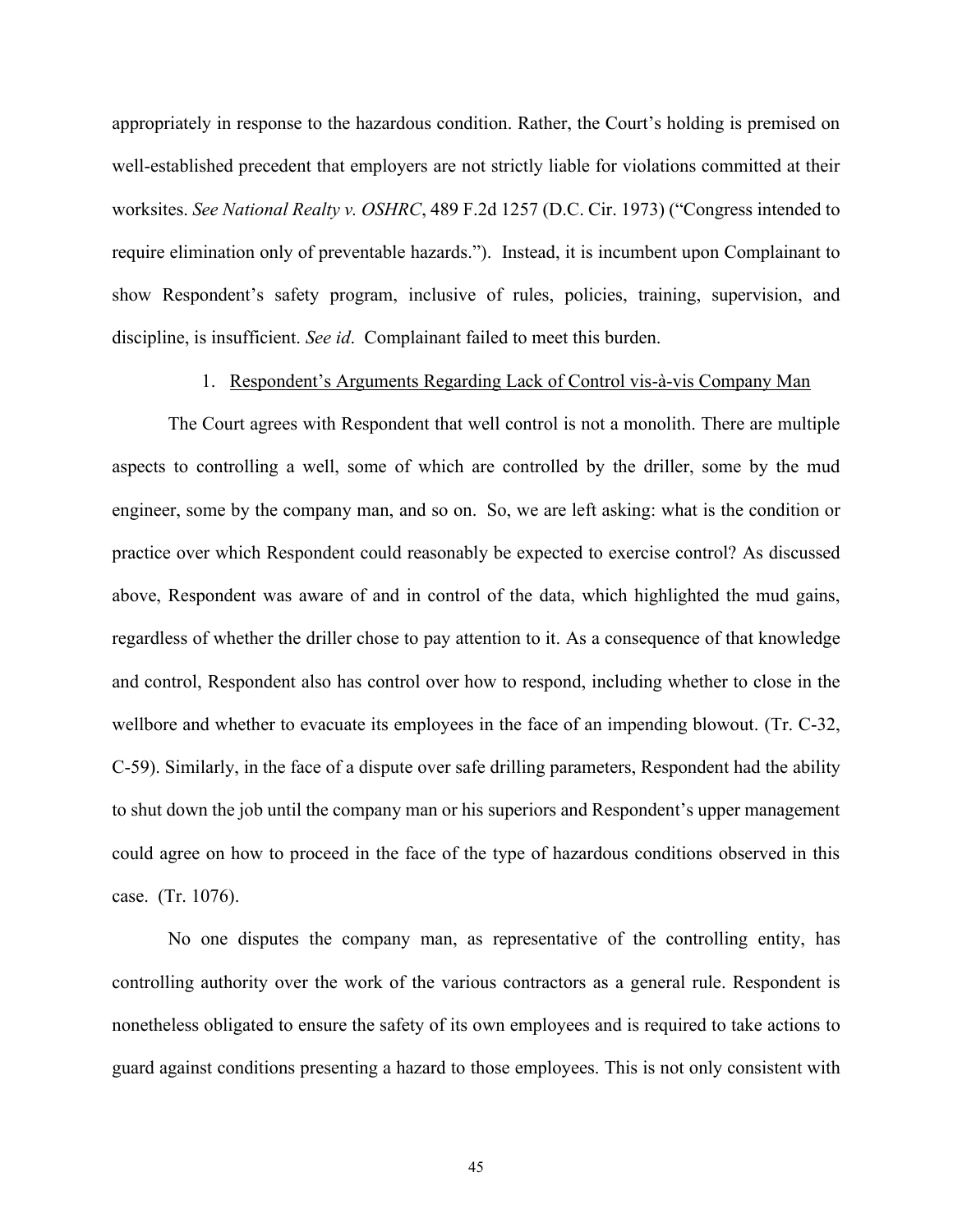the law, but also with the terms of the contract between Respondent and Red Mountain, which states, "Operator agrees that [Patterson's] safety policies and procedures shall control." (Ex. R-2 at ¶ 7.5). Among those procedures is ¶ 4.1.1, which states, "The Jobsite Manager reports to the rig floor and oversees well control procedures *in coordination* with the Operator Representative. The Jobsite Manager is also responsible for ensuring proper use of well control equipment and the safety of all personnel on location." (Ex. C-59) (emphasis added); *see also* (Tr. 1689). The contract between Respondent and Red Mountain, which grants primacy to Respondent's safety rules, recognizes this division of authority. (Ex. R-2).

Moving beyond whether Respondent had any control at the worksite whatsoever, Respondent specifically argues the principal cause of the accident was the company man's failure to order an increase in the mud weight to prevent additional influx and hold down existing gas, which was outside of Respondent's control. There was no serious debate about this, and the Court previously ruled on Complainant's motion to amend that mud weight was not under consideration as an abatement method at trial.<sup>25</sup> That said, Respondent's lack of control over this specific aspect of well control does not absolve it of its other responsibilities towards well control, especially when the evidence indicates it should have been aware of a hazardous condition. The particular cause of an accident is not a relevant consideration in this analysis. As argued by Complainant and as indicated in Respondent's own well control policy, there were numerous ways for Respondent to respond to the gas influx in the well that were not solely based on mud weight.

# 2. Complainant Argues Respondent's Policies Are Insufficient but Also Uses Those Same Policies to Show Abatement Was Feasible

Complainant explicitly argues Respondent's well control program and policies were

<sup>25.</sup> That said, based on the evidence at trial, the Court would not have found Respondent exercised sufficient control over the mud weight parameters to warrant upholding it as a feasible means of abatement over which Respondent had control in this particular case.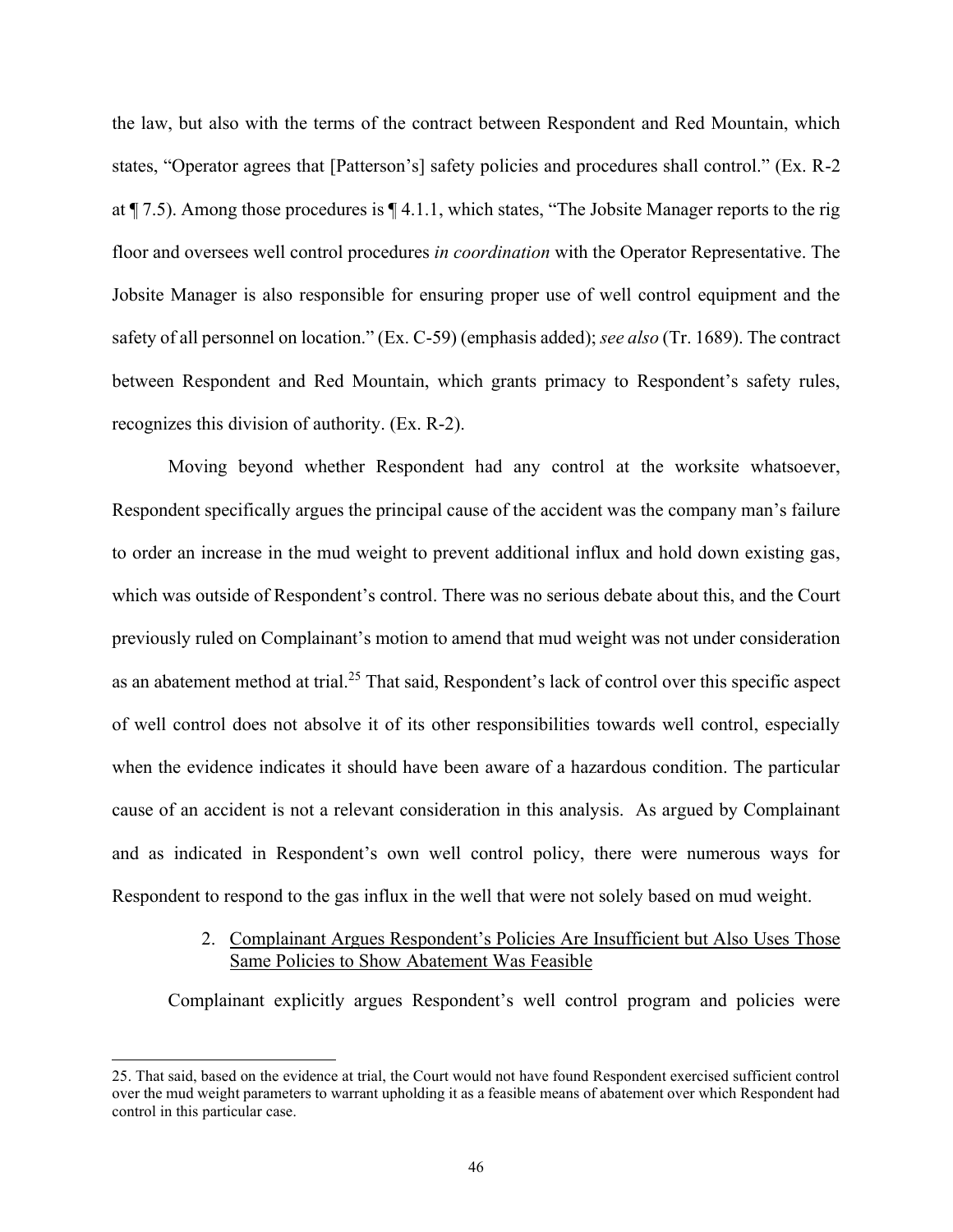insufficient to abate the hazard, but curiously points to those very policies to counter Respondent's argument abatement was not feasible. In fact, a review of Complainant's arguments shows each of their proposed methods to identify a hazard and establish well control are found in Respondent's well control procedures. (Ex. C-59). Although Complainant's brief appears to suggest Respondent failed to train its employees, there was no discussion of Respondent's training or disciplinary program at trial, nor did Complainant submit any evidence to support such an allegation. Simply because Respondent's employees failed to comply with the mandates of its well control program does not mean Respondent's program is insufficient or that it failed to render its workplace free of a recognized hazard. There must be proof of such a failure. Complainant's failure to so prove is fatal to its claim.

In a line of cases starting with *National Realty v. OSHRC*, 489 F.2d 1257 (D.C. Cir. 1973), the Commission addressed this very question: what is the standard of proof to establish feasibility of abatement when an employer has a policy that, at least facially, addresses the alleged recognized hazard? In other words, what does it mean to render a workplace free of a recognized hazard? According to the D.C. Circuit, the "actual occurrence of hazardous conduct is not, by itself, sufficient evidence of a violation, even when the conduct has led to injury. The record must additionally indicate that demonstrably feasible measures would have materially reduced the likelihood that such misconduct would have occurred." *National Realty*, 489 F.2d at 1267. *National Realty* was cited when one of its foremen was killed while improperly riding on the running board of a front-end loader. *Id.* at 1262. Although there was evidence of repeated misconduct, the court found "the hearing record was barren of evidence describing, and demonstrating the feasibility and likely utility of, the particular measures which National Realty should have taken to improve its safety policy." *Id.* at 1267. Because the Secretary has the burden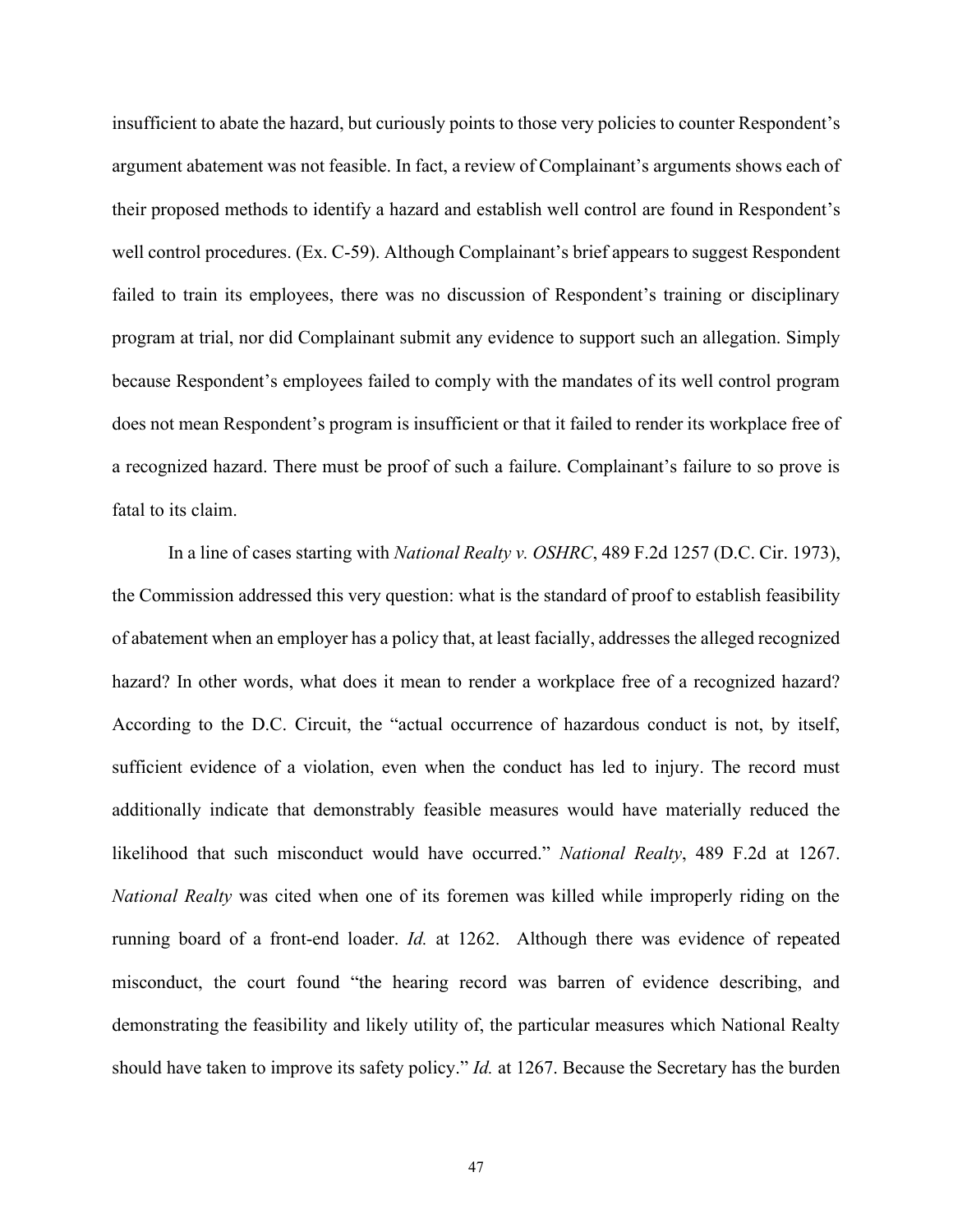of proof, the court found the Secretary failed to establish a violation.

Subsequent cases before the Commission extended the *National Realty* decision to its logical conclusion. In each case, the operative question was "whether the Secretary established that the company's abatement methods were inadequate or that there was a more effective means by which [the employer] could have freed the workplace of the hazard." *Conn. Light & Power Co.*, 13 BNA OSHC 2214. This was particularly clear in *Cerro Metal Products Division Marmon Group, Inc.*, 12 BNA OSHC 1821 (No. 78-5159, 1986), wherein the Secretary cited an employer for violating the general duty clause when its employees performed maintenance and repairs on a press without deenergizing it. The evidence showed Cerro had a work rule governing the conduct at issue, but the Secretary argued Cerro failed to effectively communicate and enforce its work rule. *Id.* Citing to *National Realty*, the Commission held, "The burden of proof on abatement cannot be met by simply prescribing the very methods already undertaken by the employer. There must be evidence showing how the cited employer's safety practices were inadequate and how the safety policies could have been improved to prevent an accident." *Id.* While there was evidence indicating Respondent had communicated the rule to its employees, the Commission was also careful to note "the burden is on the Secretary to show that Cerro's safety program was inadequate." *Id.* (citations omitted). The ALJ, whose decision was on review, suggested the opposite. It is notable because, though Complainant alleged Respondent also failed to enforce the rule, the Commission noted there was a lack of evidence to indicate supervisory employees were aware of the alleged prior violations of the rule and thus the record failed to "establish that supervisory personnel could have foreseen the need for additional precautions at the time of the accident." *Id.* The problem for Complainant, as stated above, is that it failed to show what additional measures Respondent could have taken to improve its well control program, nor did it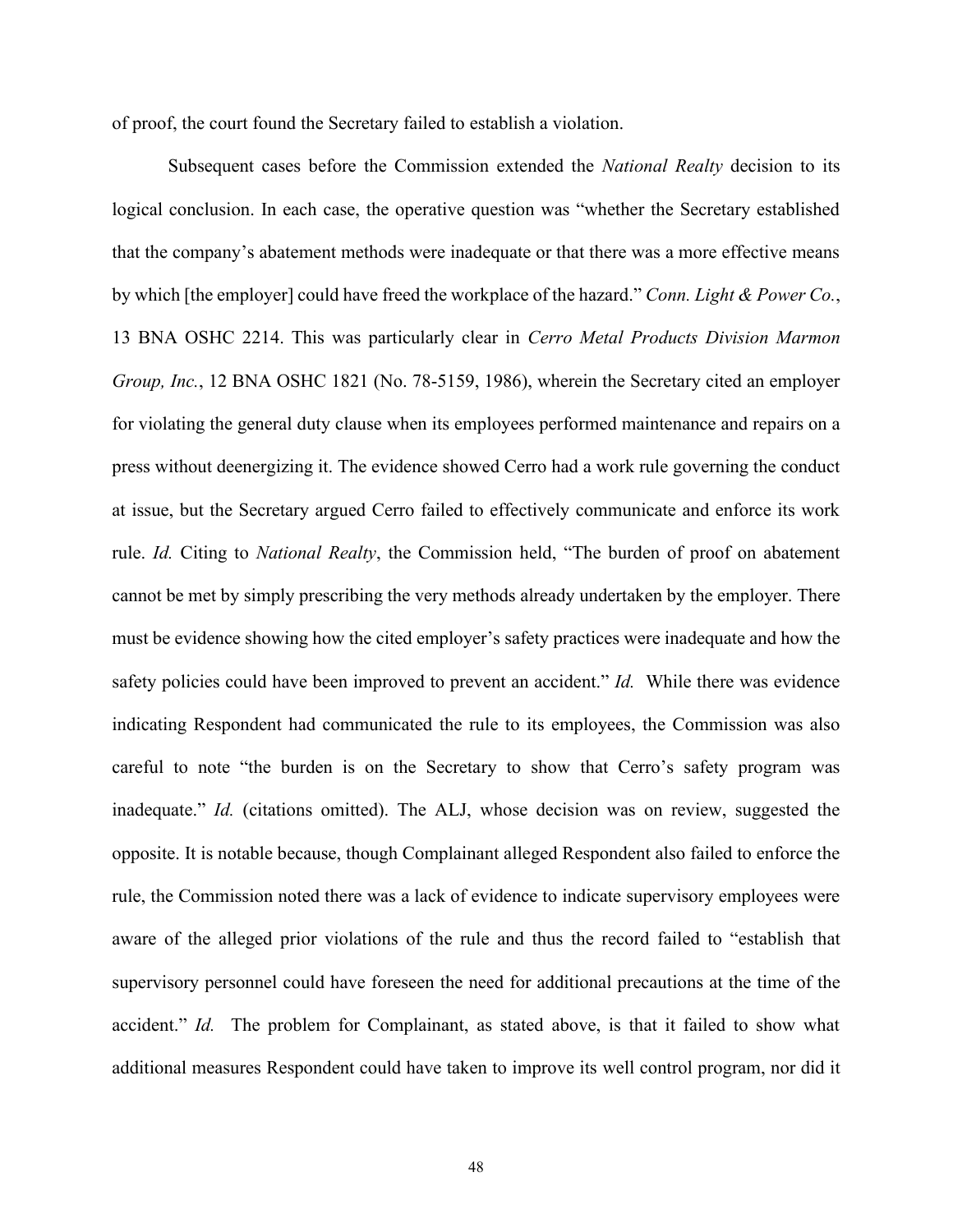present any evidence whatsoever Respondent failed to communicate these rules or enforce discipline when those rules were violated.

Complainant argues Respondent, under the well control provision of API RP 54, could have taken several steps to abate or materially reduce the fire and explosion hazard, including industry-accepted methods to prevent blowouts on two occasions: during the vertical trip and at the point the blind rams were re-opened at 7:57 a.m. on January 22, 2018.<sup>26</sup> The Court will address Complainant's allegations with respect to these two occasions as laid out in its brief.

First, Complainant notes the mud volume discrepancies during the vertical trip indicated the well was kicking and lays out the various points in time where the trip tank volume failed to track with the calculated fill and noted, unlike the drilling operations from the day before, Respondent's crew did not take steps to manage the influx. Complainant then goes on to note Respondent failed to comply with its Well Control Quick Reference Guide,  $27$  which requires the driller to stop and perform a flow check for three minutes under those circumstances. Although Respondent closed the blind rams once the BHA was finally removed, Complainant contends Respondent failed to implement measures to control the influx during the trip or after the blinds were closed, which allowed gas to build up below the surface. In particular, Complainant cites to API 54, Section 6.4.16, which indicates the choke or relief lines should be bled of to reduce pressure prior to opening the well. (Ex. R-6).

As it turns out, however, Respondent's Well Control Procedures require each of these steps to be taken. As noted by Complainant, the policy requires flow checks in response to various indicators/events, including when there is an indication of a flow increase, a pit volume increase, anytime the hole is not filled according to calculated fill values during tripping operations, and

<sup>26.</sup> The Court will address the availability and operational nature of equipment in the next section.

<sup>27.</sup> The Quick Reference Guide merely condenses the procedures in the Well Control Procedures. (Ex. C-32; C-59).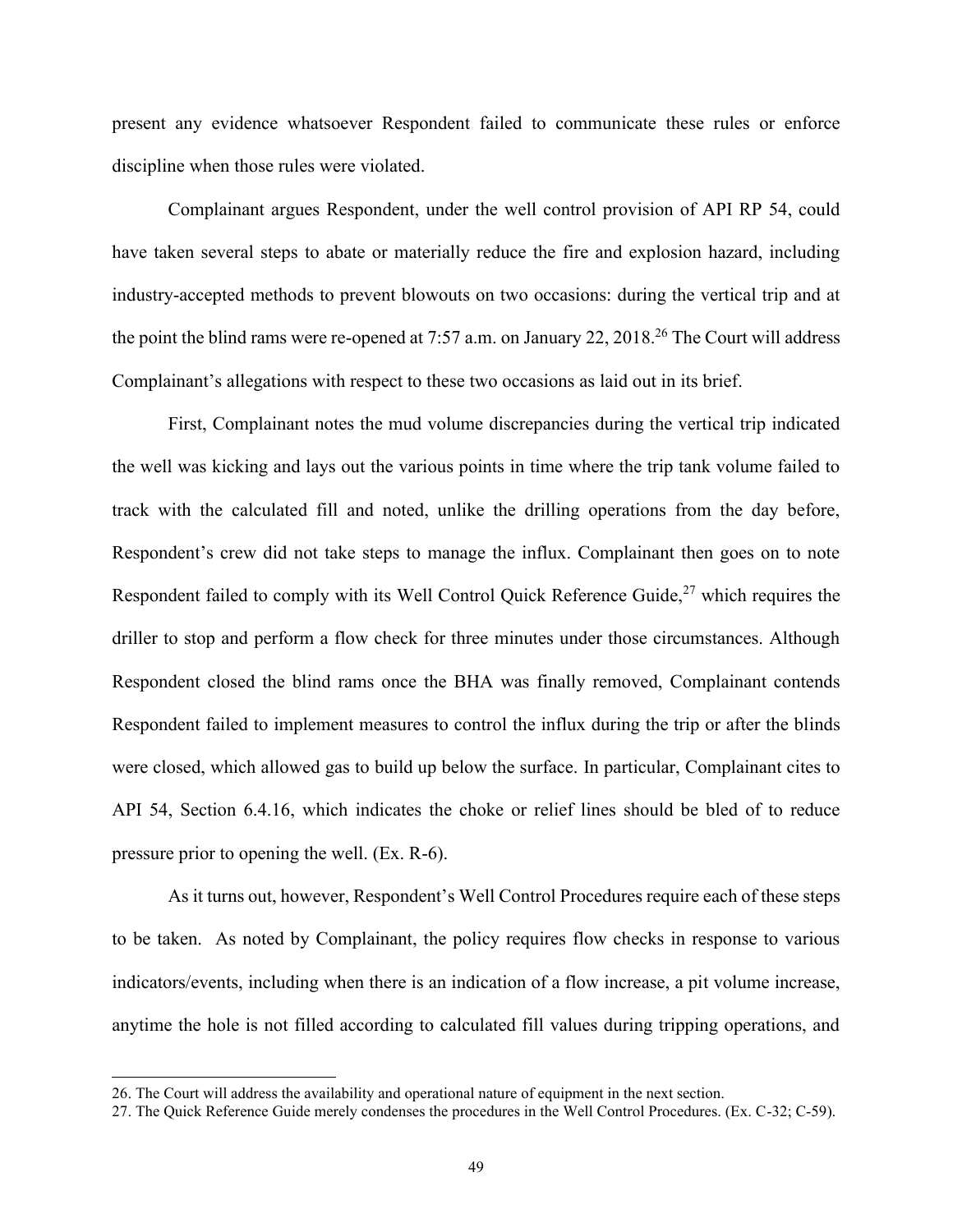before pulling BHA into the BOP stack when tripping out of the hole. (Ex. C-59). Additionally, Respondent has two sets of procedures that apply to closing and reopening the annular and blind rams, each of which address a build-up of pressures inside the wellbore. (Ex. C-59 at ¶¶ 4.11, 4.12). While the annular and rams are closed, the flow lines are required to be shut off—albeit in a specific arrangement—and casing pressure is supposed to be monitored with "appropriate alarms set" using the EDR (electronic data recording) system. Prior to opening the annular and rams, Respondent's well control procedures require a set of seven steps to ensure pressure has not built up while they were closed, including "a visual verification of the choke valve alignment shall be performed ensuring that there are not closed valves after the remote choke", followed by opening the remote choke and, if possible, verifying returns at the shakers. (Tr. 85; Ex. C-59 at  $\P$  4.12). After verifying returns, if any, the procedures direct crew members to "verify that the casing pressure reads zero on the EDR and manual gauge at the choke manifold." (*Id.*). In other words, Respondent's well control procedures require exactly the type of abatement Complainant recommends through the implementation of API RP 54.

Second, Complainant argues that, once the rams were opened, Respondent failed to maintain well control, ignored indications it lost well control, and did not take steps to regain control at multiple points over the roughly 40-minute time span between when the blind rams were open and when the blowout occurred. Again, Complainant notes the API indicates a well should be shut-in once a kick is detected and expresses a preference for a hard shut-in. (Ex. C-3). Complainant also notes Respondent's Well Control Quick Reference Guide indicates how to identify a well control event; how to manage a well control event under a particular set of circumstances, such as tripping or drilling; and the preferred methods for shutting in and killing the well. (Ex. C-32; C-59). Just as before, Complainant's recommended abatement measures, i.e.,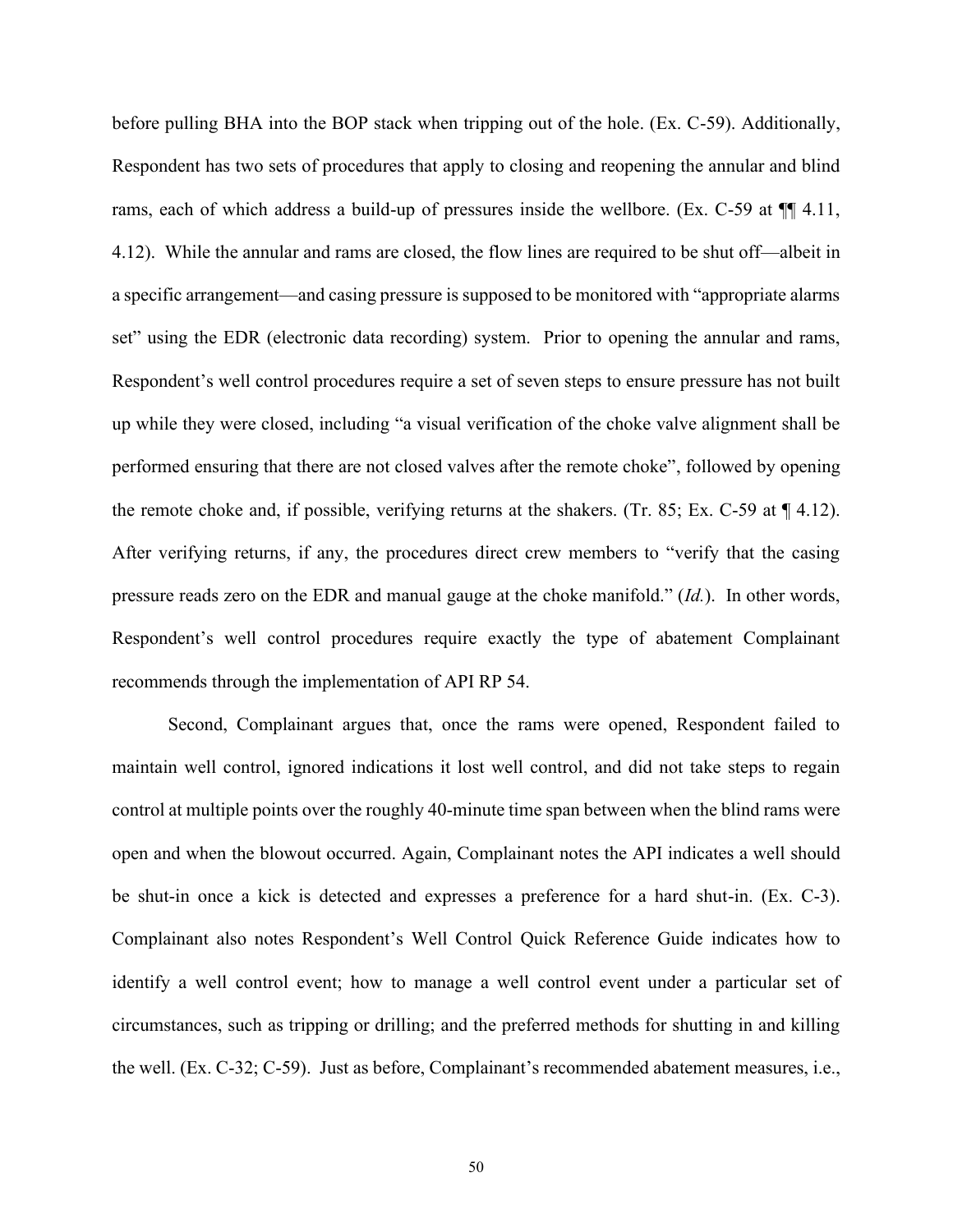following the API Recommended Practices, are found within Respondent's own well control procedures, including relieving pressure on the wellbore through the use of the choke valves and verifying pressure on the EDR and on the manual gauge on the choke manifold.

Third, though not explicitly argued in Complainant's brief, but discussed at trial, was the suggestion Respondent could have closed the annular rams around the drill string and evacuated the drill platform to a place of safety. This particular methodology was argued at length as a method to abate the hazard insofar as it placed employees out of harm's way; though most agreed it was not a method of well control, which was the focus of Complainant's allegation. Nevertheless, the Court would like to address this particular issue for two reasons: (1) Respondent claimed closing the annular would present a greater hazard than attempting to remove the BHA and close the blind rams; and (2) even if that were the case, Complainant failed to establish a deficiency in Respondent's safety program because Respondent's well control procedures included a close-in and evacuate procedure. As to (1), the evidence regarding whether closing the annular around the drill string would have caused a greater hazard was little more than speculation. There was no evidence to suggest the pressure built up inside the wellbore exceeded the downward force of the BHA and drill string such that they would have shot out of the well. According to Medley, he would need to know the differential between pipe weight, including the BHA, and wellhead pressure. (Tr. 1647). While Respondent's assertion could be based, in part, on experience, neither expert explicitly concluded the hazard posed by closing the annular and evacuating the rig was greater than the explosion that ultimately occurred from attempting to remove the drill string and BHA before the well blew out, and neither will the Court. That said, as to (2), the Court finds Respondent had multiple procedures addressing a potential blowout, depending on the situation it faced, including when "the string is too far up the wellbore to kill the well or is at risk of getting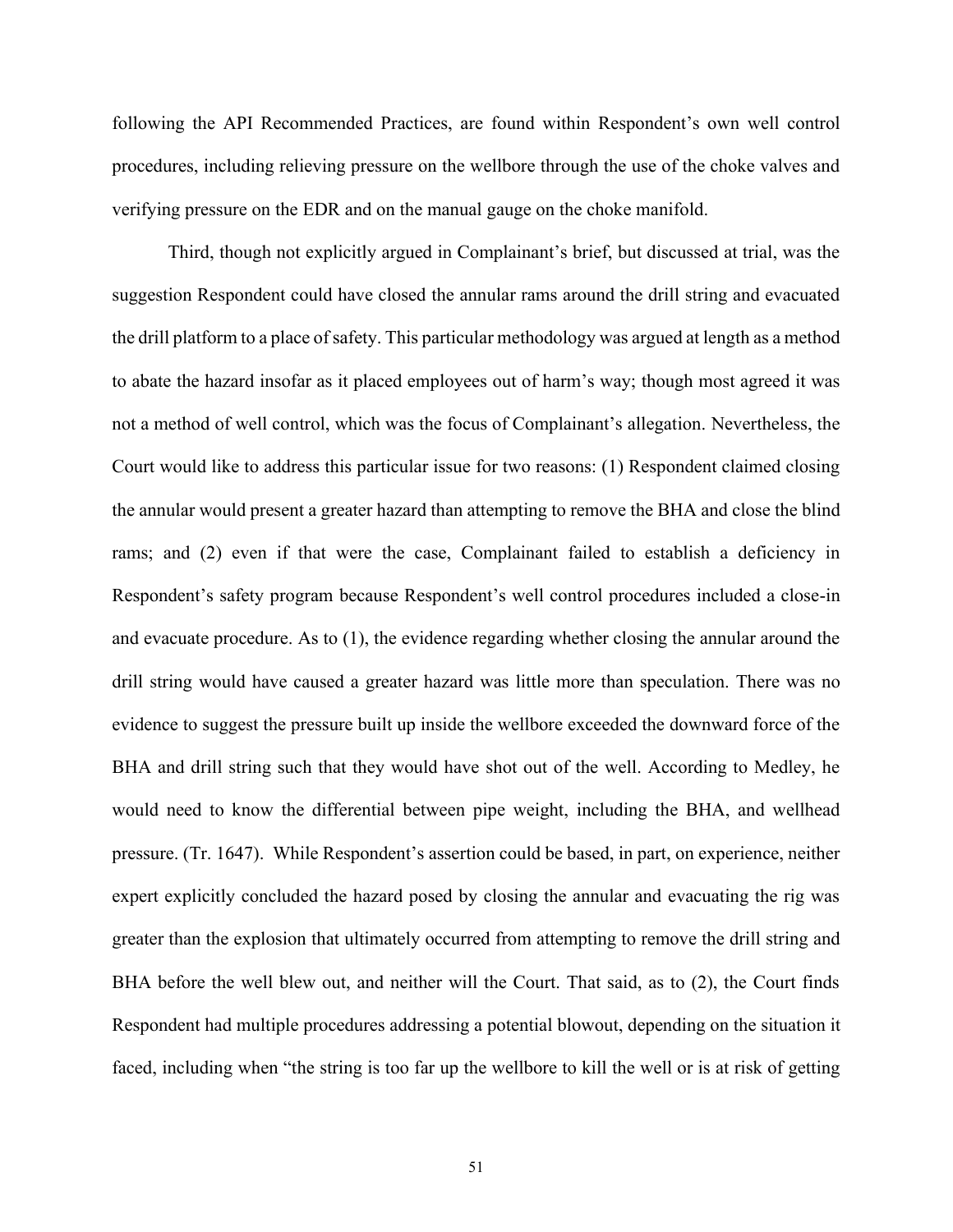pushed out of the hole" or a "shallow gas event". (Ex. C-59 at ¶¶ 4.52, 4.6). In either case, Respondent had a procedure for such an eventuality.

Ultimately, Complainant points out the myriad ways in which Respondent's crews failed to recognize and react to the growing indications of a hazard developing in the wellbore. What Complainant failed to do is show how Respondent's safety program was inadequate to address the hazard. For each identified failure, Complainant points out how API RP 54 is an effective and feasible means of abatement while simultaneously pointing out that Respondent's own well control safety procedures require the exact same methodology. Complainant has not shown any deficiency in Respondent's program, nor has it shown how the API Recommended Practice serves as a more effective means of abatement. In fact, it appears as if Respondent's procedures closely track, and to some extent are likely based on, the abatement methods Complainant identifies within the API Recommended Practices. Complainant's failure to establish Respondent's existing program is deficient—or how API RP 54 is more effective—without more, is fatal to this particular claim.

Perhaps in an attempt to remedy this shortcoming, Complainant appears to claim, without putting forth additional evidence, Respondent's safety program is deficient in the way it is communicated and enforced. The Court notes Complainant did not allege this as a basis for abatement. In support of its argument, Complainant cites to *SeaWorld of Florida, LLC v. Perez*, 748 F.3d 1202, 1215 (D.C. Cir. 2014), and parenthetically notes the court held SeaWorld's existing safety program to be inadequate where evidence showed employer's training and protocols did not prevent continued incidents of killer whales causing injuries and deaths. In *SeaWorld*, the circuit court was addressing the quality of pre-existing abatement measures that failed to prevent three separate incidents, including two deaths, involving killer whales on SeaWorld properties. Here, Complainant has not identified multiple, prior failures to prevent blowouts with the identified well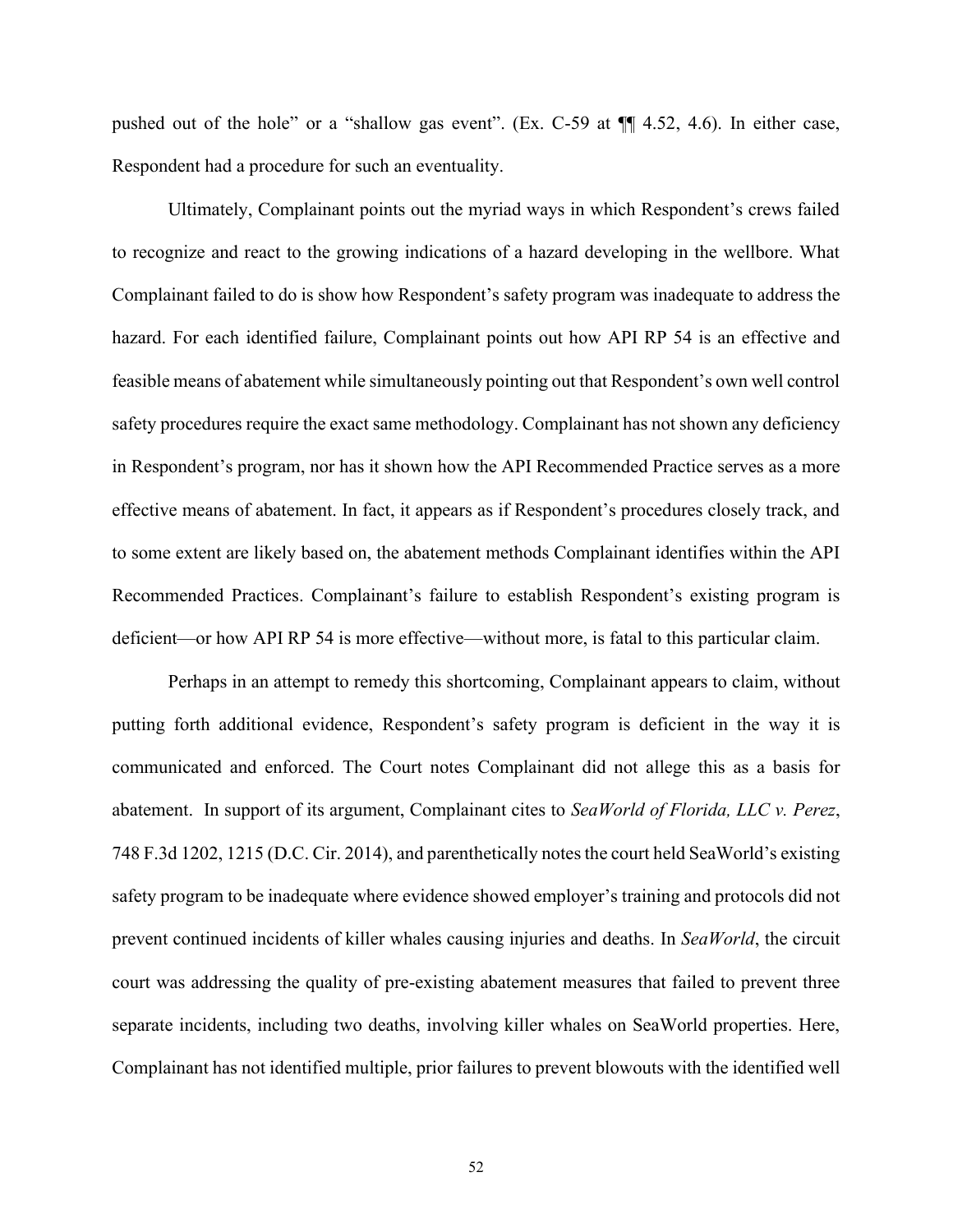control procedures, nor has it specified the manner in which Respondent's program could be improved such that the incident that occurred in this case could have been prevented. Further, there is virtually no evidence illustrating the quality of Respondent's training, its methods of communicating its policies and disciplinary program, nor any suggestions as to the manner in which it could be improved such that the Court could conclude Respondent's existing safety program was insufficient to address the hazard.

In a general duty clause case, it is incumbent upon Complainant to prove Respondent's safety program is deficient. *See Cerro*, 12 BNA OSHC 1821, *supra* ("The burden of proof on abatement cannot be met by simply prescribing the very methods already undertaken by the employer. There must be evidence showing how the cited employer's safety practices were inadequate and how the safety policies could have been improved to prevent an accident."). The evidence presented shows Respondent's safety program accounted for the alleged hazards in the same manner identified in Complainant's proposed abatement. Failing there, Complainant's only recourse was to show Respondent failed to properly communicate its rules, ensure its rules were being followed, and meting out discipline on those occasions where they were not. Complainant has not asserted, nor produced evidence, of any issues with Respondent's training or disciplinary program. Because this evidence was Complainant's burden, Complainant's argument as to implementing well control measures consistent with API Recommended Practices fails. This is so even though members of Respondent's on-site management were involved in the alleged misconduct. *See id.* (Commission overruled ALJ holding employer failed to adequately enforce existing rule, which was illustrated by evidence of employees violating rule prior to accident, even though employee violating the rule was a foreman); *see also Mountain States Tel. and Tel. Co. v. OSHRC*, 623 F.2d 155 (10th Cir. 1980) (holding Secretary must establish foreseeability of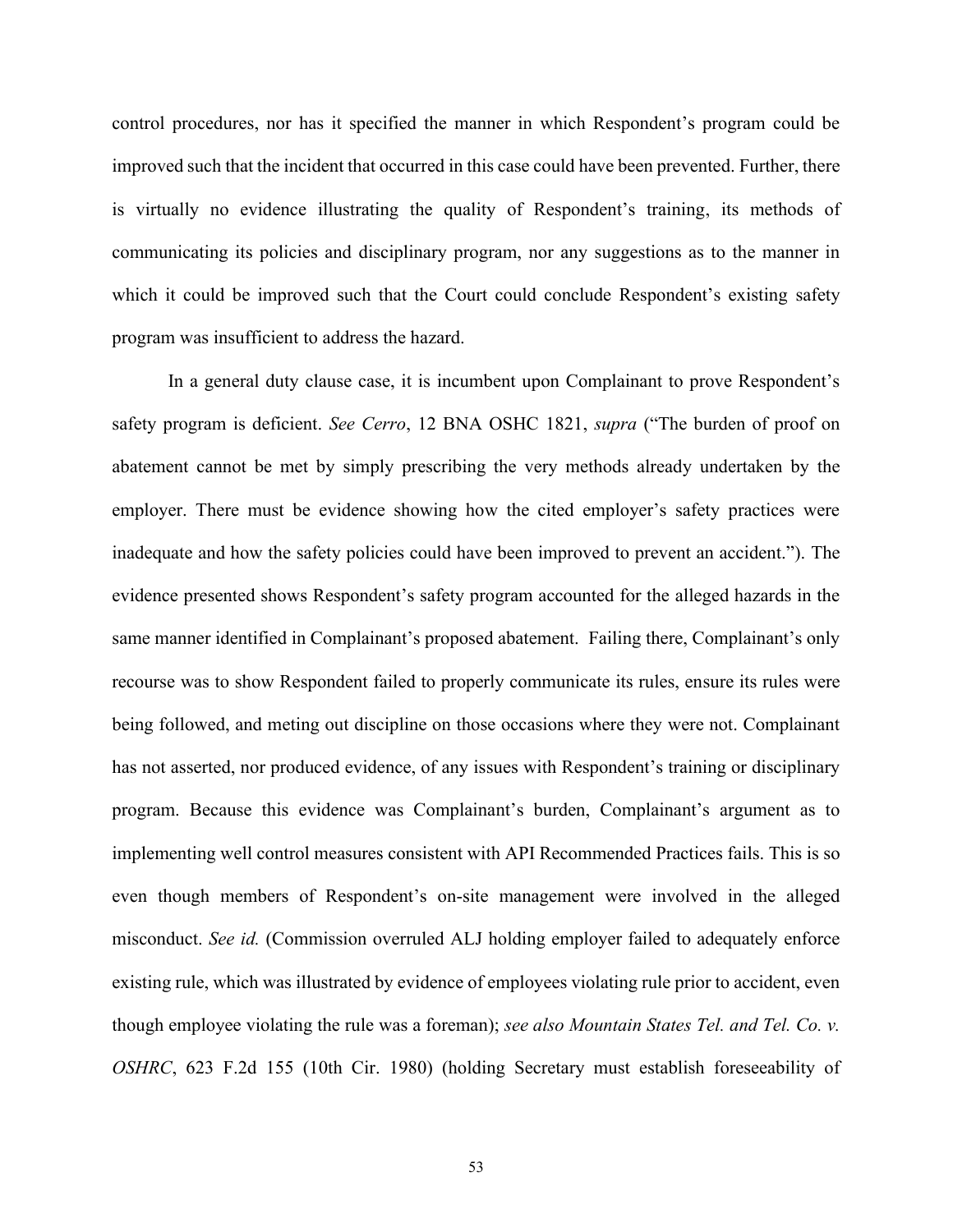supervisor's misconduct to impute knowledge).

3. Respondent Had Operational Equipment at the Worksite at the Time Work Commenced

The second part of Complainant's proposed abatement also comes from API RP 54, which states, "Consideration shall be made to ensure appropriate equipment and materials are on location and operational before work commences." Complainant argues there were multiple pieces of well control equipment that were not operational at the time particular tasks had begun, including trip out and testing the new BHA. These pieces of equipment included the flow sensor, the Pason alarms indicating mud volume and flow, and the Pit Volume Totalizer horn,<sup>28</sup> each of which Complainant contends contributed to Respondent's failure to properly diagnose and respond to an impending blowout. Conversely, Respondent contends it was not required to ensure the operational nature of each piece of well control equipment before every change in work task. Instead, Respondent argues the term "work commences" refers to the spud date, which is when drilling commences at the well site. Further, Respondent argues it implemented a comprehensive inspection scheme, which ensured all its drilling equipment was inspected on monthly, weekly, and even daily basis. (Tr. 794-95, 1193-94).

Based on what follows, the Court finds Complainant failed to establish Respondent failed to free its worksite of a hazard based on API RP 54. First, the Court is not convinced by Complainant's interpretation of the terms "work commences" as espoused by Medley; rather, the Court is persuaded by the interpretation provided by Respondent's expert Reineke, who determined the term refers to the spud date, or when drilling begins. Second, even if the Court

<sup>28.</sup> At trial, other equipment was discussed, like the accumulator and super choke, which did not make it into Complainant's brief. Therefore, these items are deemed abandoned. *Georgia-Pacific Corp.*, 15 BNA OSHC 1127, 1130 (No. 89-2713, 1991). However, even if they had, the evidence showed the accumulator and BOP worked postexplosion and the super choke was a redundant system that, ultimately, did not impact abatement.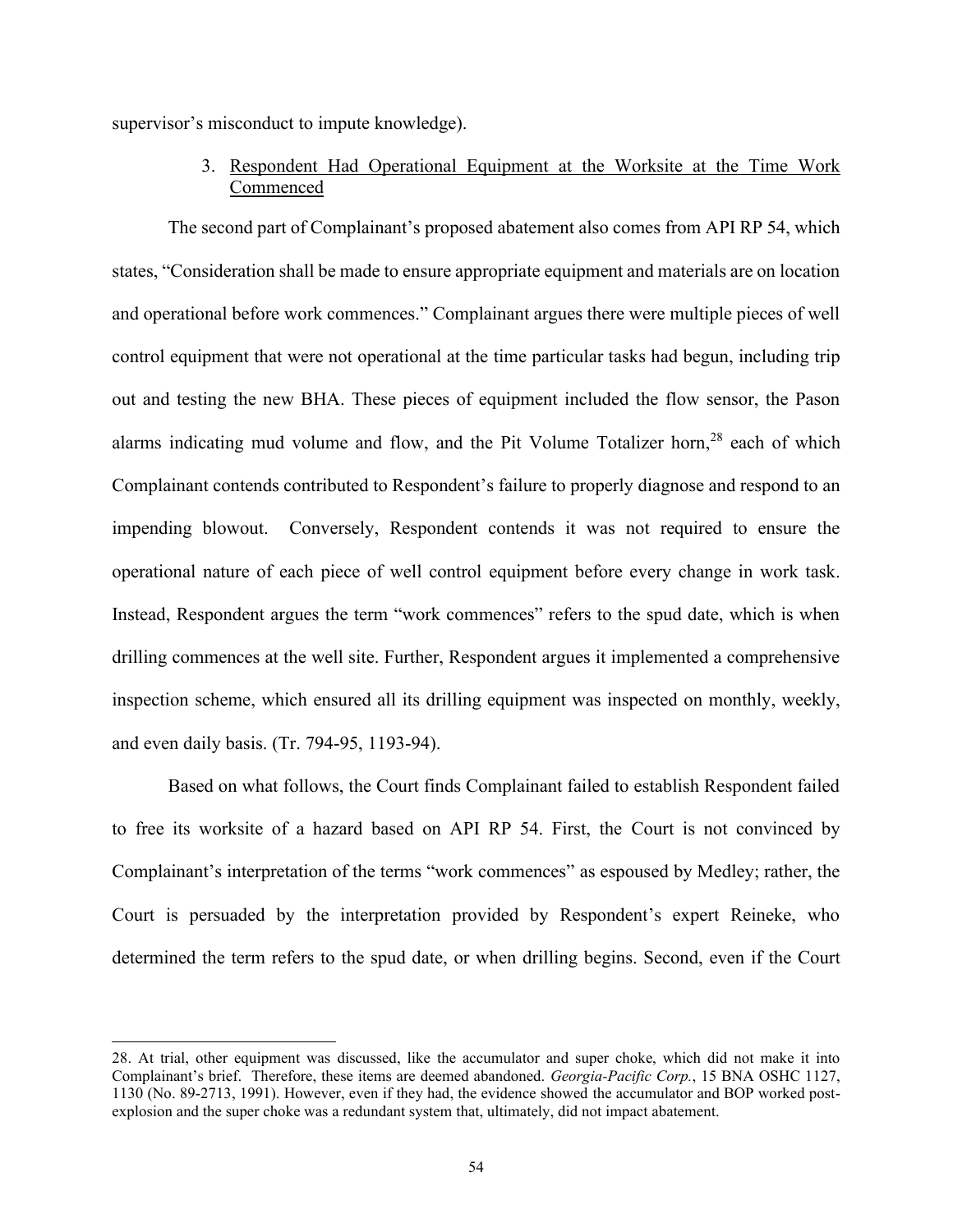accepts Complainant's definition of the term "work commences", Complainant failed to prove Respondent's safety program did not address these issues. In addition to having a comprehensive inspection program for equipment, Respondent also had procedures requiring the identified pieces of equipment to be operational. Thus, just as the Court rejected Complainant's argument regarding the sufficiency of Respondent's safety program on well control procedures, the Court also rejects Complainant's arguments regarding the availability and operational status of its equipment.

## a. Terminology

As illustrated by the parties' arguments, the term "work commences" is ambiguous. This ambiguity, however, does not entitle Complainant to deference, as it was not promulgated pursuant to its statutory authority but was instead produced by an industry trade group, the American Petroleum Institute. Thus, the decision regarding which interpretation to credit is within the Court's discretion. Complainant argues the term refers to the beginning of each new task or job, whereas Respondent argues the term simply refers to the spud date. The Court agrees with Respondent.

In support of its argument, Complainant relies on the testimony of Medley, who has an impressive background as a professional drilling engineer and participant in the International Association of Drilling Contractors and API committees, and other sections of API RP 54. Medley agrees with Complainant's interpretation of the term and points out other equipment necessary to drilling operations does not need to be present at the spud date. (Tr. 1776). For example, Medley points to casing and cement crews: neither the crews nor their equipment need to be present and operational on the spud date. (Tr. 1776). Similarly, Complainant points out other aspects of API RP 54 that appear to support this understanding. For instance, Section 6.3.1 lists recommended practices that are supposed to occur prior to rig-up operations and suggests if the term "work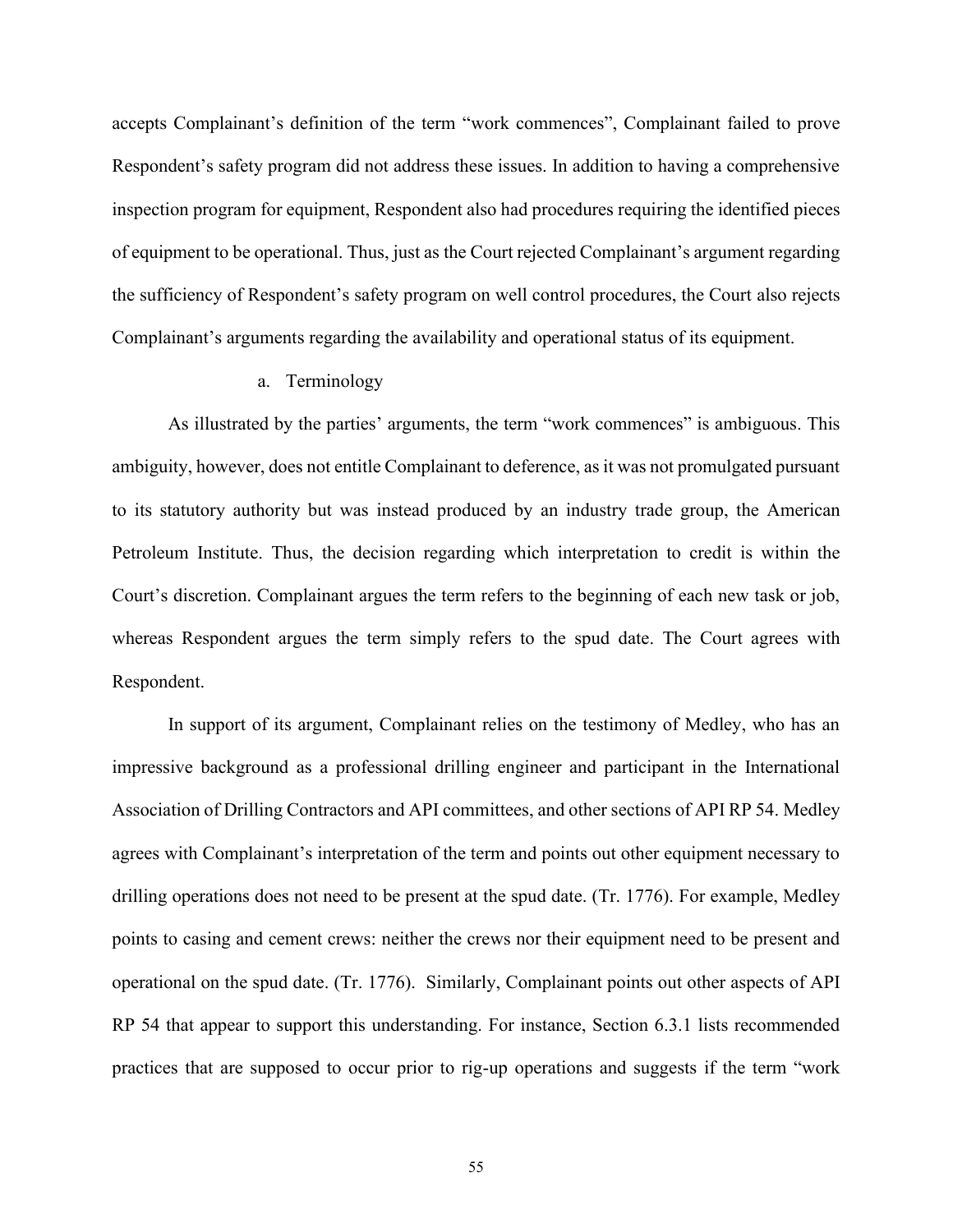commences" referred to the spud date, the most logical section would be in section 6.3 under preliminary rig-up operations as opposed to General Operations under Section 6.1. Complainant also points to Section 6.4.1, which permits the installation and testing of certain well control equipment while drilling or well servicing is in progress.

Complainant's argument is unconvincing for three reasons. First, if Complainant's interpretation is accepted, Respondent must perform an inspection of all well control equipment each time a new job/task is started even if that equipment was in use and operational in the task immediately preceding it. For example, Respondent transitioned from drilling to circulating the well to tripping, and all the well control equipment was in use throughout all three activities. Absent some indication the equipment in question was not operational or was not otherwise in use during the previous task, it is unclear why a driller should be obligated to conduct an additional inspection outside of the schedule it already has established. Respondent's expert, Reineke, who has both extensive credentials as a drilling engineer, as well as a lengthy career working in the field, testified regarding these concerns. He believed Complainant's interpretation would impose onerous and unnecessary testing/inspection burdens on a driller, requiring a shutdown every time a pipe is tripped or perform a slightly different task. (Tr. 1976). For that matter, using Complainant's definition, it is unclear what would constitute a new activity requiring equipment to be tested/inspected.

Second, Medley's argument regarding casing and cementing crews is not particularly convincing because the point at which "work commences" is likely different for different crews. Given the general nature of Section 6.1.1, and its application to multiple contractors under different circumstances, this makes sense. Indeed, Reineke testified, "Industry standard is work commences *on a drilling rig* when it starts drilling." (Tr. 1975) (emphasis added).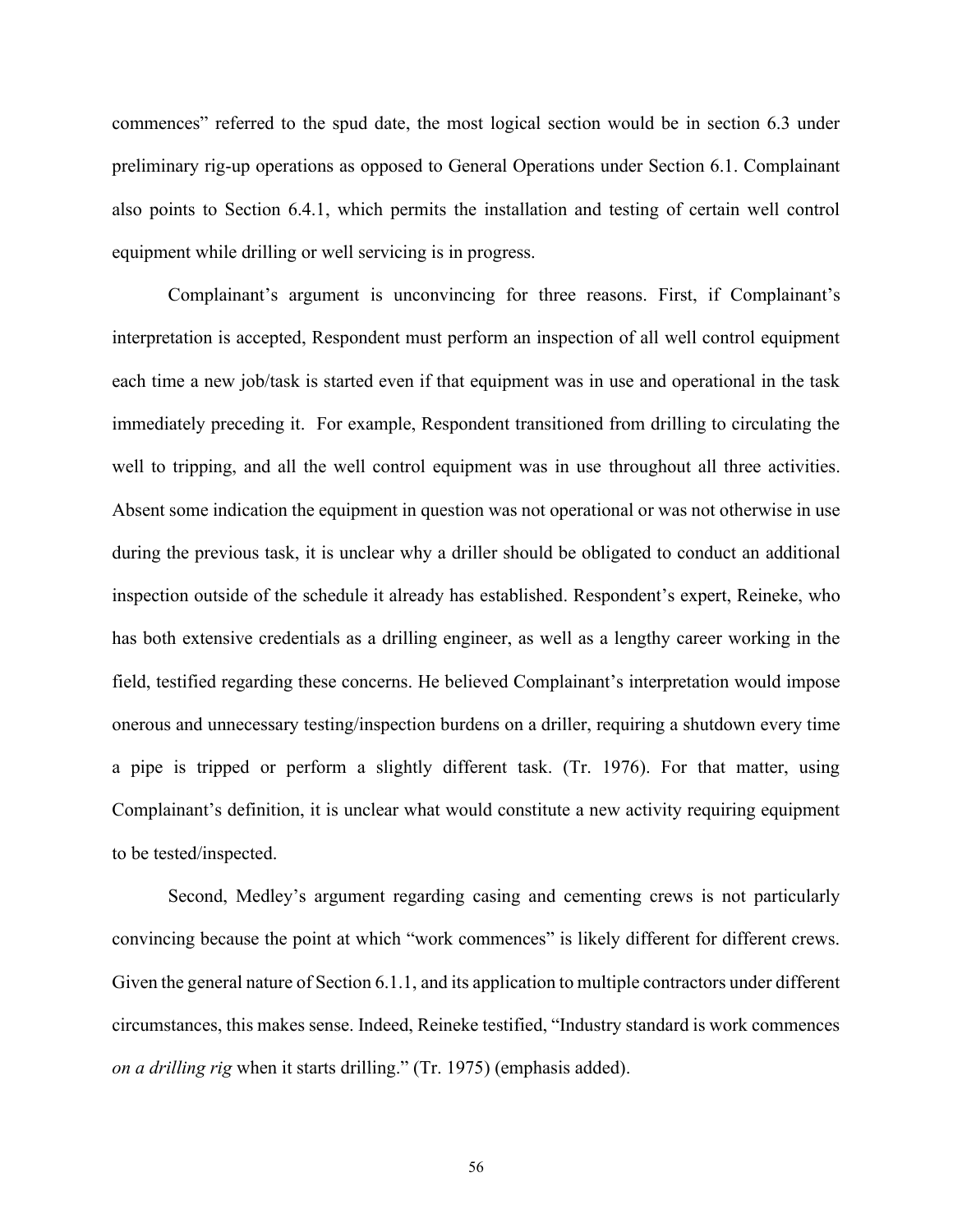Third, the other sections cited by Complainant in RP 54 are very specific in their application and do not support Complainant's interpretation. Section 6.3.1 refers to the set-up of drilling and servicing rigs at the worksite and identifying surrounding hazards, such as power lines, pipelines, and underground utilities prior to equipment set-up and, thus, prior to the work of drilling or servicing commencing. Section 6.3.2 makes an important distinction: well operations, or the work or drilling or servicing, shall not be commenced until the rig is rigged up safely. (Ex. C-59). Section 6.3.4 talks about preliminary checks to be performed before the work of well servicing begins. As compared to Section 6.1.1, which addresses the importance of maintaining well control and having necessary well control equipment, the sections cited by Complainant refer to the setup of the equipment necessary for work to begin. Likewise, Section 6.4.1, which allows well control equipment to be installed and tested after drilling in progress, is consistent with Respondent's reading. Section 6.4.1 merely refers to the equipment that is already required to be at the worksite when work commences pursuant to 6.1.1.

Ultimately, Respondent's interpretation of the standard comports with the nature of its work, whereas Complainant's interpretation appears calculated to achieve the result of holding Respondent responsible for alarms that were purportedly turned off. From the moment a well is spudded, well control becomes an issue, which is why it is imperative that all related equipment be on-site and operational at that time. Thus, as noted by Reineke and many of Respondent's employees, the rig and all its component parts go through a comprehensive inspection prior to drilling and monthly thereafter. (Tr. 1305-1308, 1992; Ex. R-18). In addition, the equipment is subject to regular inspection on scheduled intervals, depending on its function. (Tr. 1314). To further buttress this inspection regime, each crew performs a visual inspection of all vital equipment at shift change to ensure it is working. (Tr. C-22). To impose an additional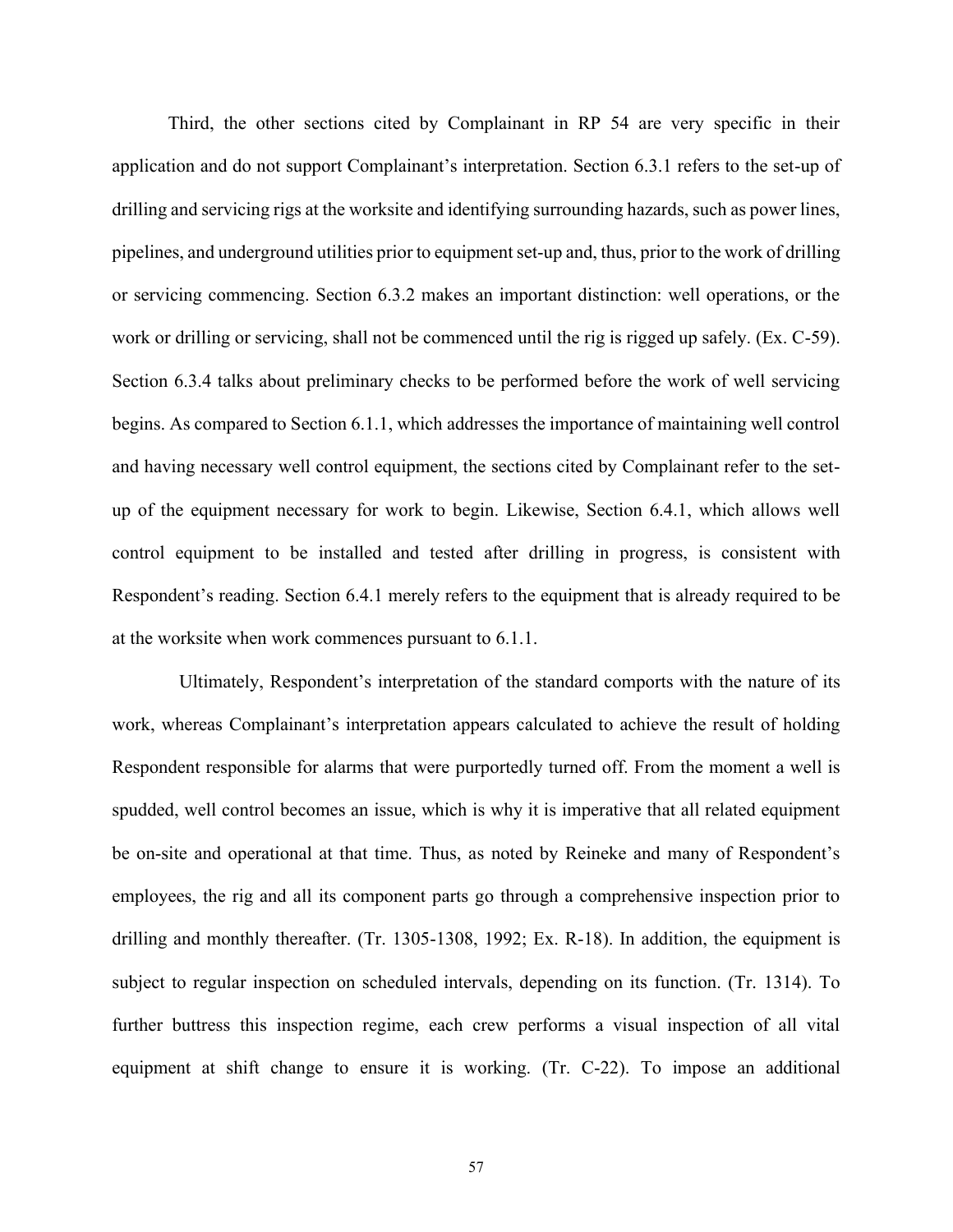testing/inspection requirement on Respondent, when the API already has other provisions for testing equipment is redundant and unnecessary. (*See* Ex. R-6 at 6.4.7, C-118 at 6.25). The Court finds that "work commences" on a rig when drilling starts which is also the spud date. This finding is also consistent with the term as set forth in the contract between Red Mountain and Respondent. Finally, the Court's finding is consistent with industry standards as testified to by Reineke.

Before proceeding to a discussion of individual equipment items as set forth by Complainant, the Court finds there was no evidence introduced by Complainant which demonstrated the individual equipment was not operational at the time drilling commenced. In fact, Respondent induced testimony from the expert witnesses which indicated the pieces of equipment Complainant identified in its brief was fully operational when drilling operations commenced. What follows is a discussion of the individual pieces of equipment focused on by Complainant in supporting his arguments.

#### b. Flow Sensor

The flow sensor, as its name implies, detects flow of mud from the well to shakers and provides an indicator that gas is entering the well. (Tr. 1906). Complainant argues Respondent admitted the flow sensor was not operational at the time it began testing the BHA and had been faulty for a while. (Tr. 746-47). Although there was some testimony the flow sensor would not properly calibrate after multiple attempts, the Court finds this does not rise to the level of admitting the flow sensor did not function. The evidence shows the sensor registered flow from the well when the blind rams were re-opened at 7:57 a.m. Complainant's own expert testified that while there was a problem with solids clumping around the gauge and making it hang partially open, the important function of the flow sensor was to indicate a change in flow. (Tr. 1906). According to Medley, because the flow sensor was still capable of identifying flow from the well "it would still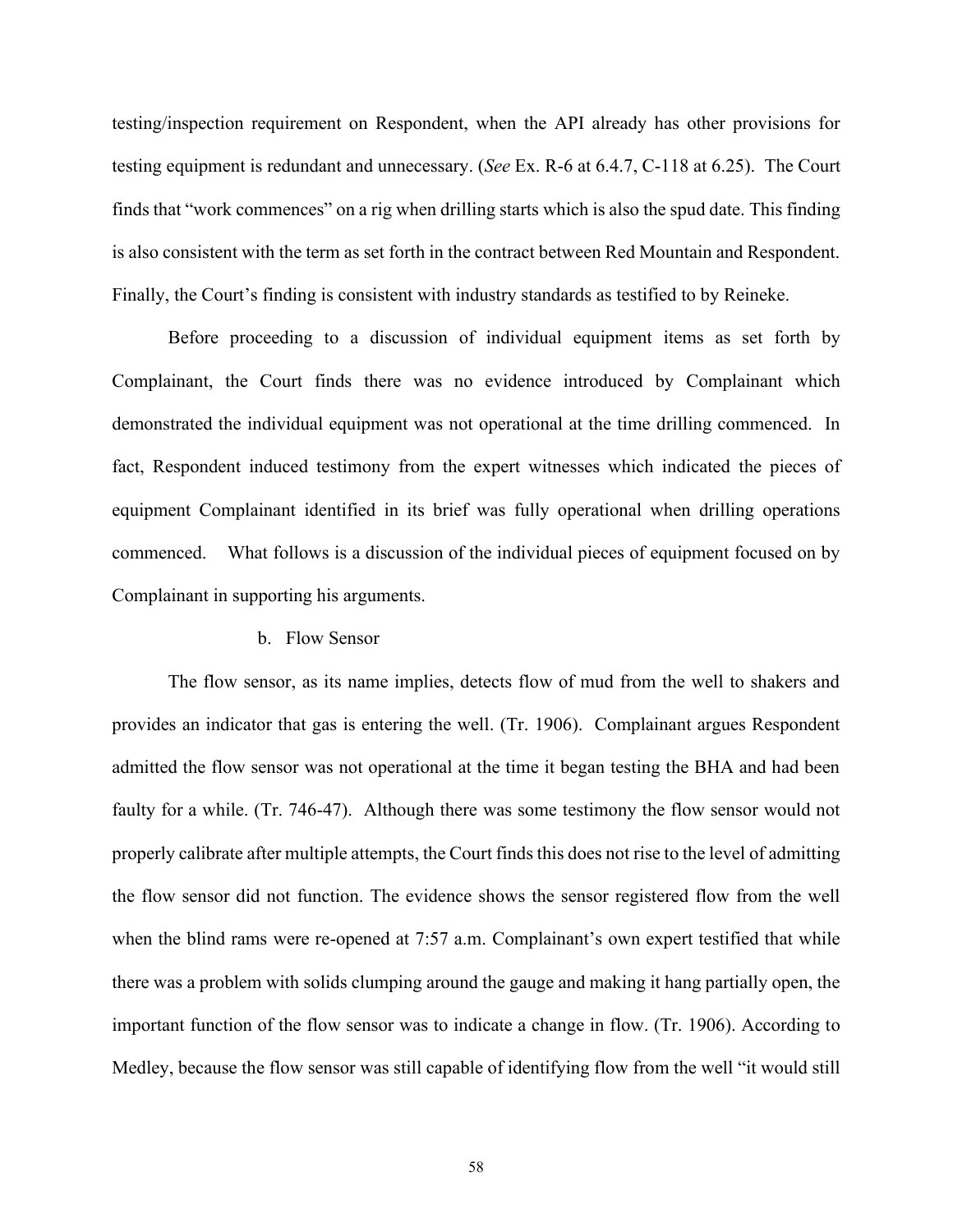be available to use to help maintain control of the well." (*Id.*). Thus, even though the sensor may not have been properly calibrated, it was capable of alerting Respondent to the presence of a hazard as required by its own well control procedures, which require the alarm to go off at 5%. (Ex. C-59). Upon opening the blind rams, the flow sensor registered an increase to 18%. Based on this evidence, the Court finds the flow sensor was operational during the time period alleged by Complainant. Accordingly, Complainant's argument is rejected as to the flow sensor.

## c. Alarms

The crux of Complainant's argument is the state of the alarms and the PVT horn. In Complainant's view, if the Court were to accept its definition of when work commences—which it does not—then Respondent would arguably be on the hook for not implementing adequate abatement measures, because the alarms were not in operation in the time leading up to and including the blowout. The problem for Complainant is two-fold.

First, although many people testified they did not hear, nor see, any Pason-related alarms, the Court is dubious about whether both the audio and visual alarms had been turned off. As noted earlier, Deanda testified it was unlikely the visual alarms would be turned off, and he testified he turned the flow/mud alarms on. Further, shortly after the blind rams were opened, and in the face of increasing mud levels, Ray reset the mud pit volume levels on the Pason data screen, which suggests he observed the rise in mud levels and noted a change warranting a reset to verify the gains he observed were accurate. At the very least, it shows his awareness of the information in Pason.

Second, and most importantly, Respondent has procedures requiring all alarms to be "set on the EDR system and not disabled or muted once the BOP stack is installed." (Ex. C-59 at 4.10). *See Cerro*, *supra*. Given these facts, Complainant cannot show how or even whether Respondent's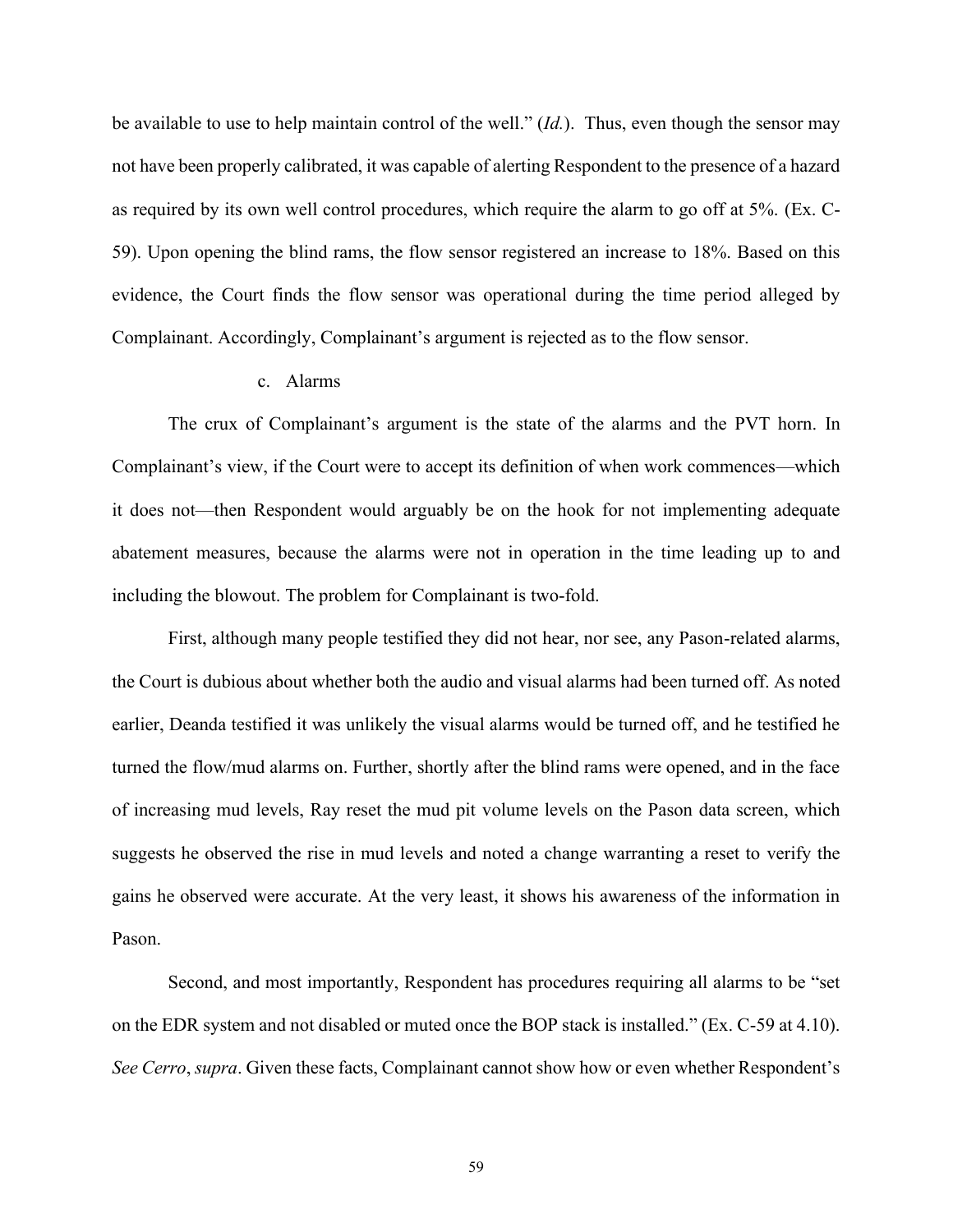procedures were deficient when they explicitly required Complainant's proposed abatement measures. There is nothing to suggest the alarms were not working; there is only evidence indicating they may have been turned off. There is no dispute that the act of turning off the alarms, or the failure to turn them back on at shift change pursuant to Respondent's inspection regime, is misconduct under either the API or Respondent's own rules; however, Complainant has not asserted, or put forth evidence to establish, Respondent failed to communicate these rules, ensure compliance with them, or discipline employees when violations of the rules were uncovered. As with the abatement methods proposed with respect to maintaining well control, Complainant has not shown a deficiency in Respondent's safety program, nor has it provided a more effective alternative. In addition, Complainant introduced no evidence to indicate the alarms and horn were not working on the date "work commenced" on the rig – the operational date under API Section 6.1.1. Accordingly, Complainant's arguments regarding the presence and operational nature of well control equipment under API RP 54 are rejected. The Court finds Complainant did not establish Respondent failed to free its worksite of recognized hazards through the implementation of feasible and effective means of abatement.

## **VI. Conclusion**

Notwithstanding the result in this case, the Court is mindful of the fact five people died as a result of the explosion that occurred on the morning of January 22, 2018. There were numerous failures on behalf of the company men and by Respondent's employees that were avoidable and, in all likelihood, could have prevented this catastrophe. Nevertheless, the Court's ruling is bound by the law and evidence presented to it. While the evidence shows Respondent's employees were exposed to a recognized hazard and Respondent, through the exercise of reasonable diligence, could have known about it, the Court finds Complainant failed to meet its burden of proof with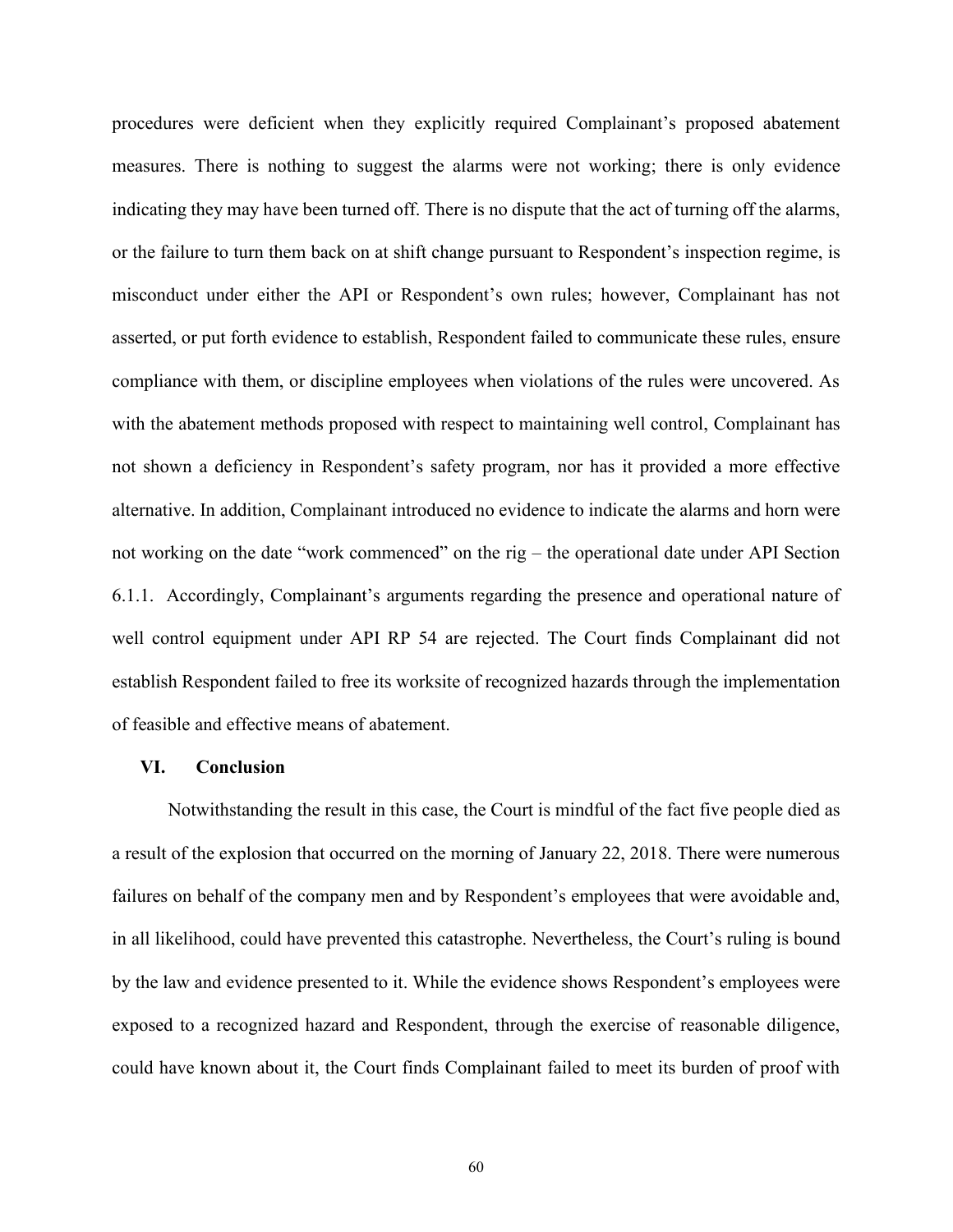respect to the means of abatement. Respondent had extensive policies governing well control in place at the time of the blowout, and Complainant failed to show how those policies were deficient vis-à-vis the API Recommended Practices, which Complainant identified as a feasible and effective means of abatement. In fact, Respondent's policies closely tracked the requirements of the API Recommended Practices in terms of preparing for, identifying, and mitigating the hazard. While the evidence indicates Respondent's employees failed to abide by those policies—whether by improperly deferring to the company man, or by simply failing to do what was required—those failures cannot be attributed to Respondent because Complainant did not prove they should be. Complainant, in his Complaint and Citation, did not allege employee misconduct—and therefore training and enforcement of Respondent's policies—as a basis of abatement. The burden of proving Respondent's well control program was deficient in some respect other than its substance belonged to Complainant. Complainant failed to meet that burden. There was no evidence Respondent failed to communicate, observe, and enforce the requirements of that program. Accordingly, Citation 1, Item 1 is hereby VACATED.

#### **ORDER**

The foregoing Decision constitutes the Findings of Fact and Conclusions of Law in accordance with Rule 52(a) of the Federal Rules of Civil Procedure. Based upon the foregoing Findings of Fact and Conclusions of Law, it is ORDERED that:

- 1. Citation 1, Item 1 is VACATED.
- 2. Citation 1, Item 2 is AMENDED to allege a violation of 29 C.F.R. §1910.128(b)(1)(i). The citation item is AFFIRMED as amended as a serious violation, and a penalty of \$12,934 is ASSESSED.